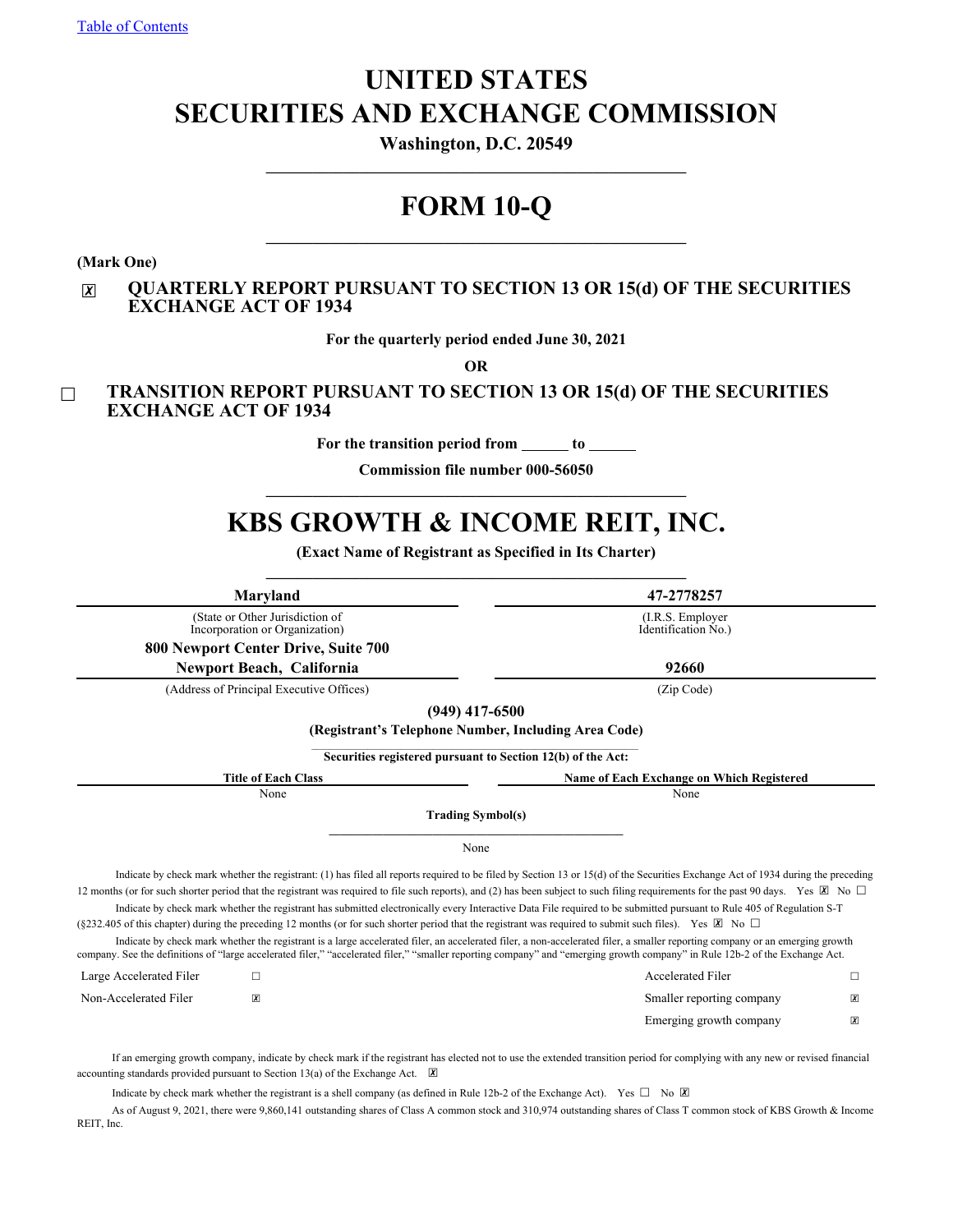<span id="page-1-0"></span>Table of Contents

# **INDEX TO FINANCIAL STATEMENTS KBS GROWTH & INCOME REIT, INC. FORM 10-Q June 30, 2021**

## **INDEX**

## [PART I.](#page-2-0) [FINANCIAL INFORMATION](#page-2-0)

|                   | Item 1.   | <b>Financial Statements</b>                                                                                              | $\overline{2}$  |
|-------------------|-----------|--------------------------------------------------------------------------------------------------------------------------|-----------------|
|                   |           | Consolidated Balance Sheets as of June 30, 2021 (unaudited) and December 31, 2020                                        | $\overline{2}$  |
|                   |           | Consolidated Statements of Operations (unaudited) for the Three and Six Months Ended June<br>30, 2021 and 2020           | $\overline{3}$  |
|                   |           | Consolidated Statements of Stockholders' Equity (unaudited) for the Three and Six Months<br>Ended June 30, 2021 and 2020 | $\overline{4}$  |
|                   |           | Consolidated Statements of Cash Flows (unaudited) for the Six Months Ended June 30, 2021<br>and 2020                     | $\underline{6}$ |
|                   |           | Condensed Notes to Consolidated Financial Statements as of June 30, 2021 (unaudited)                                     | $\overline{1}$  |
|                   | Item 2.   | Management's Discussion and Analysis of Financial Condition and Results of Operations                                    | 25              |
|                   | Item 3.   | <b>Quantitative and Qualitative Disclosures about Market Risk</b>                                                        | <u>39</u>       |
|                   | Item 4.   | <b>Controls and Procedures</b>                                                                                           | <u>39</u>       |
| PART II.          |           | <b>OTHER INFORMATION</b>                                                                                                 | 40              |
|                   | Item 1.   | <b>Legal Proceedings</b>                                                                                                 | 40              |
|                   | Item 1A.  | <b>Risk Factors</b>                                                                                                      | 40              |
|                   | Item $2.$ | Unregistered Sales of Equity Securities and Use of Proceeds                                                              | 40              |
|                   | Item 3.   | <b>Defaults upon Senior Securities</b>                                                                                   | 41              |
|                   | Item 4.   | <b>Mine Safety Disclosures</b>                                                                                           | 41              |
|                   | Item 5.   | <b>Other Information</b>                                                                                                 | 41              |
|                   | Item 6.   | <b>Exhibits</b>                                                                                                          | 42              |
| <b>SIGNATURES</b> |           |                                                                                                                          | 44              |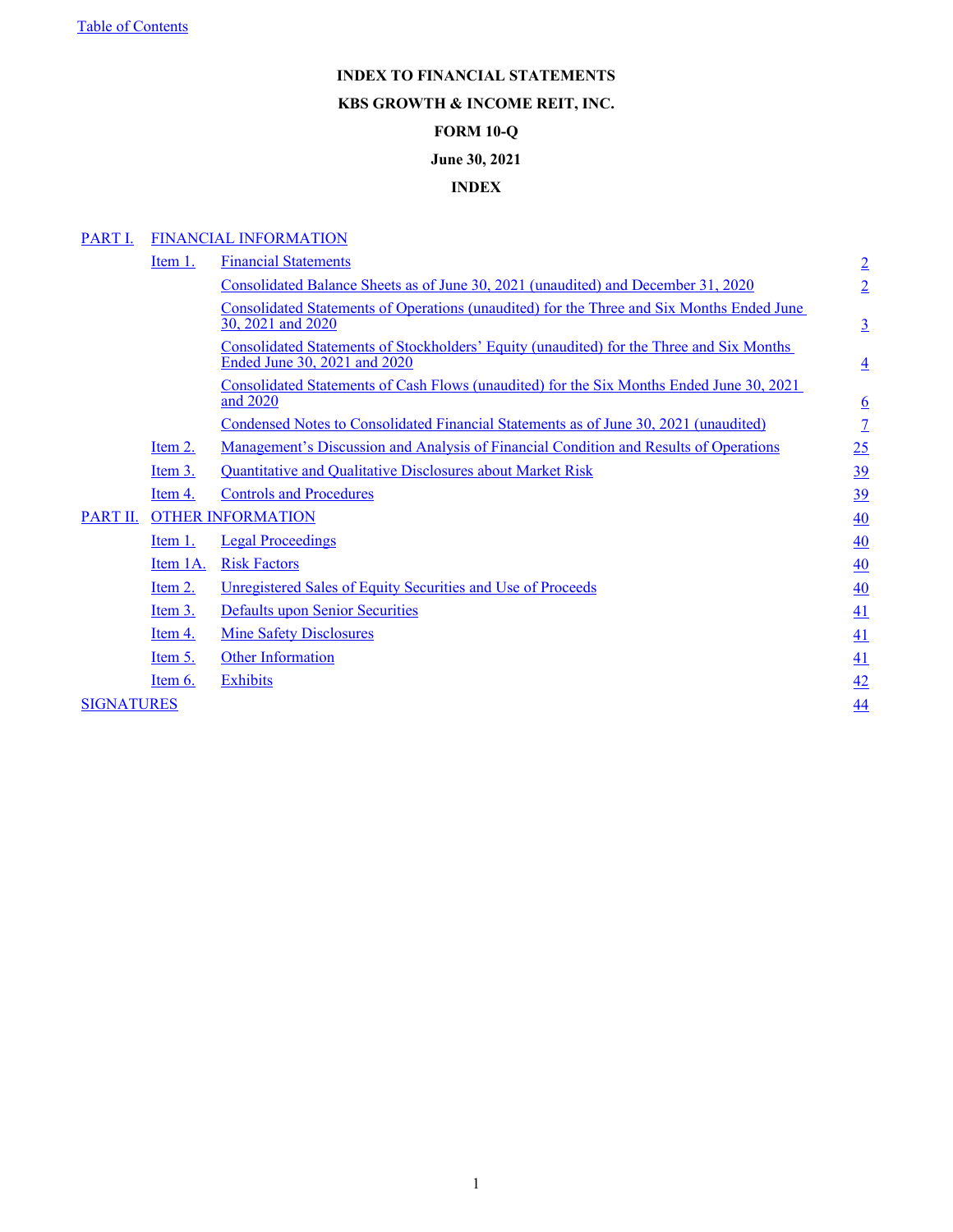## <span id="page-2-0"></span>**PART I. FINANCIAL INFORMATION**

## **Item 1. Financial Statements**

## **KBS GROWTH & INCOME REIT, INC.**

## **CONSOLIDATED BALANCE SHEETS**

(in thousands, except share and per share amounts)

|                                                                                                                                                                                                        |               | June 30, 2021 |                    | December 31, 2020 |
|--------------------------------------------------------------------------------------------------------------------------------------------------------------------------------------------------------|---------------|---------------|--------------------|-------------------|
|                                                                                                                                                                                                        |               | (unaudited)   |                    |                   |
| Assets                                                                                                                                                                                                 |               |               |                    |                   |
| Real estate:                                                                                                                                                                                           |               |               |                    |                   |
| Land                                                                                                                                                                                                   | $\mathbf S$   | 21,353        | - \$               | 21,353            |
| Buildings and improvements                                                                                                                                                                             |               | 135,195       |                    | 134,931           |
| Tenant origination and absorption costs                                                                                                                                                                |               | 10,194        |                    | 11,068            |
| Total real estate, cost                                                                                                                                                                                |               | 166,742       |                    | 167,352           |
| Less accumulated depreciation and amortization                                                                                                                                                         |               | (27, 542)     |                    | (24, 716)         |
| Total real estate, net                                                                                                                                                                                 |               | 139,200       |                    | 142,636           |
| Cash and cash equivalents                                                                                                                                                                              |               | 5,401         |                    | 3,807             |
| Restricted cash                                                                                                                                                                                        |               | 247           |                    | 552               |
| Rents and other receivables                                                                                                                                                                            |               | 3,366         |                    | 2,936             |
| Above-market leases, net                                                                                                                                                                               |               | 82            |                    | 92                |
| Prepaid expenses and other assets                                                                                                                                                                      |               | 1,742         |                    | 1,555             |
| Total assets                                                                                                                                                                                           | \$            | 150,038       | -S                 | 151,578           |
| Liabilities and stockholders' equity                                                                                                                                                                   |               |               |                    |                   |
| Notes payable, net                                                                                                                                                                                     | \$            | 98,743        | \$                 | 96,623            |
| Accounts payable and accrued liabilities                                                                                                                                                               |               | 2,059         |                    | 2,189             |
| Due to affiliates                                                                                                                                                                                      |               | 8,135         |                    | 7,275             |
| Below-market leases, net                                                                                                                                                                               |               | 1,107         |                    | 1,509             |
| Other liabilities                                                                                                                                                                                      |               | 2,811         |                    | 4,142             |
| <b>Total liabilities</b>                                                                                                                                                                               |               | 112,855       |                    | 111,738           |
| Commitments and contingencies (Note 9)                                                                                                                                                                 |               |               |                    |                   |
| Redeemable common stock                                                                                                                                                                                |               | 183           |                    | 250               |
| Stockholders' equity:                                                                                                                                                                                  |               |               |                    |                   |
| Preferred stock, \$.01 par value; 10,000,000 shares authorized, no shares issued and<br>outstanding                                                                                                    |               |               |                    |                   |
| Class A common stock, \$.01 par value per share; 500,000,000 shares authorized,<br>9,860,141 and 9,873,729 shares issued and outstanding as of June 30, 2021 and<br>December 31, 2020, respectively    |               | 99            |                    | 99                |
| Class T common stock, \$.01 par value per share; 500,000,000 shares authorized,<br>310,974 shares and 310,974 shares issued and outstanding as of June 30, 2021 and<br>December 31, 2020, respectively |               | 3             |                    | 3                 |
| Additional paid-in capital                                                                                                                                                                             |               | 85,248        |                    | 85,248            |
| Cumulative distributions and net losses                                                                                                                                                                |               | (48,350)      |                    | (45,760)          |
| Total stockholders' equity                                                                                                                                                                             |               | 37,000        |                    | 39,590            |
| Total liabilities and stockholders' equity                                                                                                                                                             | $\mathsf{\$}$ | 150,038       | $\mathbf{\hat{s}}$ | 151,578           |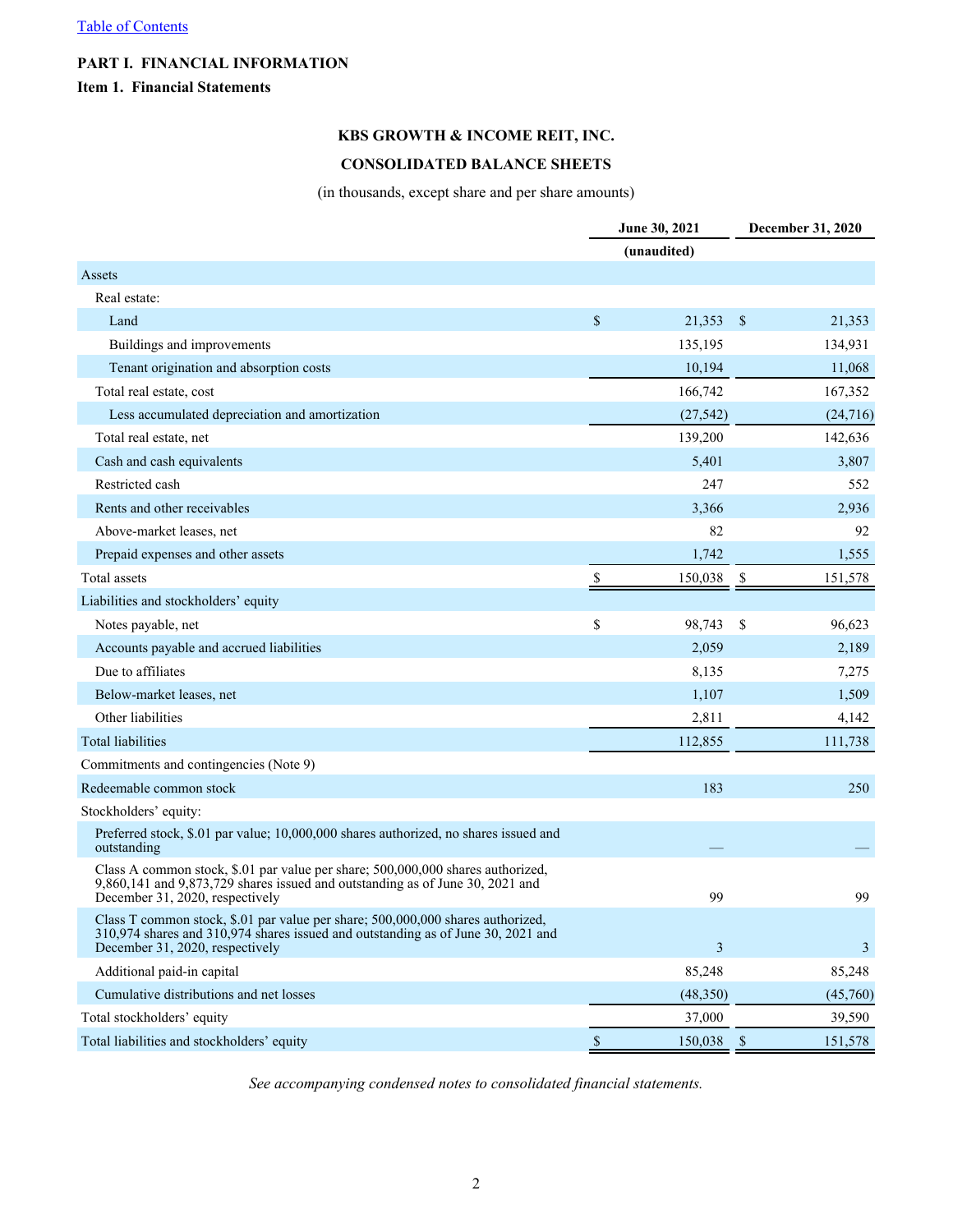<span id="page-3-0"></span>**Item 1. Financial Statements (continued)**

## **KBS GROWTH & INCOME REIT, INC.**

## **CONSOLIDATED STATEMENTS OF OPERATIONS**

## (unaudited)

## (in thousands, except share and per share amounts)

|                                                                           | For the Three Months Ended June 30, |              |            | For the Six Months Ended June 30, |            |                    |            |  |  |
|---------------------------------------------------------------------------|-------------------------------------|--------------|------------|-----------------------------------|------------|--------------------|------------|--|--|
|                                                                           | 2021                                |              | 2020       |                                   | 2021       |                    | 2020       |  |  |
| Revenues:                                                                 |                                     |              |            |                                   |            |                    |            |  |  |
| Rental income                                                             | \$<br>4,081                         | \$           | 4,624      | <sup>\$</sup>                     | 8,375      | \$.                | 9,207      |  |  |
| Other operating income                                                    | 48                                  |              | 44         |                                   | 69         |                    | 78         |  |  |
| Total revenues                                                            | 4,129                               |              | 4,668      |                                   | 8,444      |                    | 9,285      |  |  |
| Expenses:                                                                 |                                     |              |            |                                   |            |                    |            |  |  |
| Operating, maintenance, and management                                    | 935                                 |              | 908        |                                   | 1,765      |                    | 1,862      |  |  |
| Property management fees and expenses to affiliate                        | 28                                  |              | 35         |                                   | 59         |                    | 70         |  |  |
| Real estate taxes and insurance                                           | 728                                 |              | 706        |                                   | 1,494      |                    | 1,439      |  |  |
| Asset management fees to affiliate                                        | 434                                 |              | 426        |                                   | 862        |                    | 861        |  |  |
| General and administrative expenses                                       | 445                                 |              | 660        |                                   | 922        |                    | 1,133      |  |  |
| Depreciation and amortization                                             | 1,896                               |              | 1,990      |                                   | 3,878      |                    | 4,156      |  |  |
| Interest expense                                                          | 608                                 |              | 849        |                                   | 1,181      |                    | 3,737      |  |  |
| Impairment charges on real estate                                         |                                     |              |            |                                   |            |                    | 5,750      |  |  |
| Total expenses                                                            | 5,074                               |              | 5,574      |                                   | 10,161     |                    | 19,008     |  |  |
| Other income:                                                             |                                     |              |            |                                   |            |                    |            |  |  |
| Interest and other income                                                 |                                     |              | 1          |                                   |            |                    | 13         |  |  |
| Gain on sale of real estate, net                                          |                                     |              |            |                                   |            |                    | 5,245      |  |  |
| Equity in income (loss) of unconsolidated joint venture                   |                                     |              | 34         |                                   |            |                    | (435)      |  |  |
| Loss from extinguishment of debt                                          |                                     |              |            |                                   |            |                    | (29)       |  |  |
| Total other income                                                        |                                     |              | 35         |                                   |            |                    | 4,794      |  |  |
| Net loss                                                                  | (945)                               | $\mathbb{S}$ | $(871)$ \$ |                                   | (1,717)    | $\mathbf{\hat{s}}$ | (4,929)    |  |  |
| Net loss per common share, basic and diluted                              | (0.09)                              | S            | (0.09)     | -S                                | (0.17)     | -S                 | (0.48)     |  |  |
| Weighted-average number of common shares outstanding<br>basic and diluted | 10,173,832                          |              | 10,182,690 |                                   | 10,179,185 |                    | 10,176,938 |  |  |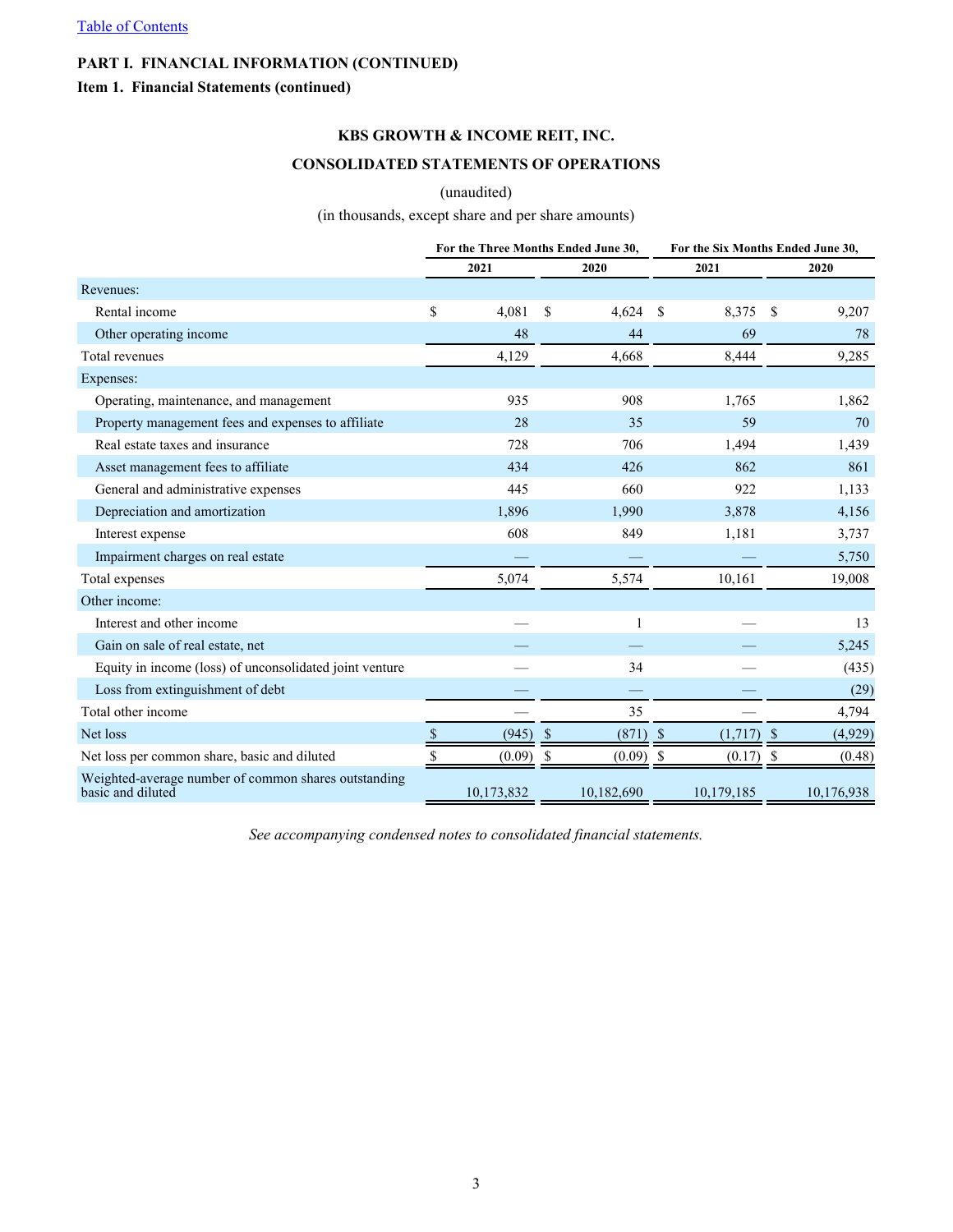## <span id="page-4-0"></span>**Item 1. Financial Statements (continued)**

## **KBS GROWTH & INCOME REIT, INC.**

## **CONSOLIDATED STATEMENTS OF STOCKHOLDERS' EQUITY**

## For the Three Months Ended June 30, 2021 and 2020 (unaudited)

## (dollars in thousands)

|                                        |                | <b>Common Stock</b> |                |               |                | <b>Cumulative</b> |   |                    |    |                      |  |                         |  |
|----------------------------------------|----------------|---------------------|----------------|---------------|----------------|-------------------|---|--------------------|----|----------------------|--|-------------------------|--|
|                                        | <b>Class A</b> |                     |                |               | <b>Class T</b> |                   |   | Additional         |    | <b>Distributions</b> |  | Total                   |  |
|                                        | <b>Shares</b>  |                     | <b>Amounts</b> | <b>Shares</b> |                | <b>Amounts</b>    |   | Paid-in<br>Capital |    | and Net<br>Losses    |  | Stockholders'<br>Equity |  |
| Balance, March 31, 2021                | 9,864,261      |                     | 99             | 310,974       | S              | 3                 | S | 85,248             | -S | $(46,969)$ \$        |  | 38,381                  |  |
| Net loss                               |                |                     |                |               |                |                   |   |                    |    | (945)                |  | (945)                   |  |
| Transfers from redeemable common stock |                |                     |                |               |                |                   |   | 21                 |    |                      |  | 21                      |  |
| Redemptions of common stock            | (4,120)        |                     |                |               |                |                   |   | (21)               |    |                      |  | (21)                    |  |
| Distributions declared                 |                |                     |                |               |                |                   |   |                    |    | (436)                |  | (436)                   |  |
| Balance, June 30, 2021                 | 9,860,141      |                     | 99             | 310.974       |                |                   | S | 85,248             |    | (48,350)             |  | 37,000                  |  |

|                                        |                |   | <b>Common Stock</b> |               |                |                |    |                    |   | <b>Cumulative</b>        |  |                                |  |
|----------------------------------------|----------------|---|---------------------|---------------|----------------|----------------|----|--------------------|---|--------------------------|--|--------------------------------|--|
|                                        | <b>Class A</b> |   |                     |               | <b>Class T</b> |                |    | Additional         |   | <b>Distributions</b>     |  | Total                          |  |
|                                        | <b>Shares</b>  |   | <b>Amounts</b>      | <b>Shares</b> |                | <b>Amounts</b> |    | Paid-in<br>Capital |   | and Net<br><b>Losses</b> |  | Stockholders'<br><b>Equity</b> |  |
| Balance, March 31, 2020                | 9,870,515      | S | 99                  | 308,712       | S              | 3              | \$ | 84,452             | S | $(41,709)$ \$            |  | 42,845                         |  |
| Net loss                               |                |   |                     |               |                |                |    |                    |   | (871)                    |  | (871)                          |  |
| Issuance of common stock               | 20,846         |   |                     | 1,706         |                |                |    | 190                |   |                          |  | 190                            |  |
| Transfers from redeemable common stock |                |   |                     |               |                |                |    | 200                |   |                          |  | 200                            |  |
| Redemptions of common stock            | (23, 736)      |   |                     |               |                |                |    | (200)              |   |                          |  | (200)                          |  |
| Distributions declared                 |                |   |                     |               |                |                |    |                    |   | (643)                    |  | (643)                          |  |
| Balance, June 30, 2020                 | 9,867,625      |   | 99                  | 310,418       |                | 3              | S  | 84,642             |   | (43, 223)                |  | 41,521                         |  |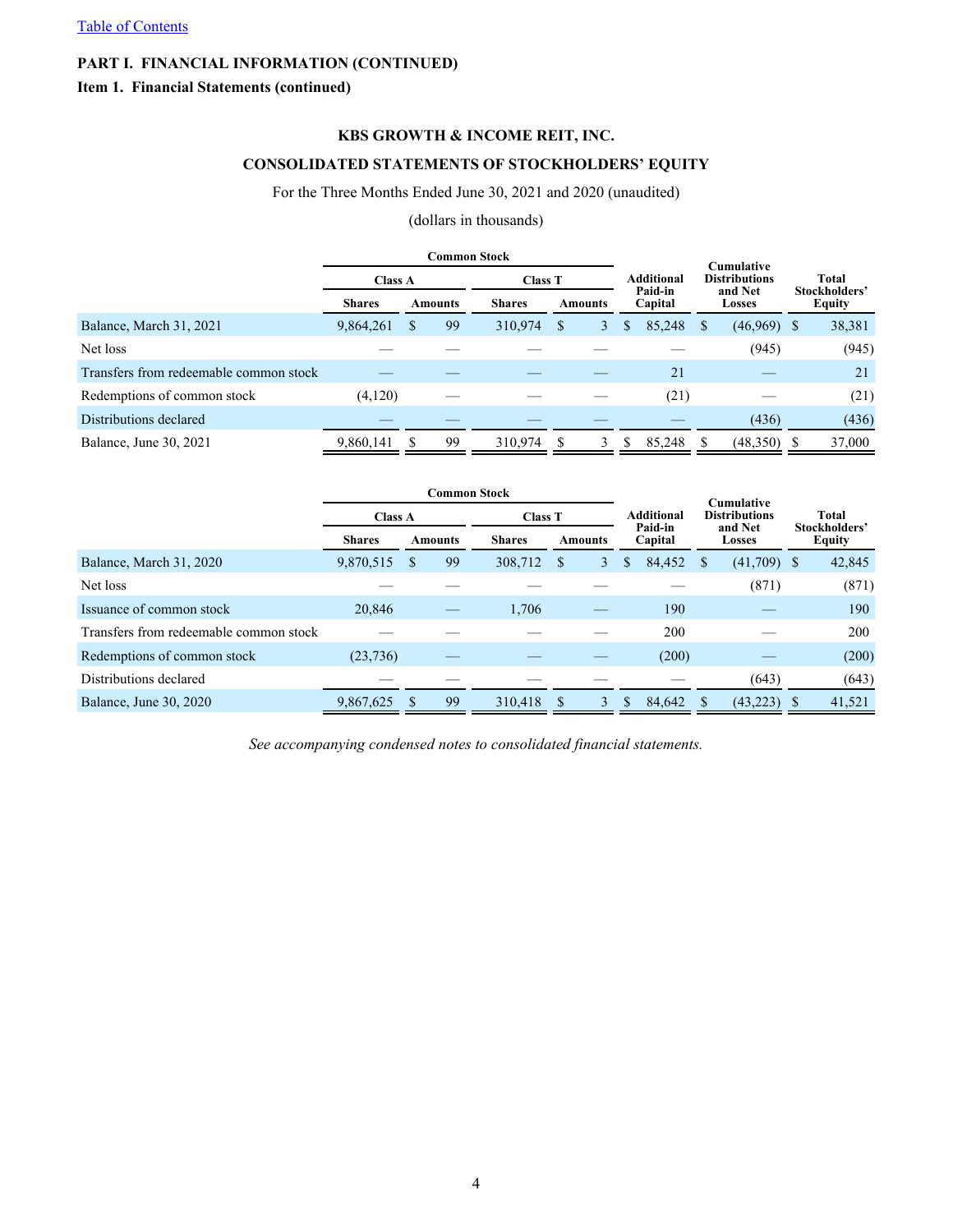## **Item 1. Financial Statements (continued)**

## **KBS GROWTH & INCOME REIT, INC.**

## **CONSOLIDATED STATEMENTS OF STOCKHOLDERS' EQUITY**

## For the Six Months Ended June 30, 2021 and 2020 (unaudited)

## (dollars in thousands)

|                                        | Common Stock   |  |                |               |                |                |   |                              |   | <b>Cumulative</b>               |  |                               |
|----------------------------------------|----------------|--|----------------|---------------|----------------|----------------|---|------------------------------|---|---------------------------------|--|-------------------------------|
|                                        | <b>Class A</b> |  |                |               | <b>Class T</b> |                |   | <b>Additional</b><br>Paid-in |   | <b>Distributions</b><br>and Net |  | <b>Total</b><br>Stockholders' |
|                                        | <b>Shares</b>  |  | <b>Amounts</b> | <b>Shares</b> |                | <b>Amounts</b> |   | Capital                      |   | Losses                          |  | <b>Equity</b>                 |
| Balance, December 31, 2020             | 9,873,729      |  | 99             | 310,974       | S              | 3              | S | 85,248                       | S | $(45,760)$ \$                   |  | 39,590                        |
| Net loss                               |                |  |                |               |                |                |   |                              |   | (1,717)                         |  | (1,717)                       |
| Transfers from redeemable common stock |                |  |                |               |                |                |   | 67                           |   |                                 |  | 67                            |
| Redemptions of common stock            | (13, 588)      |  |                |               |                |                |   | (67)                         |   |                                 |  | (67)                          |
| Distributions declared                 |                |  |                |               |                |                |   |                              |   | (873)                           |  | (873)                         |
| Balance, June 30, 2021                 | 9,860,141      |  | 99             | 310.974       |                |                |   | 85,248                       |   | (48,350)                        |  | 37,000                        |

|                                        | <b>Common Stock</b> |   |         |               |                |                |   |                              |   | <b>Cumulative</b>               |    |                        |
|----------------------------------------|---------------------|---|---------|---------------|----------------|----------------|---|------------------------------|---|---------------------------------|----|------------------------|
|                                        | <b>Class A</b>      |   |         |               | <b>Class T</b> |                |   | <b>Additional</b><br>Paid-in |   | <b>Distributions</b><br>and Net |    | Total<br>Stockholders' |
|                                        | <b>Shares</b>       |   | Amounts | <b>Shares</b> |                | <b>Amounts</b> |   | Capital                      |   | <b>Losses</b>                   |    | Equity                 |
| Balance, December 31, 2019             | 9,841,004           | S | 98      | 306,292       | S              | 3              | S | 84,184                       | S | (37,007)                        | -S | 47,278                 |
| Net loss                               |                     |   |         |               |                |                |   |                              |   | (4,929)                         |    | (4,929)                |
| Issuance of common stock               | 50,357              |   |         | 4,126         |                |                |   | 458                          |   |                                 |    | 459                    |
| Transfers from redeemable common stock |                     |   |         |               |                |                |   | 200                          |   |                                 |    | 200                    |
| Redemptions of common stock            | (23, 736)           |   |         |               |                |                |   | (200)                        |   |                                 |    | (200)                  |
| Distributions declared                 |                     |   |         |               |                |                |   |                              |   | (1,287)                         |    | (1, 287)               |
| Balance, June 30, 2020                 | 9,867,625           |   | 99      | 310,418       |                | 3              | S | 84,642                       |   | (43, 223)                       |    | 41,521                 |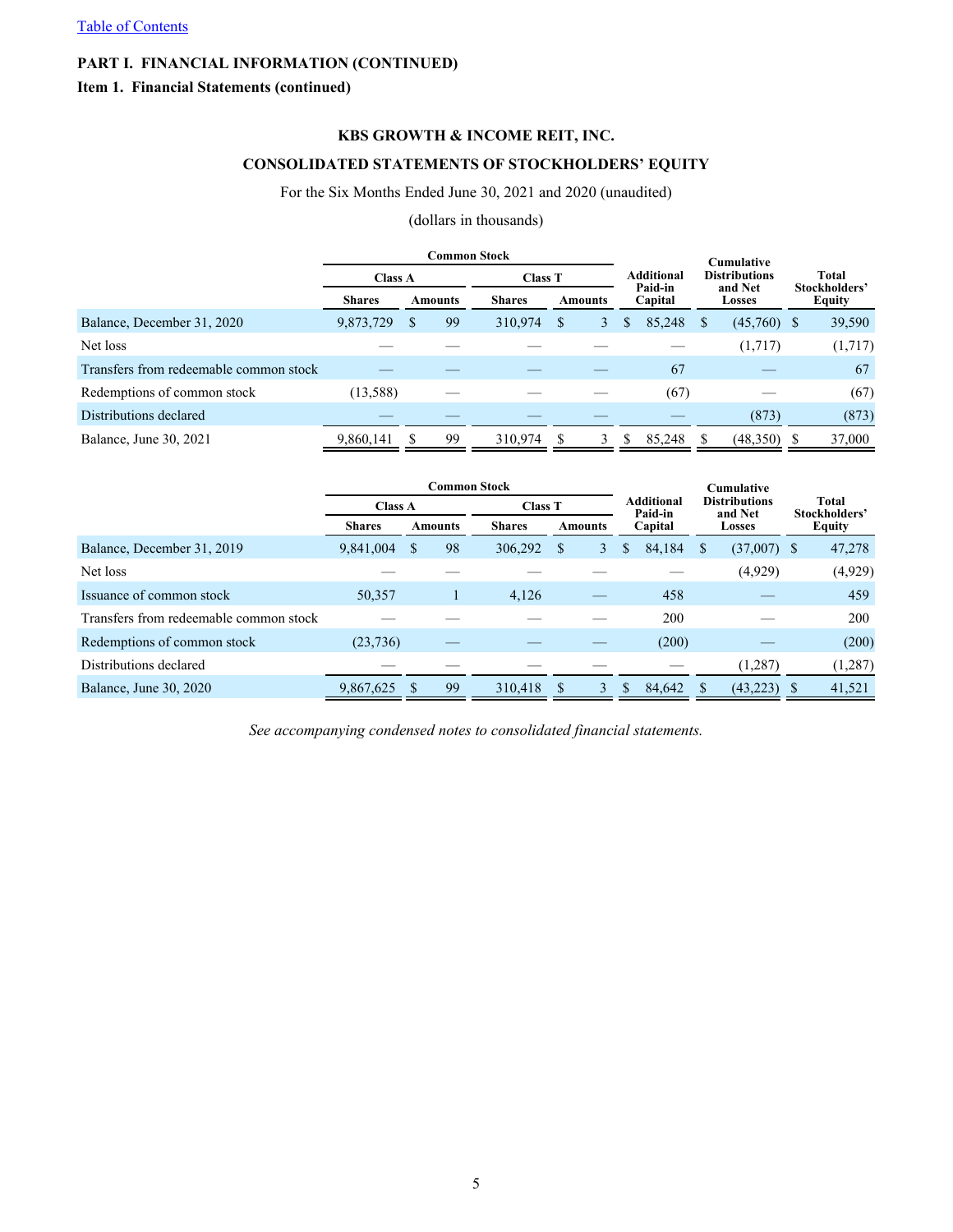## <span id="page-6-0"></span>**Item 1. Financial Statements (continued)**

## **KBS GROWTH & INCOME REIT, INC.**

## **CONSOLIDATED STATEMENTS OF CASH FLOWS**

## (unaudited)

(in thousands)

|                                                                                                                        |               | Six Months Ended June 30, |               |              |
|------------------------------------------------------------------------------------------------------------------------|---------------|---------------------------|---------------|--------------|
|                                                                                                                        |               | 2021                      |               | 2020         |
| Cash Flows from Operating Activities:                                                                                  |               |                           |               |              |
| Net loss                                                                                                               | \$            | $(1,717)$ \$              |               | (4,929)      |
| Adjustments to reconcile net loss to net cash provided by operating activities:                                        |               |                           |               |              |
| Depreciation and amortization                                                                                          |               | 3,878                     |               | 4,156        |
| Impairment charges on real estate                                                                                      |               |                           |               | 5,750        |
| Equity in loss of unconsolidated joint venture                                                                         |               |                           |               | 435          |
| Deferred rents                                                                                                         |               | 176                       |               | 117          |
| Amortization of above and below-market leases, net                                                                     |               | (392)                     |               | (540)        |
| Amortization of deferred financing costs                                                                               |               | 120                       |               | 163          |
| Unrealized (gain) loss on derivative instrument                                                                        |               | (850)                     |               | 1,581        |
| Loss from extinguishment of debt                                                                                       |               |                           |               | 29           |
| Gain on sale of real estate, net                                                                                       |               |                           |               | (5,245)      |
| Changes in operating assets and liabilities:                                                                           |               |                           |               |              |
| Rents and other receivables                                                                                            |               | (648)                     |               | (24)         |
| Prepaid expenses and other assets                                                                                      |               | (365)                     |               | $\mathbf{3}$ |
| Accounts payable and accrued liabilities                                                                               |               | (42)                      |               | (697)        |
| Due to affiliates                                                                                                      |               | 860                       |               | 854          |
| Other liabilities                                                                                                      |               | (439)                     |               | (897)        |
| Net cash provided by operating activities                                                                              |               | 581                       |               | 756          |
| Cash Flows from Investing Activities:                                                                                  |               |                           |               |              |
| Proceeds from sale of real estate                                                                                      |               |                           |               | 23,603       |
| Improvements to real estate                                                                                            |               | (352)                     |               | (1,157)      |
| Reimbursement from unconsolidated joint venture                                                                        |               |                           |               | 3            |
| Net cash (used in) provided by investing activities                                                                    |               | (352)                     |               | 22,449       |
| Cash Flows from Financing Activities:                                                                                  |               |                           |               |              |
| Proceeds from notes payable                                                                                            |               | 2,000                     |               |              |
| Principal payments on notes payable                                                                                    |               |                           |               | (23,650)     |
| Payments to redeem common stock                                                                                        |               | (67)                      |               | (200)        |
| Distributions paid to common stockholders                                                                              |               | (873)                     |               | (1,080)      |
| Net cash provided by (used in) financing activities                                                                    |               | 1,060                     |               | (24,930)     |
| Net increase (decrease) in cash and cash equivalents                                                                   |               | 1,289                     |               | (1,725)      |
| Cash and cash equivalents and restricted cash, beginning of period                                                     |               | 4,359                     |               | 6,287        |
| Cash and cash equivalents and restricted cash, end of period                                                           | \$            | 5,648                     | \$            | 4,562        |
| Supplemental Disclosure of Cash Flow Information                                                                       |               |                           |               |              |
| Interest paid                                                                                                          | \$            | $1,917$ \$                |               | 2,098        |
| Supplemental Disclosure of Noncash Investing and Financing Activities:                                                 |               |                           |               |              |
| Distributions payable                                                                                                  | $\frac{1}{2}$ |                           | $\frac{1}{2}$ | 215          |
| Accrued improvements to real estate                                                                                    | \$            | 12                        | ${\mathbb S}$ | 64           |
| Dividends paid to common stockholders through common stock issuances pursuant to the<br>distribution reinvestment plan | \$            |                           | \$            | 459          |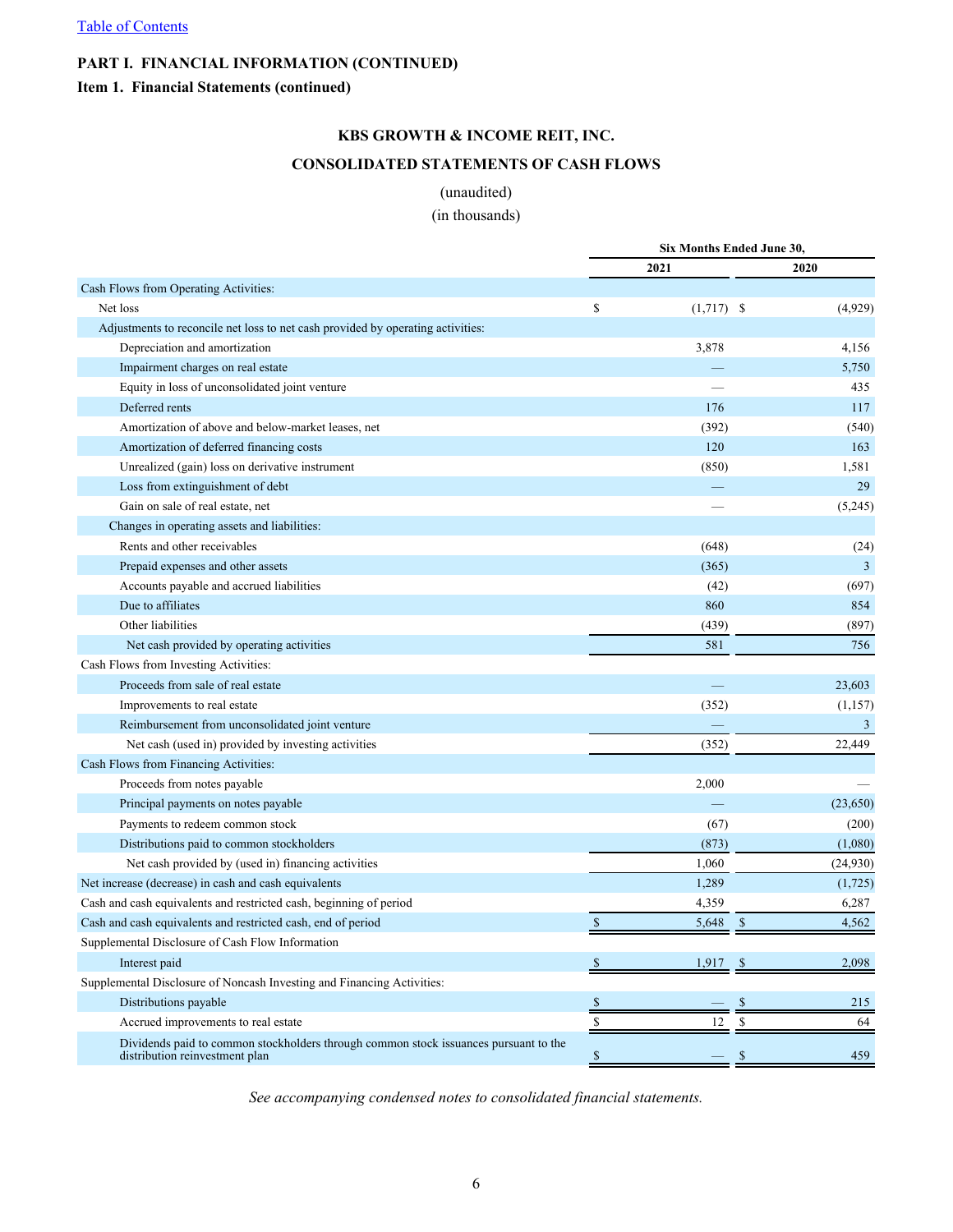<span id="page-7-0"></span>**Item 1. Financial Statements (continued)**

#### **KBS GROWTH & INCOME REIT, INC.**

### **CONDENSED NOTES TO CONSOLIDATED FINANCIAL STATEMENTS**

June 30, 2021 (unaudited)

#### **1. ORGANIZATION**

KBS Growth & Income REIT, Inc. (the "Company") was formed on January 12, 2015 as a Maryland corporation that elected to be taxed as a real estate investment trust ("REIT") beginning with the taxable year ended December 31, 2015. Substantially all of the Company's business is conducted through KBS Growth & Income Limited Partnership (the "Operating Partnership"), a Delaware limited partnership formed on January 14, 2015. The Company is the sole general partner of, and owns a 0.1% partnership interest in, the Operating Partnership. KBS Growth & Income REIT Holdings LLC ("REIT Holdings"), a Delaware limited liability company formed on January 14, 2015, owns the remaining 99.9% partnership interest in the Operating Partnership and is the sole limited partner. The Company is the sole member and manager of REIT Holdings.

Subject to certain restrictions and limitations, the business of the Company is externally managed by KBS Capital Advisors LLC (the "Advisor"), an affiliate of the Company, pursuant to an advisory agreement between the Company and the Advisor initially entered into on June 11, 2015, and amended at various times thereafter (the "Advisory Agreement"). The Advisor conducts the Company's operations and manages its portfolio of core real estate properties. On January 27, 2015, the Company issued 20,000 shares of its common stock to the Advisor at a purchase price of \$10.00 per share. On June 11, 2015, these outstanding shares of common stock were designated Class A shares of common stock.

As of June 30, 2021, the Company had invested in four office properties. The Company has invested in a portfolio of core real estate properties. The Company considers core properties to be existing properties with at least 80% occupancy. The Company's core focus in the U.S. office sector reflects a value-creating core strategy, which is also known as a core-plus strategy.

The Company commenced a private placement offering exempt from registration pursuant to Rule 506(b) of Regulation D of the Securities Act of 1933, as amended, on June 11, 2015, pursuant to which the Company offered a maximum of \$105,000,000 in shares of its Class A common stock for sale to accredited investors (the "Initial Private Offering"), of which \$5,000,000 of Class A shares were offered pursuant to the Company's distribution reinvestment plan. The Company ceased offering shares in the primary portion of the Initial Private Offering on April 27, 2016 and processed subscriptions for the primary Initial Private Offering dated on or prior to April 27, 2016 through May 30, 2016. KBS Capital Markets Group LLC (the "Dealer Manager"), an affiliate of the Advisor, served as the dealer manager of the Initial Private Offering pursuant to a dealer manager agreement dated June 11, 2015 (the "Initial Private Offering Dealer Manager Agreement").

On February 4, 2015, the Company filed a registration statement on Form S-11 with the Securities and Exchange Commission (the "SEC") to register an initial public offering of its common stock to offer a maximum of \$1,500,000,000 in shares of common stock for sale to the public in a primary offering, consisting of two classes of shares: Class A and Class T (the "Primary Offering") and a maximum of \$800,000,000 in both classes of shares of its common stock pursuant to the Company's distribution reinvestment plan (the "DRP Offering" and, together with the Primary Offering, the "Public Offering"). The SEC declared the Company's registration statement effective on April 28, 2016 and the Company retained the Dealer Manager to serve as the dealer manager of the Public Offering pursuant to a dealer manager agreement dated April 28, 2016 (the "Public Offering Dealer Manager Agreement"). The Company terminated the Primary Offering effective June 30, 2017.

On August 5, 2020, the board of directors of the Company approved the termination of the DRP Offering effective August 20, 2020.

On October 3, 2017, the Company launched a private placement offering exempt from registration pursuant to Rule 506(c) of Regulation D of the Securities Act pursuant to which the Company offered a maximum of \$1,000,000,000 in shares of its Class A common stock to accredited investors (the "Second Private Offering"). Prior to the launch of the Second Private Offering, on September 29, 2017, the Company entered into a dealer manager agreement (the "NCPS Dealer Agreement") with the Advisor and North Capital Private Securities Corporation ("NCPS") in connection with the Second Private Offering. In December 2019, the Company's board of directors suspended the Second Private Offering and terminated the Second Private Offering on August 5, 2020.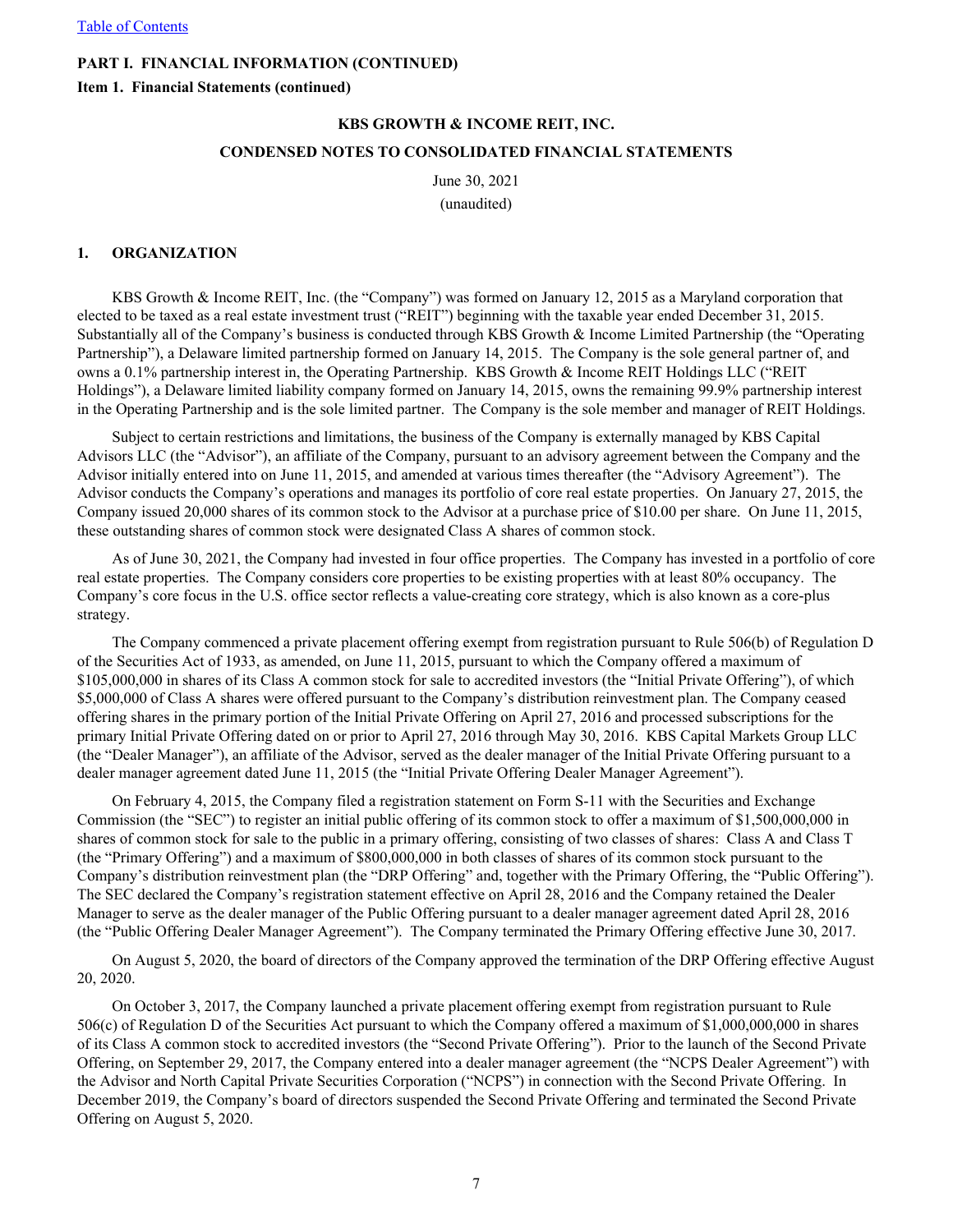**Item 1. Financial Statements (continued)**

#### **KBS GROWTH & INCOME REIT, INC.**

## **CONDENSED NOTES TO CONSOLIDATED FINANCIAL STATEMENTS (CONTINUED)**

June 30, 2021 (unaudited)

#### **1. ORGANIZATION (CONTINUED)**

The Company sold 8,548,972 shares of Class A common stock for gross offering proceeds of \$76.8 million in the Initial Private Offering, including 74,744 shares of Class A common stock under its distribution reinvestment plan for gross offering proceeds of \$0.7 million.

The Company sold 122,721 and 270,415 shares of Class A and Class T common stock, respectively, in the Primary Offering for aggregate gross offering proceeds of \$3.9 million. The Company sold 883,256 and 41,030 shares of Class A and Class T common stock, respectively, in the DRP Offering for aggregate gross offering proceeds of \$8.5 million.

The Company sold 612,272 shares of Class A common stock in the Second Private Offering for aggregate gross offering proceeds of \$5.5 million.

As of June 30, 2021, the Company had redeemed 460,441 and 2,245 Class A and Class T shares, respectively, for \$3.8 million.

Additionally, on August 11, 2015, the Company issued 46,362 shares of Class A common stock to the Company's affiliates, for an aggregate of \$0.3 million, in private transactions exempt from the registration requirements pursuant to Section 4(a)(2) of the Securities Act of 1933.

#### *COVID-19 Pandemic*

One of the most significant risks and uncertainties facing the Company and the real estate industry generally continues to be the effect of the ongoing public health crisis of the novel coronavirus disease ("COVID-19") pandemic. The Company continues to closely monitor the impact of the COVID-19 pandemic on all aspects of its business, including how the pandemic is affecting its tenants. From March 2020 through June 30, 2021, the Company did not experience significant disruptions in its operations from the COVID-19 pandemic. The Company did, however, recognize impairment charges related to a projected reduction in cash flows as a result of changes in leasing projections that were impacted in part by the COVID-19 pandemic at the Institute Property and 210. W. Chicago during the six months ended June 30, 2020. In addition, reductions in property values related to the impact of the COVID-19 pandemic have reduced the Company's availability to draw on the revolving commitment and may limit the Company's ability to exercise its extension option under its term loan due to covenants described in the loan agreement. Many of the Company's tenants have experienced disruptions in their business, some more severely than others. In general, the Company's retail tenants, which comprise approximately 7% of its annualized base rent, have been more severely impacted by the COVID-19 pandemic than its office tenants. As of June 30, 2021, the Company has granted approximately \$0.2 million of rent deferrals and approximately \$0.7 million in rental abatements. As the impact of the pandemic continues to be felt, these tenants or additional tenants may request rent relief in future periods or become unable to pay rent, and the Company is unable to predict the ultimate impact the pandemic will have on its financial condition, results of operations and cash flows due to numerous uncertainties.

The extent to which the COVID-19 pandemic impacts the Company's operations and those of its tenants depends on future developments, which remain uncertain and cannot be predicted with confidence, including the scope, severity and duration of the pandemic, the actions taken to contain the pandemic or mitigate its impact, and the direct and indirect economic effects of the pandemic and containment measures, among others.

#### *Liquidation Strategy*

In August 2020, the special committee of the board of directors directed the Advisor, with the assistance of the independent financial advisor of the special committee, to develop a plan of liquidation for approval by the board and submission to the stockholders. The Company initially expected to present a plan of liquidation for a vote of the stockholders of the Company within six months from its determination to pursue a liquidation strategy. However, as a result of the adverse market conditions caused by the civil unrest and disruption in Portland and Chicago, where several of the Company's properties are located, and the uncertainty and business disruptions related to the COVID-19 pandemic, in November 2020, the board determined to delay any proposal to liquidate the Company until market conditions improve.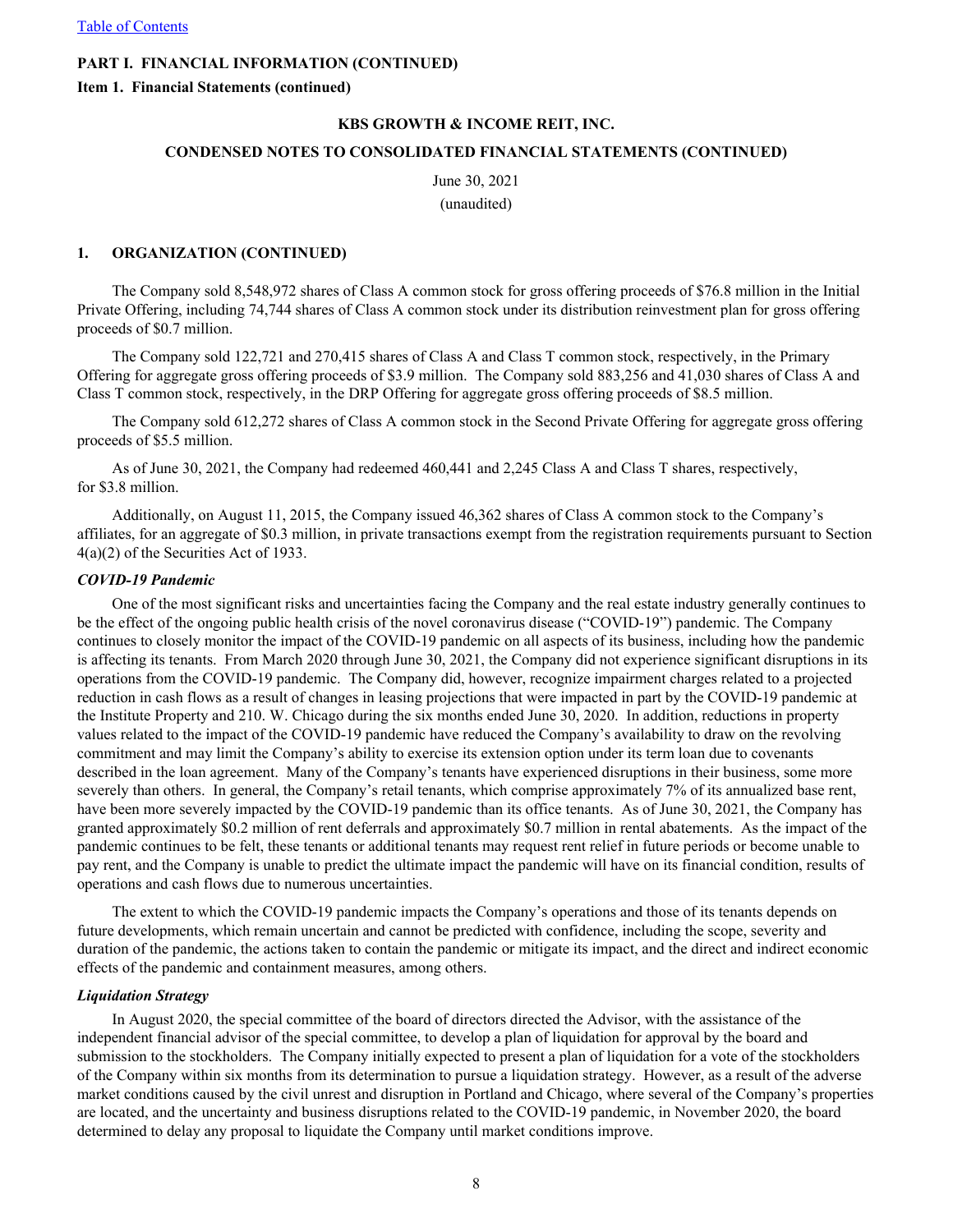**Item 1. Financial Statements (continued)**

#### **KBS GROWTH & INCOME REIT, INC.**

## **CONDENSED NOTES TO CONSOLIDATED FINANCIAL STATEMENTS (CONTINUED)**

June 30, 2021 (unaudited)

#### **1. ORGANIZATION (CONTINUED)**

In August 2021, the board of directors, including all of the independent directors, determined to resume development of a formal plan of liquidation. Although the Company is actively developing a formal plan of liquidation, there can be no assurance of the ultimate timing of the Company's liquidation.

#### **2. SUMMARY OF SIGNIFICANT ACCOUNTING POLICIES**

There have been no significant changes to the Company's accounting policies since it filed its audited financial statements in its Annual Report on Form 10-K for the year ended December 31, 2020. For further information about the Company's accounting policies, refer to the Company's consolidated financial statements and notes thereto for the year ended December 31, 2020 included in the Company's Annual Report on Form 10-K filed with the Securities and Exchange Commission ("SEC").

#### **Principles of Consolidation and Basis of Presentation**

The accompanying unaudited consolidated financial statements and condensed notes thereto have been prepared in accordance with U.S. generally accepted accounting principles ("GAAP") for interim financial information as contained within the Financial Accounting Standards Board ("FASB") Accounting Standards Codification ("ASC") and the rules and regulations of the SEC, including the instructions to Form 10-Q and Article 10 of Regulation S-X. Accordingly, the unaudited consolidated financial statements do not include all of the information and footnotes required by GAAP for audited financial statements. In the opinion of management, the financial statements for the unaudited interim periods presented include all adjustments, which are of a normal and recurring nature, necessary for a fair and consistent presentation of the results for such periods. Operating results for the three and six months ended June 30, 2021 are not necessarily indicative of the results that may be expected for the year ending December 31, 2021.

The consolidated financial statements include the accounts of the Company, REIT Holdings, the Operating Partnership, and their direct and indirect wholly owned subsidiaries. All significant intercompany balances and transactions are eliminated in consolidation.

#### **Use of Estimates**

The preparation of the consolidated financial statements and the accompanying notes thereto in conformity with GAAP requires management to make estimates and assumptions that affect the amounts reported in the consolidated financial statements and accompanying notes. Actual results could materially differ from those estimates.

#### **Segments**

The Company had invested in four office properties as of June 30, 2021. Substantially all of the Company's revenue and net loss is from real estate, and therefore, the Company currently operates in one reportable segment.

#### **Per Share Data**

Basic net income (loss) per share of common stock is calculated by dividing net income (loss) by the weighted-average number of shares of common stock issued and outstanding during such period. Diluted net income (loss) per share of common stock equals basic net income (loss) per share of common stock as there were no potentially dilutive securities outstanding for the six months ended June 30, 2021 and 2020. Basic and diluted net income (loss) per share of Class A common stock and basic and diluted net income (loss) per share of Class T common stock were equal for the three and six months ended June 30, 2021 and 2020 as aggregate cash distributions for each share class were equal during those periods.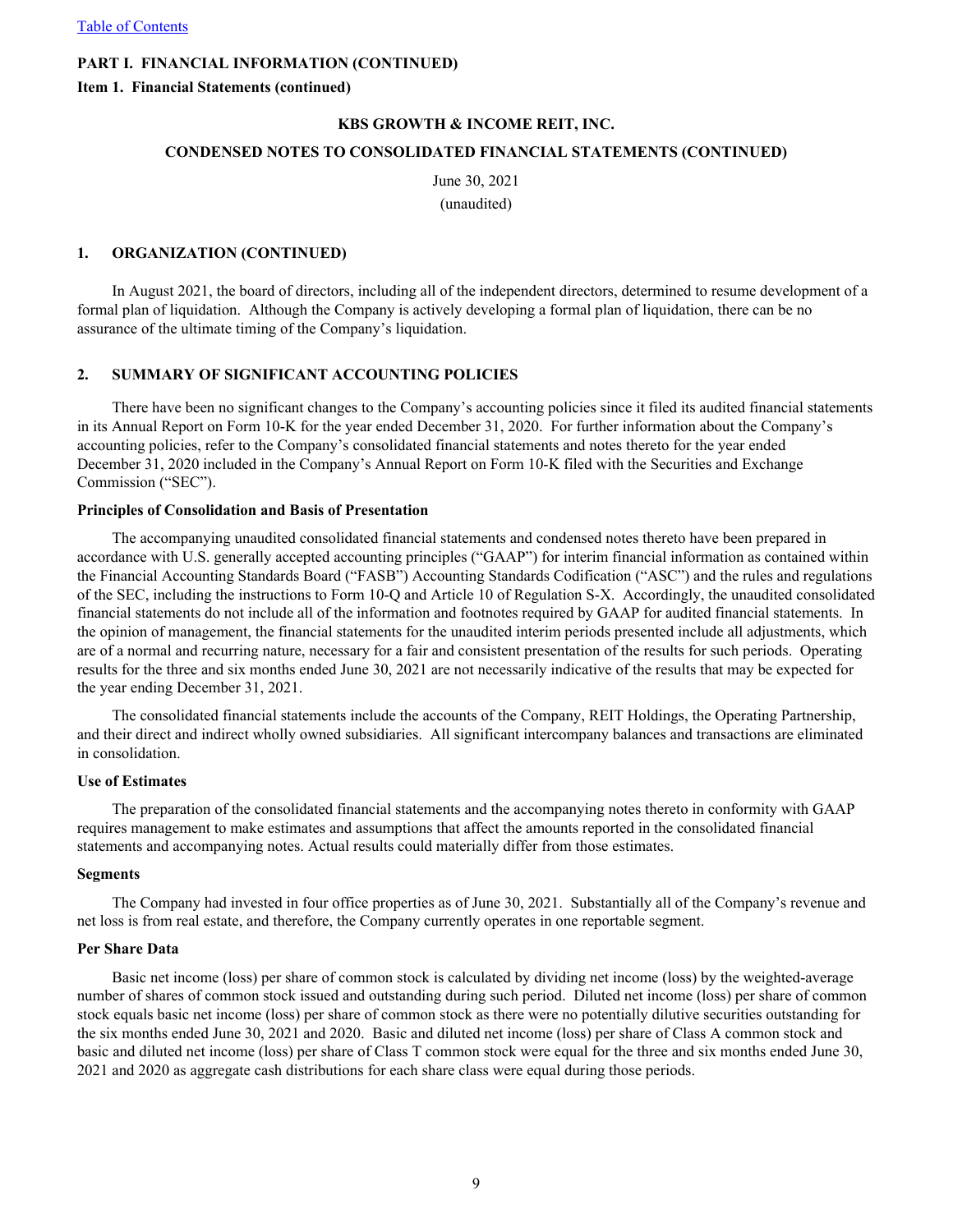**Item 1. Financial Statements (continued)**

#### **KBS GROWTH & INCOME REIT, INC.**

## **CONDENSED NOTES TO CONSOLIDATED FINANCIAL STATEMENTS (CONTINUED)**

June 30, 2021

(unaudited)

#### **2. SUMMARY OF SIGNIFICANT ACCOUNTING POLICIES (CONTINUED)**

During the three months ended June 30, 2021 and 2020, aggregate cash distributions declared per share of Class A and Class T common stock were \$0.04287500 and \$0.06322500, respectively. During the six months ended June 30, 2021 and 2020, aggregate cash distributions declared per share of Class A and Class T common stock were \$0.08575000 and \$0.12645000, respectively, assuming the share was issued and outstanding each date that was a record date for distributions during the period. Distributions declared per common share of Class A and Class T common stock were \$0.04287500 per share for each quarter during the period from January 1, 2021 through June 30, 2021. Distributions declared per common share of Class A and Class T common stock were \$0.02107500 per share for each month during the period from January 1, 2020 through June 30, 2020.

#### **Square Footage, Occupancy and Other Measures**

Square footage, occupancy, number of tenants and other measures, including annualized base rent and annualized base rent per square foot, or amounts derived from such measures, used to describe real estate investments included in these condensed notes to consolidated financial statements are presented on an unaudited basis and outside the scope of the Company's independent registered public accounting firm's review of the Company's financial statements in accordance with the standards of the United States Public Company Accounting Oversight Board.

#### **Recently Issued Accounting Standards Update**

In March 2020, the FASB issued ASU No. 2020-04, *Reference Rate Reform (Topic 848): Facilitation of the Effects of Reference Rate Reform on Financial Reporting* ("ASU No. 2020-04") to provide temporary optional expedients and exceptions to the guidance in GAAP on contract modifications and hedge accounting to ease the financial reporting burdens related to the expected market transition from the London Interbank Offered Rate (LIBOR) and other interbank offered rates to alternative reference rates, such as the Secured Overnight Financing Rate (SOFR). Modified contracts that meet the following criteria are eligible for relief from the modification accounting requirements under GAAP: (1) The contract references LIBOR or another rate that is expected to be discontinued due to reference rate reform, (2) The modified terms directly replace or have the potential to replace the reference rate that is expected to be discontinued due to reference rate reform, and (3) Any contemporaneous changes to other terms (i.e., those that do not directly replace or have the potential to replace the reference rate) that change or have the potential to change the amount and timing of contractual cash flows must be related to the replacement of the reference rate. For a contract that meets the criteria, the guidance generally allows an entity to account for and present modifications as an event that does not require contract remeasurement at the modification date or reassessment of a previous accounting determination. That is, the modified contract is accounted for as a continuation of the existing contract. In addition, ASU No. 2020-04 provides various optional expedients for hedging relationships affected by reference rate reform, if certain criteria are met. The amendments in ASU No. 2020-04 are effective for all entities as of March 12, 2020 through December 31, 2022. An entity may elect to apply the amendments for contract modifications by Topic or Industry Subtopic as of any date from the beginning of an interim period that includes or is subsequent to March 12, 2020, or prospectively from a date within an interim period that includes or is subsequent to March 12, 2020, up to the date that the financial statements are available to be issued. Once elected for a Topic or an Industry Subtopic, the amendments in this Update must be applied prospectively for all eligible contract modifications for that Topic or Industry Subtopic. An entity may elect to apply the amendments in ASU No. 2020-04 to eligible hedging relationships existing as of the beginning of the interim period that includes March 12, 2020 and to new eligible hedging relationships entered into after the beginning of the interim period that includes March 12, 2020.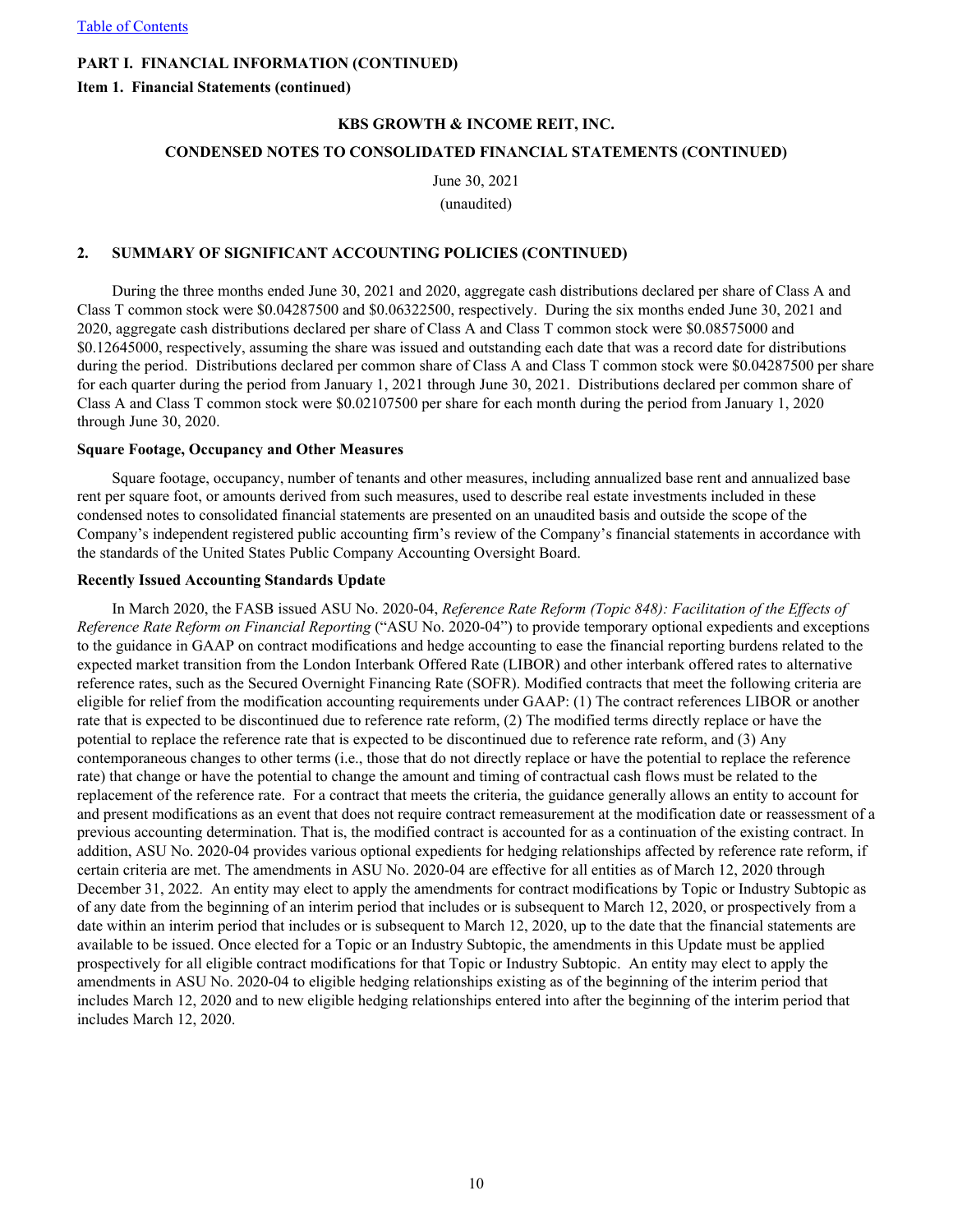**Item 1. Financial Statements (continued)**

#### **KBS GROWTH & INCOME REIT, INC.**

## **CONDENSED NOTES TO CONSOLIDATED FINANCIAL STATEMENTS (CONTINUED)**

June 30, 2021

(unaudited)

#### **2. SUMMARY OF SIGNIFICANT ACCOUNTING POLICIES (CONTINUED)**

For the period from January 1, 2020 (the earliest date the Company may elect to apply ASU No. 2020-04) through June 30, 2021, the Company did not have any contract modifications that meet the criteria described above, specifically contract modifications that have been modified from LIBOR to an alternative reference rate. The Company's loan agreements, derivative instruments, and certain lease agreements use LIBOR as the current reference rate. For eligible contract modifications, the Company expects to adopt the temporary optional expedients described in ASU No. 2020-04. The optional expedients for hedging relationships described in ASU No. 2020-04 are not expected to have an impact to the Company as the Company has elected to not designate its derivative instruments as a hedge.

In April 2020, the FASB issued a FASB Staff Q&A related to *Topic 842 and Topic 840: Accounting for Lease Concessions Related to the Effects of the COVID-19 Pandemic* (the "Topic 842 Q&A"). The Company adopted the lease accounting standards of Topic 842 beginning January 1, 2019. Under Topic 842, subsequent changes to lease payments that are not stipulated in the original lease contract are generally accounted for as lease modifications. Some contracts may contain explicit or implicit enforceable rights and obligations that require lease concessions if certain circumstances arise that are beyond the control of the parties to the contract. If a lease contract provides enforceable rights and obligations for concessions in the contract and no changes are made to that contract, the concessions are not accounted for under the lease modification guidance in Topic 842. If concessions granted by lessors are beyond the enforceable rights and obligations in the contract, entities would generally account for those concessions in accordance with the lease modification guidance in Topic 842. Because of the unprecedented and global nature of the COVID-19 pandemic, the FASB staff is aware that it may be exceedingly challenging for entities to determine whether existing contracts provide enforceable rights and obligations for lease concessions and whether those concessions are consistent with the terms of the contract or are modifications to the contract. As such, the FASB staff believes that it would be acceptable for entities to make an election to account for lease concessions related to the effects of the COVID-19 pandemic consistent with how those concessions would be accounted for under Topic 842 as though enforceable rights and obligations for those concessions existed (regardless of whether those enforceable rights and obligations for the concessions explicitly exist in the contract). Consequently, for concessions related to the effects of the COVID-19 pandemic, an entity will not have to analyze each contract to determine whether enforceable rights and obligations for concessions exist in the contract and can elect to apply or not apply the lease modification guidance in Topic 842 to those contracts. This election is available for concessions related to the effects of the COVID-19 pandemic that do not result in a substantial increase in the rights of the lessor or the obligations of the lessee. For example, this election is available for concessions that result in the total payments required by the modified contract being substantially the same as or less than total payments required by the original contract. The FASB staff expects that reasonable judgment will be exercised in making those determinations. Some concessions will provide a deferral of payments with no substantive changes to the consideration in the original contract. A deferral affects the timing, but the amount of the consideration is substantially the same as that required by the original contract. The staff expects that there will be multiple ways to account for those deferrals, none of which the staff believes are more preferable than the others. Two of those methods are: (1) Account for the concessions as if no changes to the lease contract were made. Under that accounting, a lessor would increase its lease receivable, and a lessee would increase its accounts payable as receivables/payments accrue. In its income statement, a lessor would continue to recognize income, and a lessee would continue to recognize expense during the deferral period and (2) Account for the deferred payments as variable lease payments.

In accordance with the Topic 842 Q&A, the Company made the election to account for lease concessions related to the effects of the COVID-19 pandemic consistent with how those concessions would be accounted for under Topic 842 as though enforceable rights and obligations for those concessions existed. Accordingly, the Company does not analyze each contract to determine whether enforceable rights and obligations for concessions exist in the contract and elected not apply the lease modification guidance in Topic 842. For deferrals, the Company accounts for the concessions as if no changes to the lease contract were made and continued to recognize rental income during the deferral period. The amount of deferred rent is assessed for collectability at the end of each reporting period. For rental abatements, the Company recognizes negative variable lease income for the forgiven rent, thereby reversing the rental income and rent receivable for the abated period.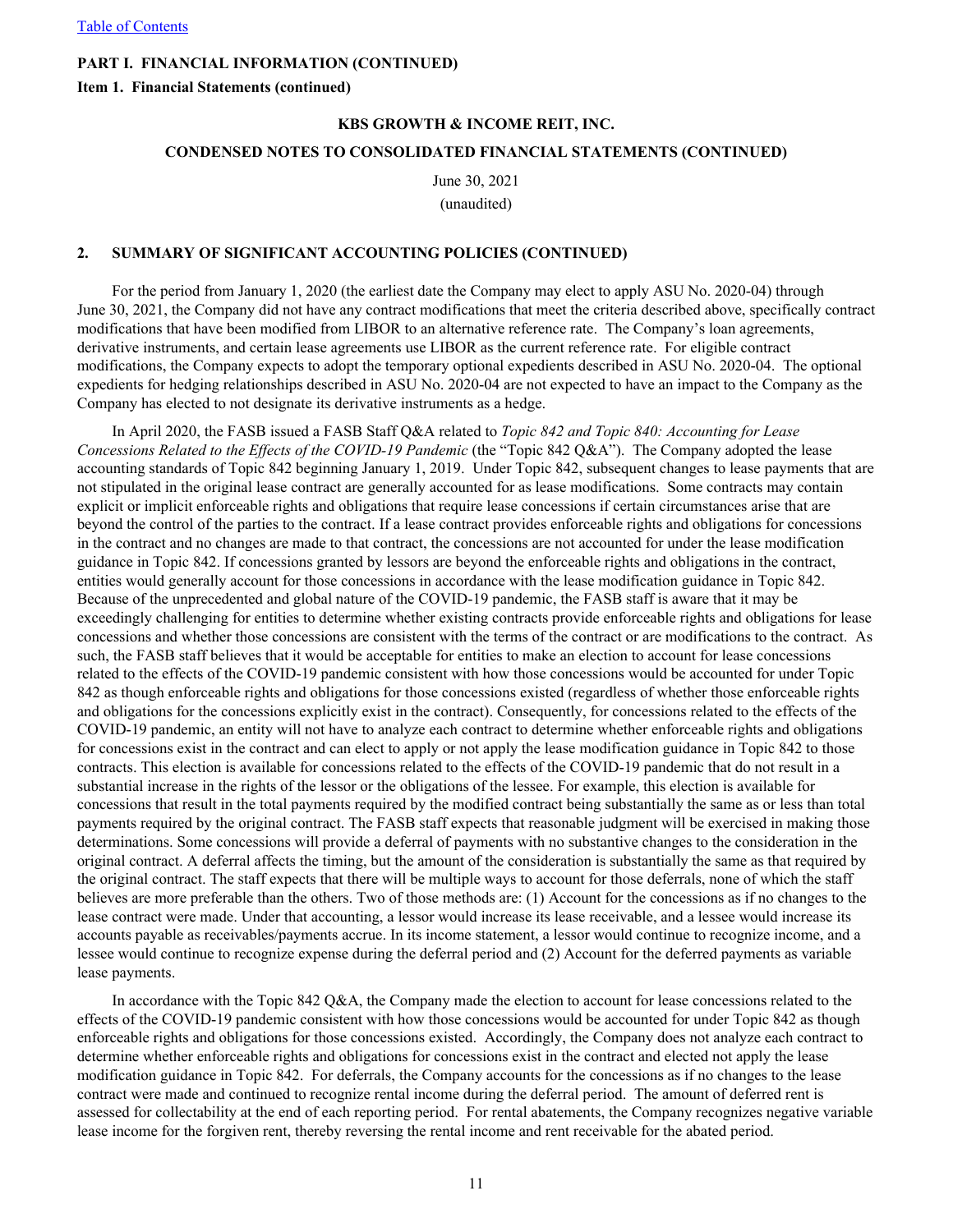**Item 1. Financial Statements (continued)**

#### **KBS GROWTH & INCOME REIT, INC.**

## **CONDENSED NOTES TO CONSOLIDATED FINANCIAL STATEMENTS (CONTINUED)**

June 30, 2021

(unaudited)

#### **2. SUMMARY OF SIGNIFICANT ACCOUNTING POLICIES (CONTINUED)**

The Company has not granted any material lease concessions related to the effects of the COVID-19 pandemic that had a material impact to the Company's consolidated balance sheet as of June 30, 2021 or consolidated statements of operations for the three and six months ended June 30, 2021 and 2020. As of June 30, 2021, the Company had entered into lease amendments related to the effects of the COVID-19 pandemic, granting approximately \$0.2 million of rent deferrals for the period from April 2020 through April 2021 and granting approximately \$0.7 million in rental abatements.

As of June 30, 2021, the Company had \$0.1 million of receivables for lease payments that had been deferred as lease concessions related to the effects of the COVID-19 pandemic. For the six months ended June 30, 2021, the Company recorded \$0.5 million of rental abatements granted to tenants as a result of the COVID-19 pandemic.

Tenants may request additional lease concessions or deferrals for future periods, which may have an impact on the Company's business, financial condition and results of operations, but the ultimate impact will largely depend on future developments with respect to the continued spread and treatment of the virus, the actions taken to contain the pandemic or mitigate its impact, and the direct and indirect economic effects of the pandemic and containment measures, which the Company cannot accurately predict.

#### **3. REAL ESTATE**

 $\mathcal{L}_\text{max}$  and  $\mathcal{L}_\text{max}$  and  $\mathcal{L}_\text{max}$ 

As of June 30, 2021, the Company's portfolio of real estate was composed of four office buildings containing 599,030 rentable square feet, which were collectively 82.1% occupied. The following table provides summary information regarding the properties owned by the Company as of June 30, 2021 (in thousands):

| <b>Property</b>           | <b>Date Acquired</b> | City     | <b>State</b> | <b>Property</b><br><b>Type</b> |               | <b>Total Real Estate</b><br>at Cost $^{(1)}$ | Accumulated<br><b>Depreciation and</b><br>Amortization <sup>(1)</sup> | <b>Total Real Estate,</b><br>Net <sup>(1)</sup> |
|---------------------------|----------------------|----------|--------------|--------------------------------|---------------|----------------------------------------------|-----------------------------------------------------------------------|-------------------------------------------------|
| Commonwealth Building     | 06/30/2016           | Portland | <b>OR</b>    | Office                         | <sup>\$</sup> | 77.149                                       | $(14,378)$ \$                                                         | 62,771                                          |
| The Offices at Greenhouse | 11/14/2016           | Houston  | TX           | Office                         |               | 47.211                                       | (10, 933)                                                             | 36,278                                          |
| <b>Institute Property</b> | 11/09/2017           | Chicago  | IL           | Office                         |               | 37.602                                       | (2,076)                                                               | 35,526                                          |
| 210 W. Chicago            | 10/05/2020           | Chicago  | IL           | Office                         |               | 4,780                                        | (155)                                                                 | 4,625                                           |
|                           |                      |          |              |                                |               | 166,742                                      | (27, 542)                                                             | 139,200                                         |

(1) Amounts presented are net of impairment charges and write-offs of fully depreciated/amortized assets.

As of June 30, 2021, the following properties each represented more than 10% of the Company's total assets:

| <b>Property</b>           | Location     | Rentable<br><b>Square Feet</b> | <b>Total Real Estate,</b><br>Net<br>(in thousands) | Percentage of<br><b>Total Assets</b> | <b>Annualized Base</b><br>Rent<br>(in thousands) $^{(1)}$ | Average<br>Annualized<br><b>Base Rent per</b><br>sq. ft. | Occupancv |
|---------------------------|--------------|--------------------------------|----------------------------------------------------|--------------------------------------|-----------------------------------------------------------|----------------------------------------------------------|-----------|
| Commonwealth Building     | Portland, OR | 224.122                        | 62.771                                             | 41.8 $%$ \$                          | 4.593                                                     | 30.57                                                    | 67.0 %    |
| The Offices at Greenhouse | Houston, TX  | 203.284                        | 36.278                                             | 24.2 %                               | 4.212                                                     | 20.72                                                    | 100.0%    |
| <b>Institute Property</b> | Chicago, IL  | 155,385                        | 35,526                                             | 23.7%                                | 3,355                                                     | 27.52                                                    | 78.5 %    |

 $<sup>(1)</sup>$  Annualized base rent represents annualized contractual base rental income as of June 30, 2021, adjusted to straight-line any contractual tenant concessions</sup> (including free rent), rent increases and rent decreases from the lease's inception through the balance of the lease term.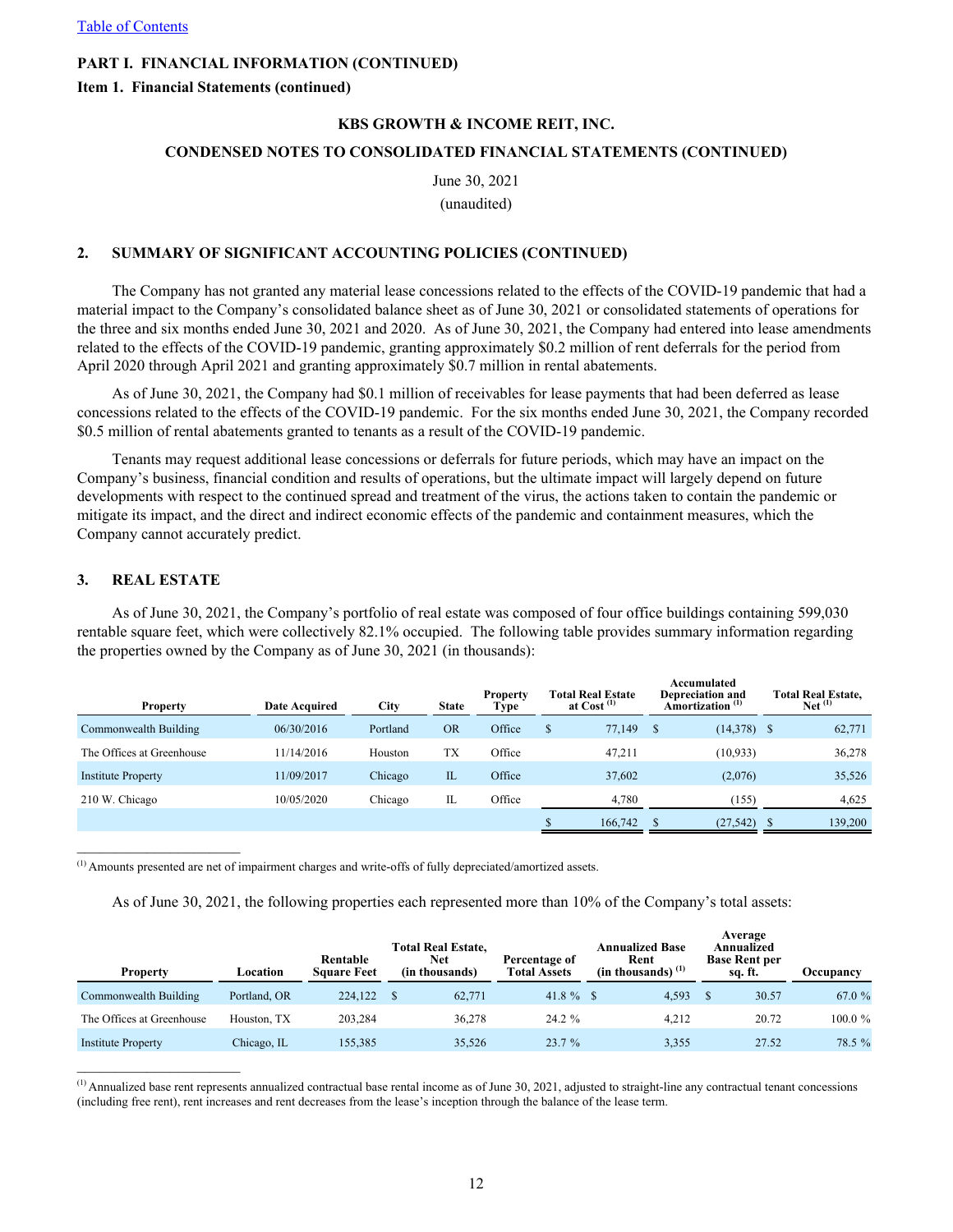**Item 1. Financial Statements (continued)**

#### **KBS GROWTH & INCOME REIT, INC.**

## **CONDENSED NOTES TO CONSOLIDATED FINANCIAL STATEMENTS (CONTINUED)**

June 30, 2021 (unaudited)

#### **3. REAL ESTATE (CONTINUED)**

#### **Operating Leases**

The Company's real estate properties are leased to tenants under operating leases for which the terms and expirations vary. As of June 30, 2021, the leases had remaining terms, excluding options to extend, of up to 9.7 years with a weightedaverage remaining term of 3.4 years. Some of the leases have provisions to extend the term of the leases, options for early termination for all or a part of the leased premises after paying a specified penalty, and other terms and conditions as negotiated. The Company retains substantially all of the risks and benefits of ownership of the real estate assets leased to tenants. Generally, upon the execution of a lease, the Company requires a security deposit from the tenant in the form of a cash deposit and/or a letter of credit. The amount required as a security deposit varies depending upon the terms of the respective lease and the creditworthiness of the tenant, but generally is not a significant amount. Therefore, exposure to credit risk exists to the extent that a receivable from a tenant exceeds the amount of its security deposit. Security deposits received in cash related to tenant leases are included in other liabilities in the accompanying consolidated balance sheets and totaled \$0.7 million and \$0.8 million as of June 30, 2021 and December 31, 2020, respectively.

During the six months ended June 30, 2021 and 2020, the Company recognized deferred rent from tenants, net of lease incentive amortization, of \$(0.2) million and \$(0.1) million, respectively. As of June 30, 2021 and December 31, 2020, the cumulative deferred rent balance was \$3.1 million and \$2.6 million, respectively, and is included in rents and other receivables on the accompanying consolidated balance sheets. The cumulative deferred rent balance included \$0.8 million and \$0.1 million of unamortized lease incentives as of June 30, 2021 and December 31, 2020, respectively.

As of June 30, 2021, the future minimum rental income from the Company's properties under its non-cancelable operating leases was as follows (in thousands):

| July 1, 2021 through December 31, 2021 | \$<br>6,409 |
|----------------------------------------|-------------|
| 2022                                   | 10,534      |
| 2023                                   | 9,439       |
| 2024                                   | 8,347       |
| 2025                                   | 3,411       |
| Thereafter                             | 7,612       |
|                                        | 45,752      |

As of June 30, 2021, the Company had a concentration of credit risk related to AECOM, one of the tenants in The Offices at Greenhouse in the engineering industry, which represented 23% of the Company's annualized base rent. The tenant individually occupied 135,727 rentable square feet or approximately 23% of the total rentable square feet of the Company's real estate portfolio, which expires on December 31, 2024, with two five-year extension options. As of June 30, 2021, the annualized base rent for this tenant was approximately \$2.9 million or \$21.37 per square foot. No other tenant represented more than 10% of the Company's annualized base rent.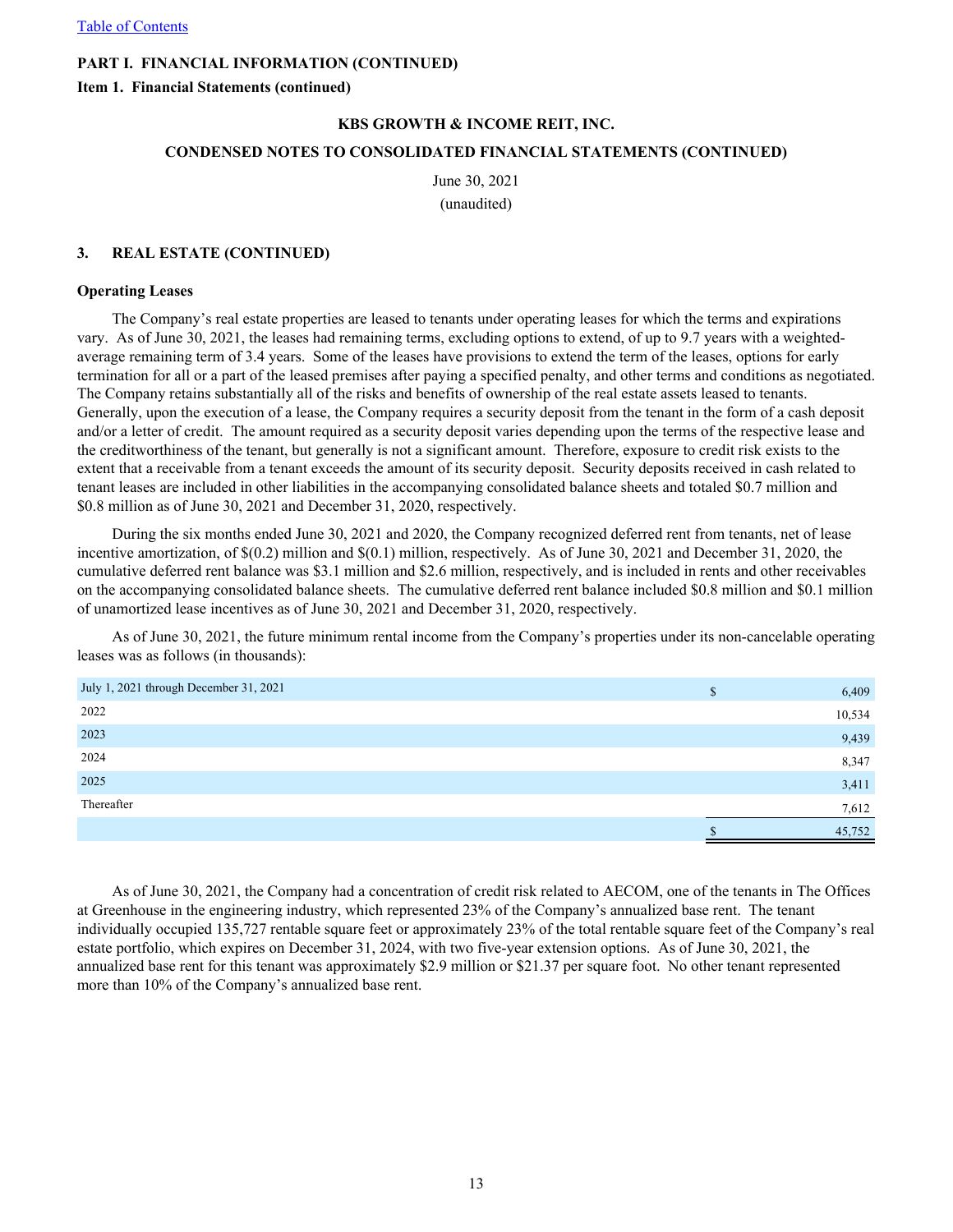#### **Item 1. Financial Statements (continued)**

#### **KBS GROWTH & INCOME REIT, INC.**

## **CONDENSED NOTES TO CONSOLIDATED FINANCIAL STATEMENTS (CONTINUED)**

## June 30, 2021 (unaudited)

#### **3. REAL ESTATE (CONTINUED)**

As of June 30, 2021, the Company's real estate properties were leased to 58 tenants over a diverse range of industries. The Company's highest tenant industry concentration (greater than 10% of annualized base rent) was as follows:

| Industry                                    | Number of<br><b>Tenants</b> | <b>Annualized Base Rent (1)</b><br>(in thousands) | <b>Percentage of Annualized</b><br><b>Base Rent</b> |
|---------------------------------------------|-----------------------------|---------------------------------------------------|-----------------------------------------------------|
| Professional, scientific and technical      |                             | 4.481                                             | $35.2 \%$                                           |
| Computer system design and related services |                             | .422                                              | 11.2%                                               |
|                                             |                             | 5.903                                             | 46.4%                                               |

(1) Annualized base rent represents annualized contractual base rental income as of June 30, 2021, adjusted to straight-line any contractual tenant concessions (including free rent), rent increases and rent decreases from the lease's inception through the balance of the lease term.

As of June 30, 2021, no other tenant industries accounted for more than 10% of annualized base rent.

#### **Impairment of Real Estate**

During the six months ended June 30, 2020, the Company recorded non-cash impairment charges of \$5.8 million to write down the carrying value of the Institute Property, an office property located in Chicago, Illinois, to its estimated fair value as a result of changes in cash flow estimates including a change in leasing projections, which triggered the future estimated undiscounted cash flows to be lower than the net carrying value of the property. The decrease in cash flow projections was primarily due to reduced demand for the office space at the property resulting in longer lease-up periods and a decrease in projected rental rates and was further impacted by the COVID-19 pandemic which the Company believes will result in additional challenges to release the vacant space. Further, tenants at the Institute Property have been adversely impacted by the measures put in place to control the spread of COVID-19 and as of June 30, 2021, nine tenants at the Institute Property were granted rent concessions as their businesses have been severely impacted.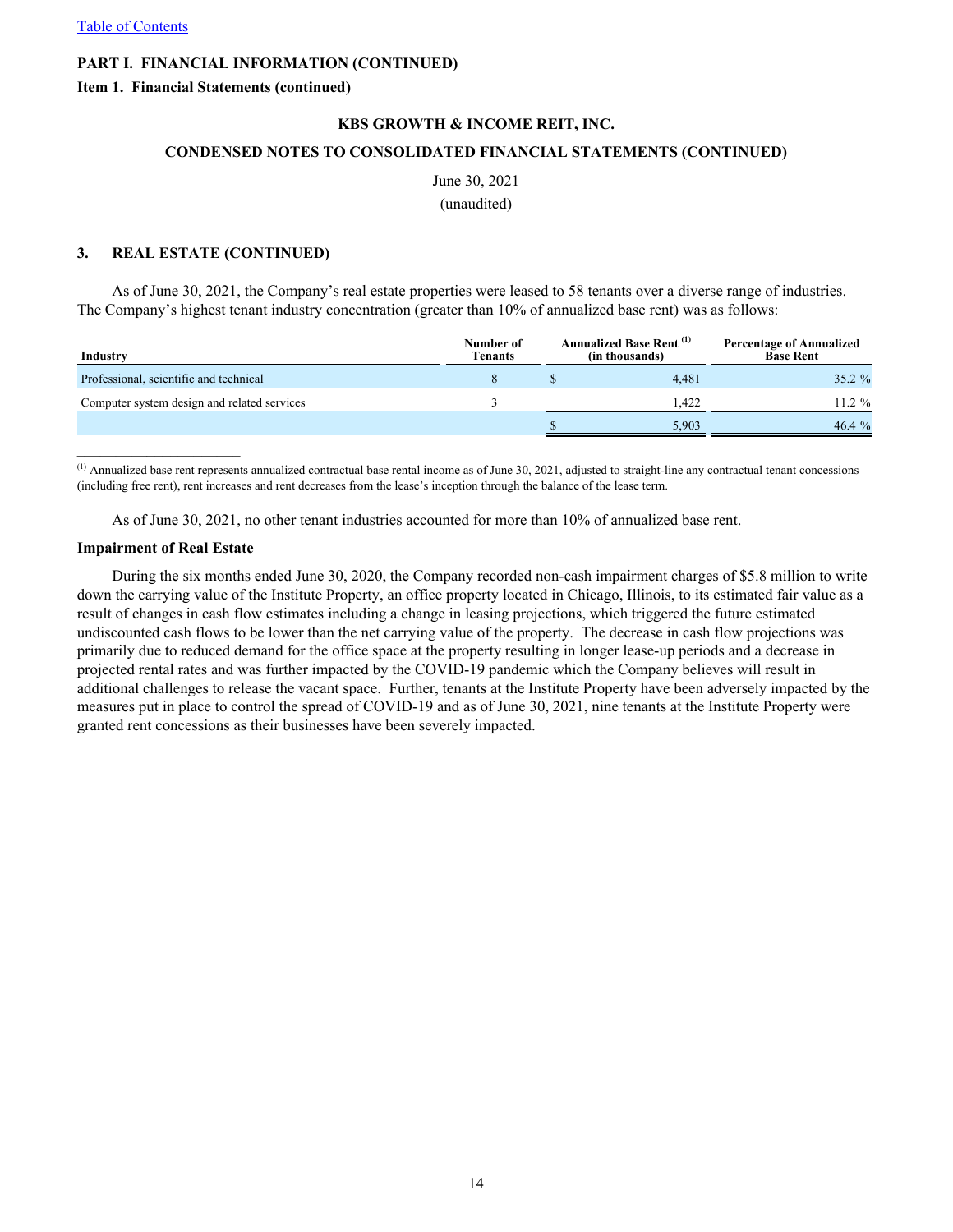#### **Item 1. Financial Statements (continued)**

#### **KBS GROWTH & INCOME REIT, INC.**

## **CONDENSED NOTES TO CONSOLIDATED FINANCIAL STATEMENTS (CONTINUED)**

# June 30, 2021

## (unaudited)

## **4. TENANT ORIGINATION AND ABSORPTION COSTS, ABOVE-MARKET LEASE ASSETS AND BELOW- MARKET LEASE LIABILITIES**

As of June 30, 2021 and December 31, 2020, the Company's tenant origination and absorption costs, above-market lease assets and below-market lease liabilities (excluding fully amortized assets and liabilities and accumulated amortization) were as follows (in thousands):

|                                 |   | <b>Tenant Origination and</b><br><b>Absorption Costs</b> |  |                      | <b>Above-Market</b><br><b>Lease Assets</b> |                      | <b>Below-Market</b><br><b>Lease Liabilities</b> |                         |  |                      |  |
|---------------------------------|---|----------------------------------------------------------|--|----------------------|--------------------------------------------|----------------------|-------------------------------------------------|-------------------------|--|----------------------|--|
|                                 |   | <b>June 30,</b><br>2021                                  |  | December 31.<br>2020 | <b>June 30,</b><br>2021                    | December 31,<br>2020 |                                                 | <b>June 30,</b><br>2021 |  | December 31,<br>2020 |  |
| Cost                            | ъ | 10.194                                                   |  | 11.068               | 178                                        | 177                  |                                                 | $(3,433)$ \$            |  | (5,114)              |  |
| <b>Accumulated Amortization</b> |   | (6, 194)                                                 |  | (6,210)              | (96)                                       | (85)                 |                                                 | 2.326                   |  | 3,605                |  |
| Net Amount                      |   | 4.000                                                    |  | 4,858                | 82                                         | 92                   |                                                 | (1,107)                 |  | (1,509)              |  |

Increases (decreases) in net income as a result of amortization of the Company's tenant origination and absorption costs, above-market lease assets and below-market lease liabilities for the three and six months ended June 30, 2021 and 2020 were as follows (in thousands):

|              | <b>Tenant Origination and</b><br><b>Absorption Costs</b>                                                       |            |  |                                                      |     | Above-Market<br><b>Lease Assets</b> |                           |                                                    | <b>Below-Market</b><br><b>Lease Liabilities</b>      |                   |      |      |  |
|--------------|----------------------------------------------------------------------------------------------------------------|------------|--|------------------------------------------------------|-----|-------------------------------------|---------------------------|----------------------------------------------------|------------------------------------------------------|-------------------|------|------|--|
|              | <b>For the Three Months Ended</b><br><b>June 30,</b>                                                           |            |  | <b>For the Three Months Ended</b><br><b>June 30,</b> |     |                                     |                           |                                                    | <b>For the Three Months Ended</b><br><b>June 30,</b> |                   |      |      |  |
|              | 2021                                                                                                           |            |  | 2020                                                 |     | 2021                                |                           | 2020                                               |                                                      | 2021              |      | 2020 |  |
| Amortization | S                                                                                                              | $(420)$ \$ |  | $(518)$ \$                                           | (5) |                                     | $(8)$ \$<br><sup>\$</sup> |                                                    |                                                      | 232<br>$\sqrt{s}$ |      | 270  |  |
|              | <b>Tenant Origination and</b><br><b>Absorption Costs</b><br><b>For the Six Months Ended</b><br><b>June 30,</b> |            |  | <b>Above-Market</b><br><b>Lease Assets</b>           |     |                                     |                           | <b>Below-Market</b><br><b>Lease Liabilities</b>    |                                                      |                   |      |      |  |
|              |                                                                                                                |            |  | <b>For the Six Months Ended</b><br><b>June 30,</b>   |     |                                     |                           | <b>For the Six Months Ended</b><br><b>June 30,</b> |                                                      |                   |      |      |  |
|              | 2021                                                                                                           |            |  | 2020                                                 |     | 2021                                |                           | 2020                                               |                                                      | 2021              |      | 2020 |  |
| Amortization | <sup>S</sup>                                                                                                   | $(857)$ \$ |  | $(1,089)$ \$                                         |     | $(10)$ \$                           |                           | $(15)$ \$                                          |                                                      | 402               | - \$ | 555  |  |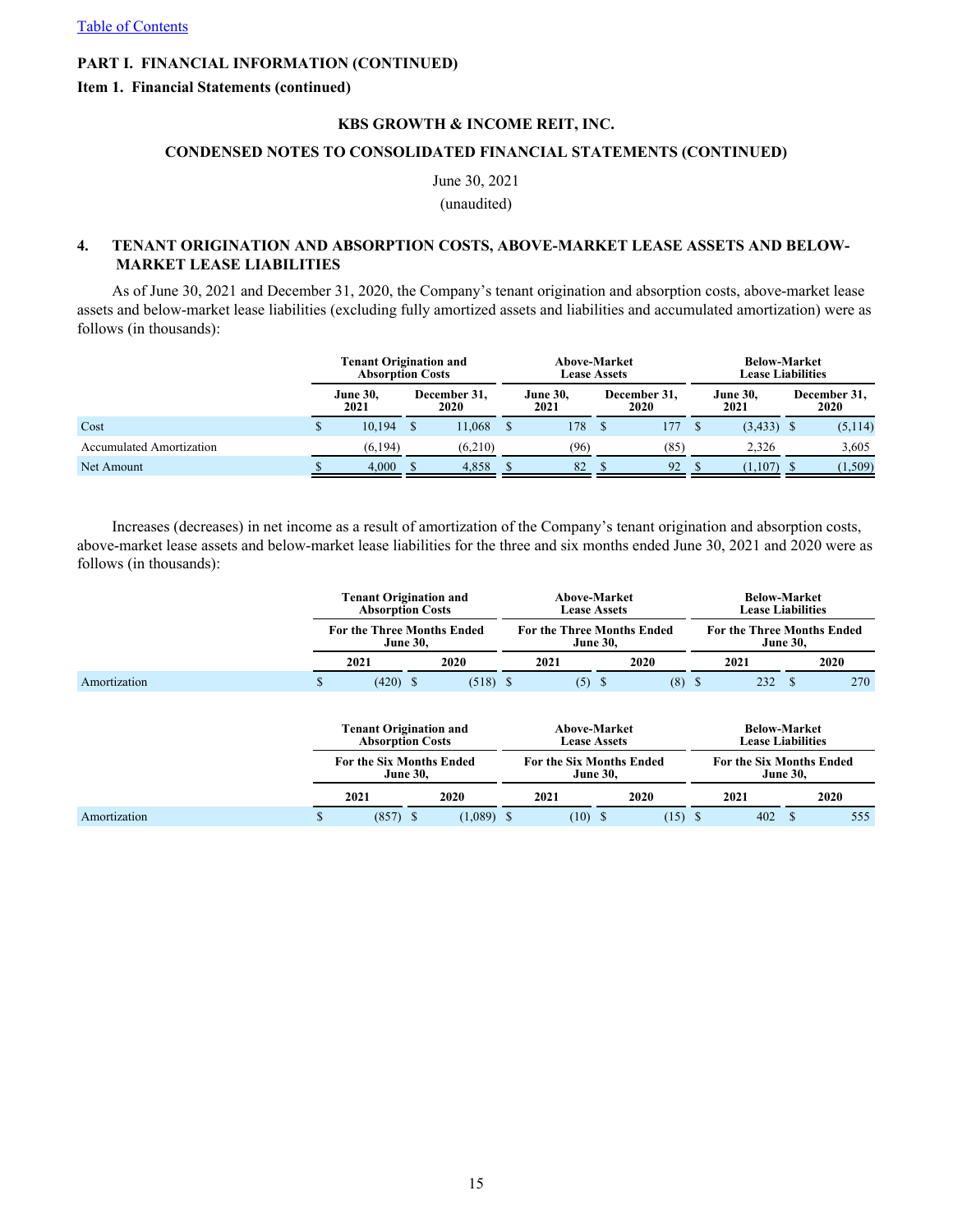#### **Item 1. Financial Statements (continued)**

#### **KBS GROWTH & INCOME REIT, INC.**

## **CONDENSED NOTES TO CONSOLIDATED FINANCIAL STATEMENTS (CONTINUED)**

June 30, 2021 (unaudited)

#### **5. NOTES PAYABLE**

As of June 30, 2021 and December 31, 2020, the Company's notes payable consisted of the following (dollars in thousands):

|                                              | <b>Book Value as of</b><br>June 30, 2021 |               | <b>Book Value as of</b><br><b>December 31, 2020</b> | Contractual<br><b>Interest Rate as of</b><br>June 30, 2021 <sup>(1)</sup> | <b>Effective Interest</b><br>Rate at<br>June 30, 2021 <sup>(1)</sup> | Payment<br>Type  | <b>Maturity</b><br>Date $(2)$ |
|----------------------------------------------|------------------------------------------|---------------|-----------------------------------------------------|---------------------------------------------------------------------------|----------------------------------------------------------------------|------------------|-------------------------------|
| Commonwealth Building Mortgage<br>Loan $(3)$ | \$<br>45,681                             | <sup>\$</sup> | 45,681                                              | One-month LIBOR<br>$+1.80%$                                               | 3.74%                                                                | Interest<br>Only | 02/01/2023                    |
| Term Loan $(4)$                              | 49,550                                   |               | 47,550                                              | One-month LIBOR<br>$+2.00\%$                                              | 4.03%                                                                | Interest<br>Only | 11/09/2021                    |
| 210 W. Chicago Mortgage Loan                 | 3,763                                    |               | 3,763                                               | One-month LIBOR<br>$+2.20%$                                               | 2.33%                                                                | (5)              | 06/28/2024                    |
| Notes payable principal outstanding          | \$<br>98,994                             | S             | 96,994                                              |                                                                           |                                                                      |                  |                               |
| Deferred financing costs, net                | (251)                                    |               | (371)                                               |                                                                           |                                                                      |                  |                               |
| Notes payable, net                           | 98,743                                   | S             | 96,623                                              |                                                                           |                                                                      |                  |                               |

<sup>(1)</sup> Contractual interest rate represents the interest rate in effect under the loan as of June 30, 2021. Effective interest rate is calculated as the actual interest rate in effect as of June 30, 2021 (consisting of the contractual interest rate and the effect of interest rate swaps, if applicable), using interest rate indices as of June 30, 2021, where applicable.

(2) Represents the maturity date as of June 30, 2021; subject to certain conditions, the maturity dates of the loans may be extended beyond the dates shown.

<sup>(3)</sup> As of June 30, 2021, there are two one-year extension options remaining on the Commonwealth Building Mortgage Loan. As of June 30, 2021, \$45.7 million of the Commonwealth Building Mortgage Loan was outstanding and \$5.7 million remained available for future disbursements, subject to certain terms and conditions set forth in the loan documents.

(4) As of June 30, 2021, the outstanding balance under the Term Loan consisted of \$39.4 million of term commitment and \$10.1 million of revolving commitment. As of June 30, 2021, there is a one-year extension option remaining on the Term Loan. The Term Loan is secured by The Offices at Greenhouse Property and the Institute Property. Reductions in property values related to the impact of the COVID-19 pandemic have reduced the Company's availability to draw on the revolving commitment and may impact the Company's ability to exercise its extension option under the Term Loan due to covenants described in the loan agreement.

<sup>(5)</sup> Beginning July 5, 2021, and through the maturity date, monthly payments for the 210 W. Chicago Mortgage Loan include principal and interest with principal payments calculated using an amortization schedule of 25 years at an interest rate of 6.0%, with the remaining principal balance, all accrued and unpaid interest and any other amounts due at maturity.

During the three and six months ended June 30, 2021, the Company incurred \$0.6 million and \$1.2 million of interest expense, respectively. During the three and six months ended June 30, 2020, the Company incurred \$0.8 million and \$3.7 million of interest expense, respectively. As of June 30, 2021 and December 31, 2020, \$0.3 million and \$0.3 million of interest expense were payable, respectively. Included in interest expense during the three and six months ended June 30, 2021 were \$0.1 million and \$0.1 million of amortization of deferred financing costs, respectively. Included in interest expense during the three and six months ended June 30, 2020 were \$0.1 million and \$0.2 million of amortization of deferred financing costs, respectively. Interest expense (including gains and losses) incurred as a result of the Company's derivative instruments increased interest expense by \$28,000 and \$31,000 for the three and six months ended June 30, 2021, respectively. Interest expense (including gains and losses) incurred as a result of the Company's derivative instruments increased interest expense by \$0.2 million and \$2.1 million for the three and six months ended June 30, 2020, respectively.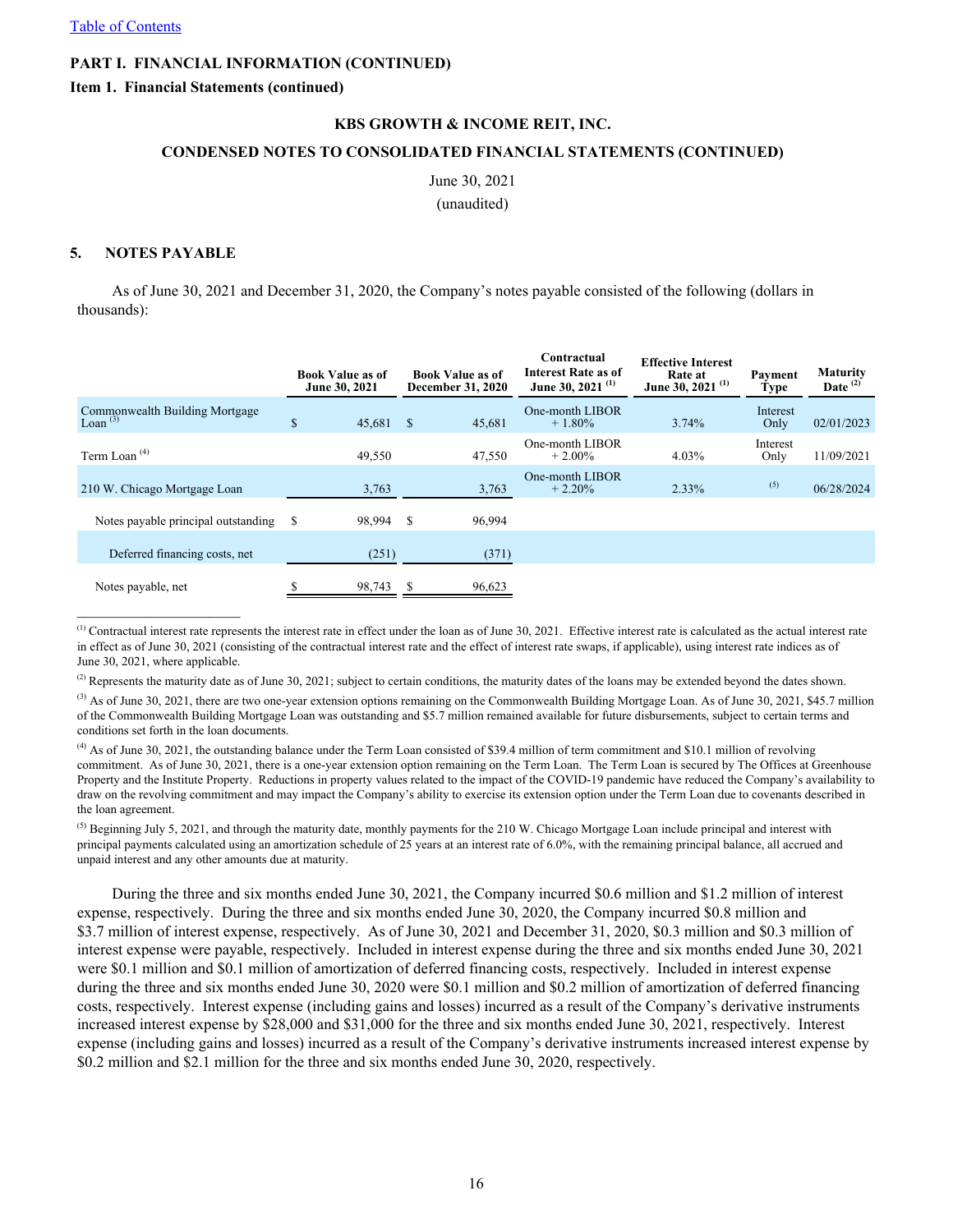#### **Item 1. Financial Statements (continued)**

#### **KBS GROWTH & INCOME REIT, INC.**

#### **CONDENSED NOTES TO CONSOLIDATED FINANCIAL STATEMENTS (CONTINUED)**

## June 30, 2021 (unaudited)

#### **5. NOTES PAYABLE (CONTINUED)**

The following is a schedule of maturities, including principal amortization payments, for all notes payable outstanding as of June 30, 2021 (in thousands):

| July 1, 2021 through December 31, 2021 | \$<br>49,652 |
|----------------------------------------|--------------|
| 2022                                   | 208          |
| 2023                                   | 45,894       |
| 2024                                   | 3,240        |
| 2025                                   | _            |
| Thereafter                             |              |
|                                        | 98,994       |

#### **6. DERIVATIVE INSTRUMENTS**

The Company enters into derivative instruments for risk management purposes to hedge its exposure to cash flow variability caused by changing interest rates. The primary goal of the Company's risk management practices related to interest rate risk is to prevent changes in interest rates from adversely impacting the Company's ability to achieve its investment return objectives. The Company does not enter into derivatives for speculative purposes.

The Company enters into interest rate swaps as a fixed rate payer to mitigate its exposure to rising interest rates on its variable rate notes payable. The value of interest rate swaps is primarily impacted by interest rates, market expectations about interest rates, and the remaining life of the instrument. In general, increases in interest rates, or anticipated increases in interest rates, will increase the value of the fixed rate payer position and decrease the value of the variable rate payer position. As the remaining term of the interest rate swap decreases, the value of both positions will generally move towards zero.

The following table summarizes the notional amount and other information related to the Company's interest rate swaps as of June 30, 2021 and December 31, 2020. The notional amount is an indication of the extent of the Company's involvement in each instrument at that time, but does not represent exposure to credit, interest rate or market risks (dollars in thousands):

|                                                              | June 30, 2021            |                           |                          | <b>December 31, 2020</b>  |                                                  | Weighted-                      | Weighted-<br>Average              |
|--------------------------------------------------------------|--------------------------|---------------------------|--------------------------|---------------------------|--------------------------------------------------|--------------------------------|-----------------------------------|
| <b>Derivative</b><br><b>Instruments</b>                      | Number of<br>Instruments | <b>Notional</b><br>Amount | Number of<br>Instruments | <b>Notional</b><br>Amount | Reference Rate as of<br>June 30, 2021            | Average<br><b>Fix Pav Rate</b> | <b>Remaining Term</b><br>in Years |
| Derivative instruments not designated as hedging instruments |                          |                           |                          |                           |                                                  |                                |                                   |
| <b>Interest Rate Swaps</b>                                   |                          | 78.533                    |                          | 78.533                    | One-month LIBOR/<br>Fixed at $2.07\%$ - $2.82\%$ | 2.36%                          | 0.8                               |

The following table sets forth the fair value of the Company's derivative instruments as well as their classification on the consolidated balance sheets as of June 30, 2021 and December 31, 2020 (dollars in thousands):

|                               |                                                              | <b>June 30, 2021</b>     |                   | <b>December 31, 2020</b> |                          |                   |         |  |
|-------------------------------|--------------------------------------------------------------|--------------------------|-------------------|--------------------------|--------------------------|-------------------|---------|--|
| <b>Derivative Instruments</b> | <b>Balance Sheet Location</b>                                | Number of<br>Instruments | <b>Fair Value</b> |                          | Number of<br>Instruments | <b>Fair Value</b> |         |  |
|                               | Derivative instruments not designated as hedging instruments |                          |                   |                          |                          |                   |         |  |
| <b>Interest Rate Swaps</b>    | Other liabilities, at fair value                             |                          |                   | (1.389)                  |                          |                   | (2,239) |  |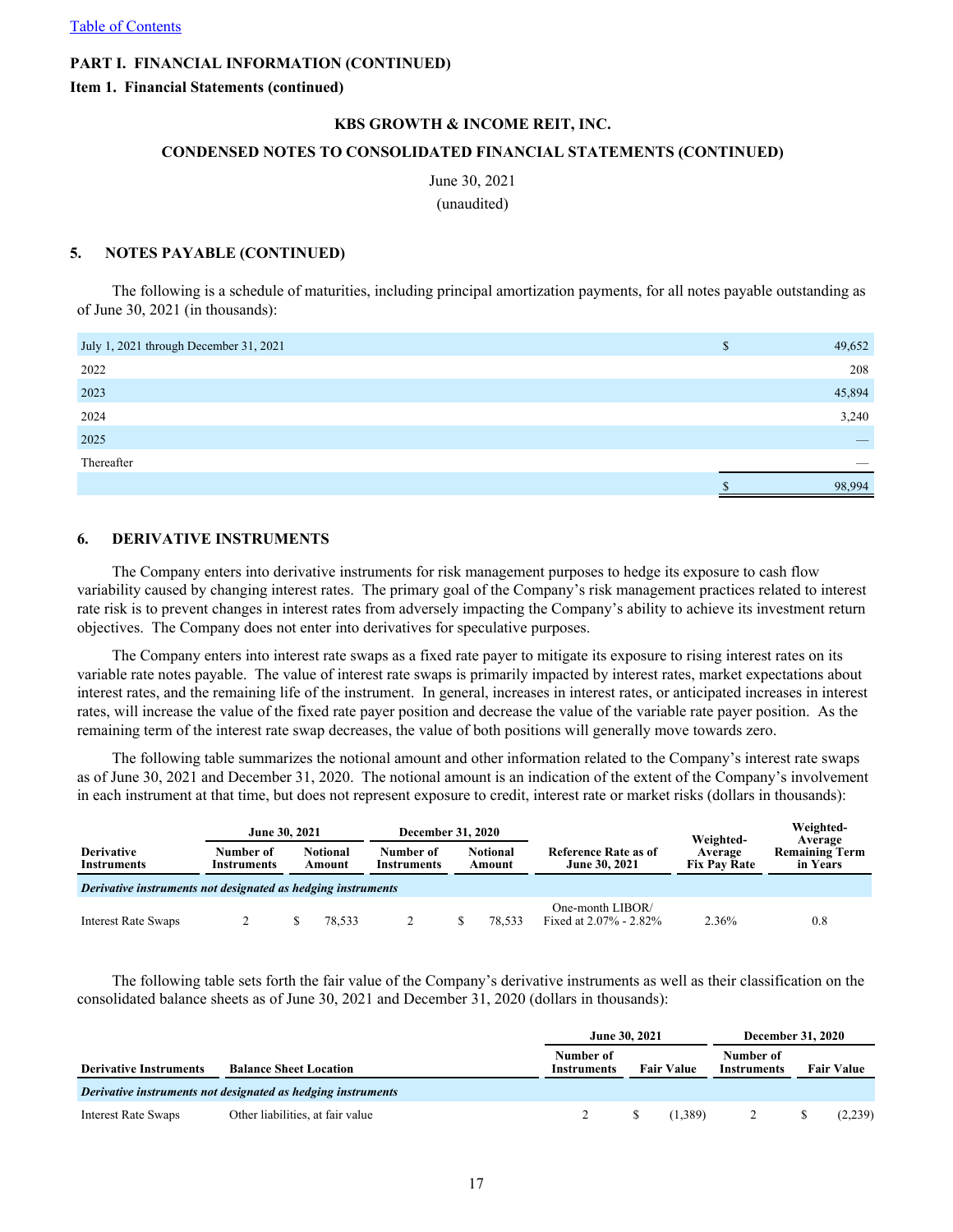#### **Item 1. Financial Statements (continued)**

#### **KBS GROWTH & INCOME REIT, INC.**

## **CONDENSED NOTES TO CONSOLIDATED FINANCIAL STATEMENTS (CONTINUED)**

# June 30, 2021

## (unaudited)

#### **6. DERIVATIVE INSTRUMENTS (CONTINUED)**

The change in fair value of a derivative instrument that is not designated as a cash flow hedge is included in interest expense in the accompanying consolidated statements of operations. The following table summarizes the effects of derivative instruments on the Company's consolidated statements of operations (in thousands):

|                                                         |       | For the Three Months Ended June 30, | For the Six Months Ended June 30, |           |  |  |  |
|---------------------------------------------------------|-------|-------------------------------------|-----------------------------------|-----------|--|--|--|
|                                                         | 2021  | 2020                                | 2021                              | 2020      |  |  |  |
| Income statement related                                |       |                                     |                                   |           |  |  |  |
| Derivatives not designated as hedging instruments       |       |                                     |                                   |           |  |  |  |
| Realized loss recognized on interest rate swaps         | 445   | 367 S                               | 881                               | 499<br>-8 |  |  |  |
| Unrealized (gain) loss on interest rate swaps           | (417) | (185)                               | (850)                             | 1.581     |  |  |  |
| Increase in interest expense as a result of derivatives | 28    | 182                                 | 31                                | 2,080     |  |  |  |

## **7. FAIR VALUE DISCLOSURES**

Under GAAP, the Company is required to measure certain financial instruments at fair value on a recurring basis. In addition, the Company is required to measure other non-financial and financial assets at fair value on a non-recurring basis (e.g., carrying value of long-lived assets). Fair value, as defined under GAAP, is the price that would be received upon the sale of an asset or paid to transfer a liability in an orderly transaction between market participants at the measurement date. The GAAP fair value framework uses a three-tiered approach. Fair value measurements are classified and disclosed in one of the following three categories:

- Level 1: unadjusted quoted prices in active markets that are accessible at the measurement date for identical assets or liabilities;
- Level 2: quoted prices for similar instruments in active markets, quoted prices for identical or similar instruments in markets that are not active, and model-derived valuations in which significant inputs and significant value drivers are observable in active markets; and
- Level 3: prices or valuation techniques where little or no market data is available that requires inputs that are both significant to the fair value measurement and unobservable.

The fair value for certain financial instruments is derived using a combination of market quotes, pricing models and other valuation techniques that involve significant management judgment. The price transparency of financial instruments is a key determinant of the degree of judgment involved in determining the fair value of the Company's financial instruments. Financial instruments for which actively quoted prices or pricing parameters are available and for which markets contain orderly transactions will generally have a higher degree of price transparency than financial instruments for which markets are inactive or consist of non-orderly trades. The Company evaluates several factors when determining if a market is inactive or when market transactions are not orderly. The following is a summary of the methods and assumptions used by management in estimating the fair value of each class of financial instrument for which it is practicable to estimate the fair value:

*Cash and cash equivalents, restricted cash, rent and other receivables, and accounts payable and accrued liabilities:* These balances approximate their fair values due to the short maturities of these items.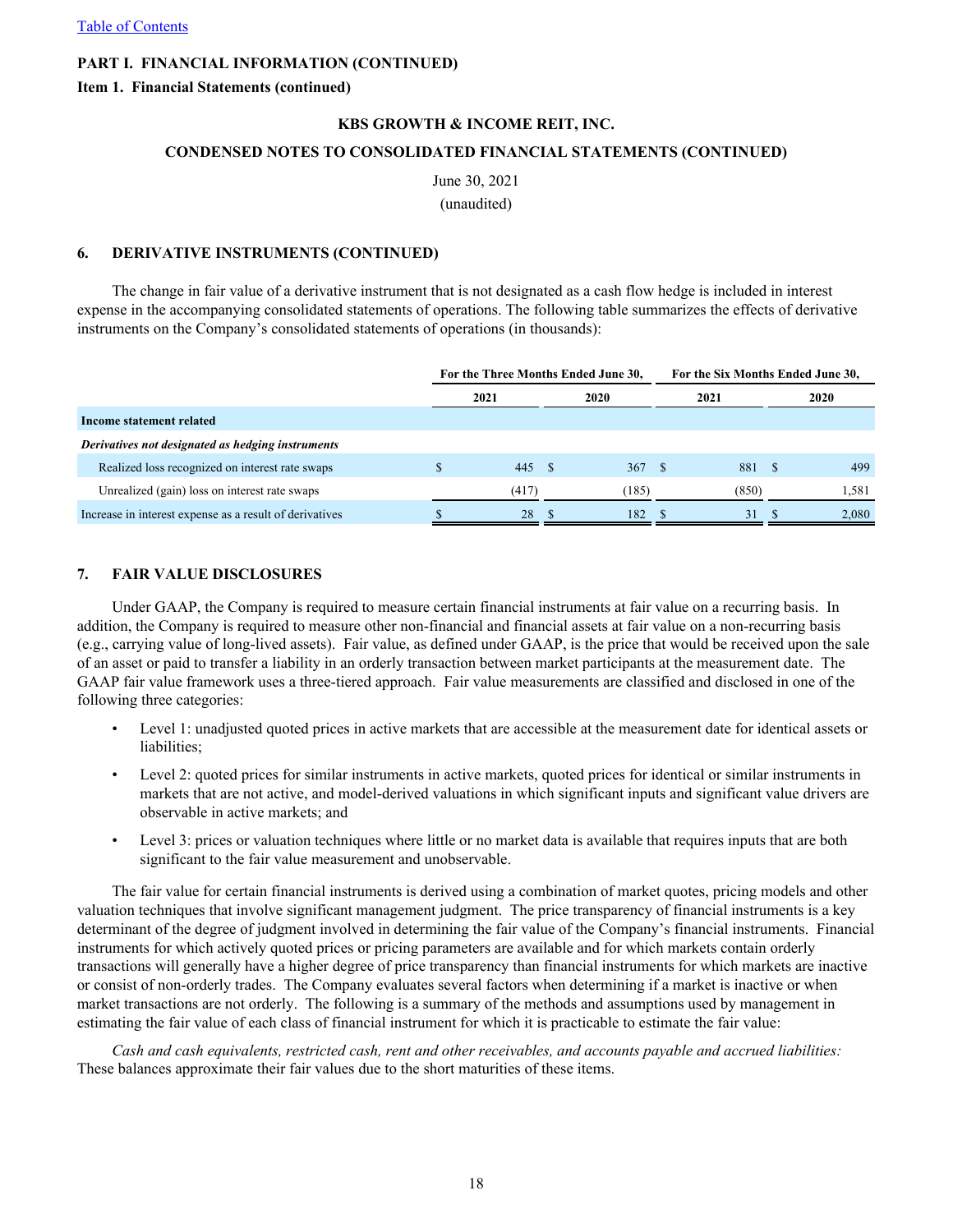**Item 1. Financial Statements (continued)**

#### **KBS GROWTH & INCOME REIT, INC.**

## **CONDENSED NOTES TO CONSOLIDATED FINANCIAL STATEMENTS (CONTINUED)**

June 30, 2021 (unaudited)

#### **7. FAIR VALUE DISCLOSURES (CONTINUED)**

*Derivative instruments:* The Company's derivative instruments are presented at fair value on the accompanying consolidated balance sheets. The valuation of these instruments is determined using a proprietary model that utilizes observable inputs. As such, the Company classifies these inputs as Level 2 inputs. The proprietary model uses the contractual terms of the derivatives, including the period to maturity, as well as observable market-based inputs, including interest rate curves and volatility. The fair values of interest rate swaps are estimated using the market standard methodology of netting the discounted fixed cash payments and the discounted expected variable cash receipts. The variable cash receipts are based on an expectation of interest rates (forward curves) derived from observable market interest rate curves. In addition, credit valuation adjustments, which consider the impact of any credit risks to the contracts, are incorporated in the fair values to account for potential nonperformance risk.

*Notes payable:* The fair value of the Company's notes payable is estimated using a discounted cash flow analysis based on management's estimates of current market interest rates for instruments with similar characteristics, including remaining loan term, loan-to-value ratio, type of collateral and other credit enhancements. Additionally, when determining the fair value of liabilities in circumstances in which a quoted price in an active market for an identical liability is not available, the Company measures fair value using (i) a valuation technique that uses the quoted price of the identical liability when traded as an asset or quoted prices for similar liabilities when traded as assets or (ii) another valuation technique that is consistent with the principles of fair value measurement, such as the income approach or the market approach. The Company classifies these inputs as Level 3 inputs.

The following were the face values, carrying amounts and fair values of the Company's notes payable as of June 30, 2021 and December 31, 2020, which carrying amounts generally do not approximate the fair values (in thousands):

|                        | <b>June 30, 2021</b> |        |                    |        |                   |        |                   | <b>December 31, 2020</b> |                    |        |                   |        |  |  |
|------------------------|----------------------|--------|--------------------|--------|-------------------|--------|-------------------|--------------------------|--------------------|--------|-------------------|--------|--|--|
|                        | <b>Face Value</b>    |        | Carrying<br>Amount |        | <b>Fair Value</b> |        | <b>Face Value</b> |                          | Carrying<br>Amount |        | <b>Fair Value</b> |        |  |  |
| Financial liabilities: |                      |        |                    |        |                   |        |                   |                          |                    |        |                   |        |  |  |
| Notes payable          |                      | 98.994 |                    | 98.743 |                   | 98.356 |                   | 96.994                   |                    | 96.623 |                   | 95,036 |  |  |

Disclosure of the fair values of financial instruments is based on pertinent information available to the Company as of the period end and requires a significant amount of judgment. The actual value could be materially different from the Company's estimate of value.

As of June 30, 2021, the Company measured the following derivative instruments at fair value (in thousands):

|                                            |       |         |                                                                                       |                                 |                                                                   | <b>Fair Value Measurements Using</b> |                                                 |  |
|--------------------------------------------|-------|---------|---------------------------------------------------------------------------------------|---------------------------------|-------------------------------------------------------------------|--------------------------------------|-------------------------------------------------|--|
|                                            | Total |         | <b>Ouoted Prices in</b><br><b>Active Markets</b><br>for Identical Assets<br>(Level 1) |                                 | <b>Significant Other</b><br><b>Observable Inputs</b><br>(Level 2) |                                      | Significant<br>Unobservable Inputs<br>(Level 3) |  |
| Recurring Basis:                           |       |         |                                                                                       |                                 |                                                                   |                                      |                                                 |  |
| Liability derivative - interest rate swaps |       | (1,389) |                                                                                       | $\hspace{0.1mm}-\hspace{0.1mm}$ |                                                                   | $(1,389)$ \$                         |                                                 |  |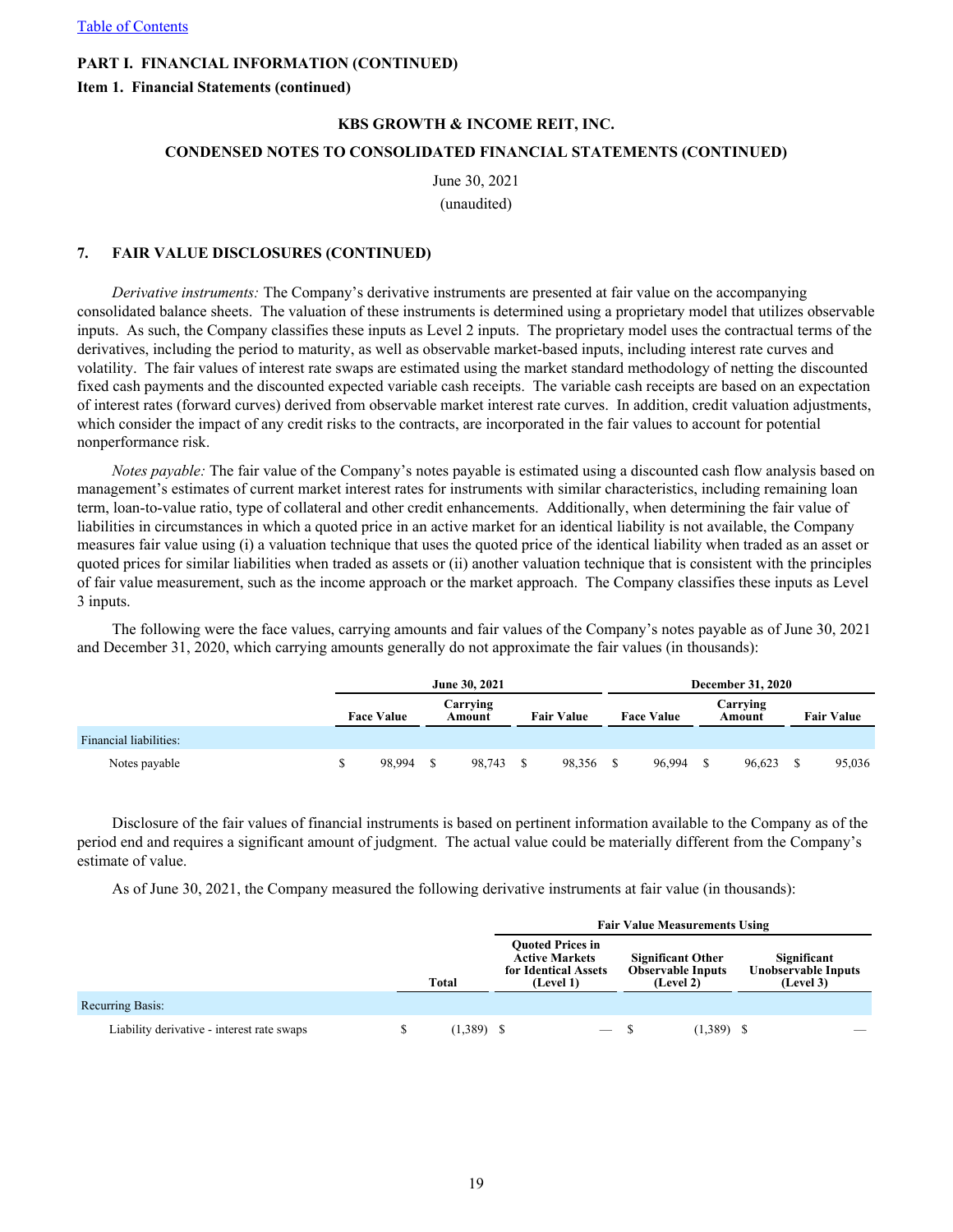**Item 1. Financial Statements (continued)**

#### **KBS GROWTH & INCOME REIT, INC.**

## **CONDENSED NOTES TO CONSOLIDATED FINANCIAL STATEMENTS (CONTINUED)**

June 30, 2021 (unaudited)

#### **8. RELATED PARTY TRANSACTIONS**

Pursuant to the Advisory Agreement, the Company is obligated to pay the Advisor specified fees upon the provision of certain services related to the investment of funds in real estate, management of the Company's investments and for other services (including, but not limited to, the disposition of investments). The Company is also obligated to reimburse the Advisor for acquisition and origination expenses and certain operating expenses incurred on behalf of the Company or incurred in connection with providing services to the Company. The Advisor is entitled to certain other fees, including an incentive fee upon achieving certain performance goals, as detailed in the Advisory Agreement. In addition, the Advisor has paid all offering expenses related to the Second Private Offering without reimbursement by the Company.

In addition, in connection with certain property acquisitions, the Company, through indirect wholly owned subsidiaries, has entered into separate Property Management Agreements (defined below) with KBS Management Group, LLC, an affiliate of the Advisor (the "Co-Manager").

The Company has also entered into a fee reimbursement agreement with the Dealer Manager pursuant to which the Company agreed to reimburse the Dealer Manager for certain fees and expenses it incurs for administering the Company's participation in the DTCC Alternative Investment Product Platform with respect to certain accounts of the Company's investors serviced through the platform.

The Advisor also serves as the advisor for KBS Real Estate Investment Trust II, Inc. ("KBS REIT II") and KBS Real Estate Investment Trust III, Inc. ("KBS REIT III"). The Dealer Manager also serves as the dealer manager for KBS REIT II and KBS REIT III.

As of January 1, 2020, the Company, together with KBS REIT II, KBS REIT III, the Dealer Manager, the Advisor and other KBS affiliated entities, had entered into an errors and omissions and directors and officers liability insurance program where the lower tiers of such insurance coverage were shared. The cost of these lower tiers is allocated by the Advisor and its insurance broker among each of the various entities covered by the program and is billed directly to each entity. In June 2021, the Company renewed its participation in the program. The program is effective through June 30, 2022.

During the six months ended June 30, 2021 and 2020, no other business transactions occurred between the Company and KBS REIT II and KBS REIT III.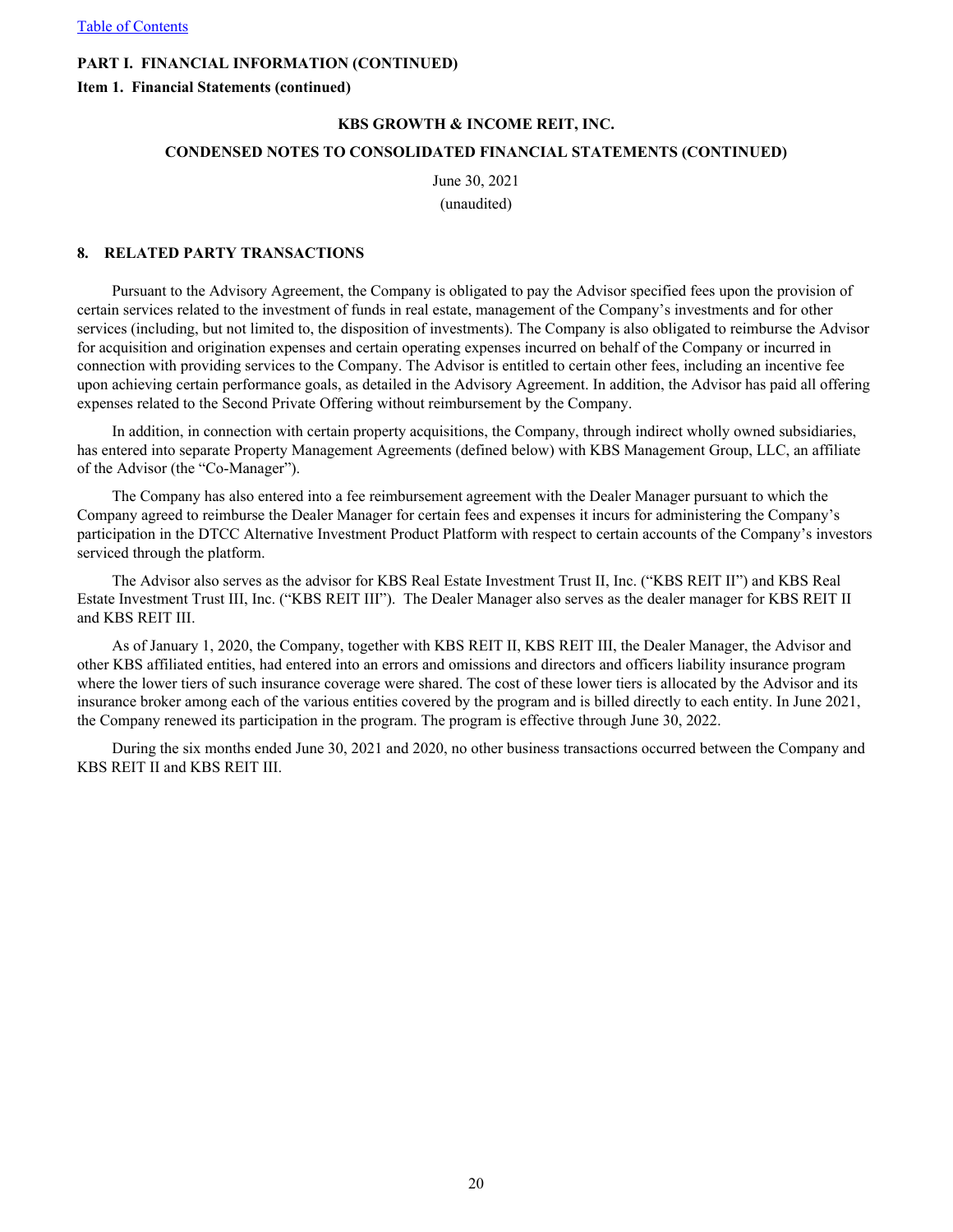#### **Item 1. Financial Statements (continued)**

#### **KBS GROWTH & INCOME REIT, INC.**

## **CONDENSED NOTES TO CONSOLIDATED FINANCIAL STATEMENTS (CONTINUED)**

# June 30, 2021

## (unaudited)

## **8. RELATED PARTY TRANSACTIONS (CONTINUED)**

Pursuant to the terms of these agreements, summarized below are the related-party costs incurred by the Company for the three and six months ended June 30, 2021 and 2020, and any related amounts payable as of June 30, 2021 and December 31, 2020 (in thousands).

|                                                       |                             |        |    | <b>Incurred</b> | Pavable as of |                           |     |       |                 |              |      |       |
|-------------------------------------------------------|-----------------------------|--------|----|-----------------|---------------|---------------------------|-----|-------|-----------------|--------------|------|-------|
|                                                       | Three Months Ended June 30, |        |    |                 |               | Six Months Ended June 30, |     |       | <b>June 30,</b> | December 31, |      |       |
|                                                       | 2021                        |        |    | 2020            |               | 2021                      |     | 2020  |                 | 2021         |      | 2020  |
| <b>Expensed</b>                                       |                             |        |    |                 |               |                           |     |       |                 |              |      |       |
| Asset management fees <sup>(1)</sup>                  | \$                          | 434 \$ |    | 426             | -S            | 862                       | - S | 861   | S               | 6,763        | - \$ | 5,901 |
| Reimbursement of operating expenses <sup>(2)</sup>    |                             | 71     |    | 98              |               | 164                       |     | 152   |                 | 25           |      | 25    |
| Property management fees <sup>(3)</sup>               |                             | 28     |    | 35              |               | 59                        |     | 70    |                 | 9            |      | 11    |
| Disposition fees <sup>(4)</sup>                       |                             |        |    |                 |               |                           |     | 381   |                 |              |      |       |
| <b>Other Arrangement</b>                              |                             |        |    |                 |               |                           |     |       |                 |              |      |       |
| Advisor advance for cash distributions <sup>(5)</sup> |                             |        |    |                 |               |                           |     |       |                 | 1,338        |      | 1,338 |
|                                                       |                             | 533    | -S | 559             | -S            | 1,085                     | -S  | 1,464 | -8              | 8,135        |      | 7,275 |

 $<sup>(1)</sup>$  The asset management fee is a monthly fee payable to the Advisor in an amount equal to one-twelfth of 1.0% of the cost of the Company's investments</sup> including the portion of the investment that is debt financed. As of June 30, 2021, the Company had accrued and deferred payment of \$6.8 million of asset management fees related to the periods from October 2017 through June 2021.

(2) See "Reimbursable Operating Expenses" below.

(3) See "Real Estate Property Co-Management Agreements" below.

<sup>(4)</sup> Disposition fees with respect to real estate sold are included in the gain on sale of real estate, net, in the accompanying consolidated statements of operations. (5) See "Advance from the Advisor" below.

#### **Reimbursable Operating Expenses**

Reimbursable operating expenses primarily related to directors and officers liability insurance, legal fees, state and local taxes, accounting software and cybersecurity related expenses incurred by the Advisor under the Advisory Agreement. The Company has reimbursed the Advisor for the Company's allocable portion of the salaries, benefits and overhead of internal audit department personnel providing services to the Company. These amounts totaled \$70,000 and \$159,000 for the three and six months ended June 30, 2021, respectively, and \$98,000 and \$152,000 for the three and six months ended June 30, 2020, respectively, and were the only type of employee costs reimbursed under the Advisory Agreement for the three and six months ended June 30, 2021 and 2020, respectively. The Company does not reimburse for employee costs in connection with services for which the Advisor earned or earns acquisition, origination or disposition fees (other than reimbursement of travel and communication expenses) or for the salaries or benefits the Advisor or its affiliates may pay to the Company's executive officers. In addition to the amounts above, the Company reimburses the Advisor for certain of the Company's direct costs incurred from third parties that were initially paid by the Advisor on behalf of the Company.

Effective September 29, 2017, the Company eliminated its obligation to reimburse expenses incurred by the Advisor in connection with providing services pursuant to the Advisory Agreement, other than (i) the allocable portion of the costs of the internal audit department and (ii) promotional costs and expenses related to the leasing of properties.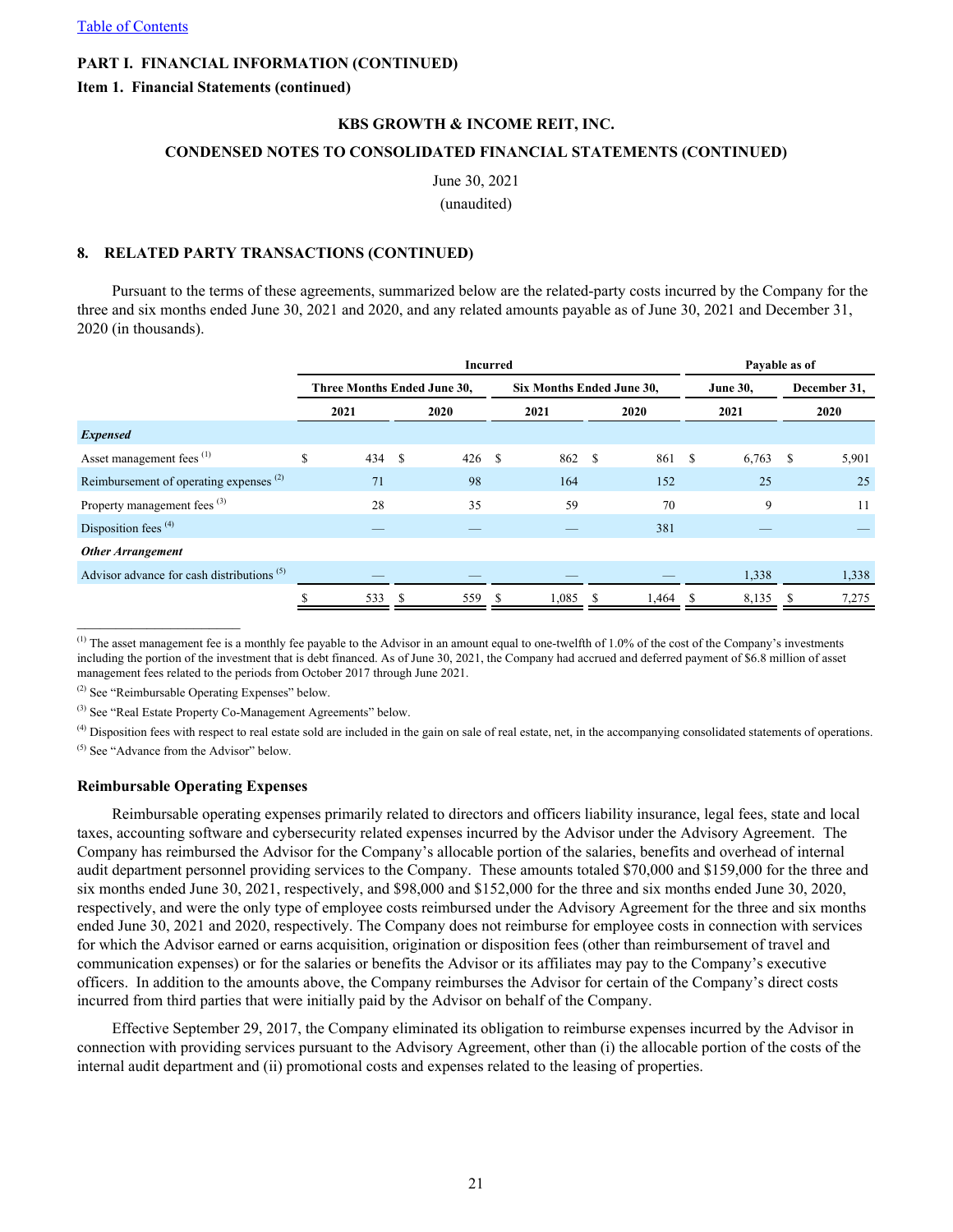**Item 1. Financial Statements (continued)**

#### **KBS GROWTH & INCOME REIT, INC.**

## **CONDENSED NOTES TO CONSOLIDATED FINANCIAL STATEMENTS (CONTINUED)**

June 30, 2021 (unaudited)

#### **8. RELATED PARTY TRANSACTIONS (CONTINUED)**

The Advisor must reimburse the Company the amount by which the Company's aggregate total operating expenses for the four fiscal quarters then ended exceed the greater of 2% of the Company's average invested assets or 25% of the Company's net income, unless the conflicts committee has determined that such excess expenses were justified based on unusual and nonrecurring factors. Operating expenses for the four fiscal quarters ended June 30, 2021 exceeded the charter-imposed limitation; however, the Company's conflicts committee determined that the relationship of the Company's operating expenses to its average invested assets was justified given that the Company's board of directors and conflicts committee consider the Company to be in its liquidation stage.

#### **Advance from the Advisor**

The Advisor advanced funds to the Company, which are non-interest bearing, for distribution record dates through the period ended May 31, 2016. As of June 30, 2021, the total advanced funds due to the Advisor from the Company was approximately \$1.3 million, which is included in due to affiliates in the Company's consolidated balance sheet. The Company is only obligated to repay the Advisor for its advance if and to the extent that:

- (i) the Company's modified funds from operations ("MFFO"), as such term is defined by the Institute for Portfolio Alternatives and interpreted by the Company, for the immediately preceding quarter exceeds the amount of cash distributions declared for record dates of such prior quarter (an "MFFO Surplus"), and the Company will pay the Advisor the amount of the MFFO Surplus to reduce the principal amount outstanding under the advance, provided that such payments shall only be made if management in its sole discretion expects an MFFO Surplus to be recurring for at least the next two calendar quarters, determined on a quarterly basis;
- (ii) Excess proceeds from third-party financings are available ("Excess Proceeds"), provided that the amount of any such Excess Proceeds that may be used to repay the principal amount outstanding under the advance shall be determined by the conflicts committee in its sole discretion; or
- (iii) Net sales proceeds from the sale of the Company's real estate portfolio are available.

In determining whether Excess Proceeds are available to repay the advance, the Company's conflicts committee will consider whether cash on hand could have been used to reduce the amount of third-party financing provided to us. If such cash could have been used instead of third-party financing, the third-party financing proceeds will be available to repay the advance.

The Advisor may defer repayment of the advance notwithstanding that the Company would otherwise be obligated to repay the advance.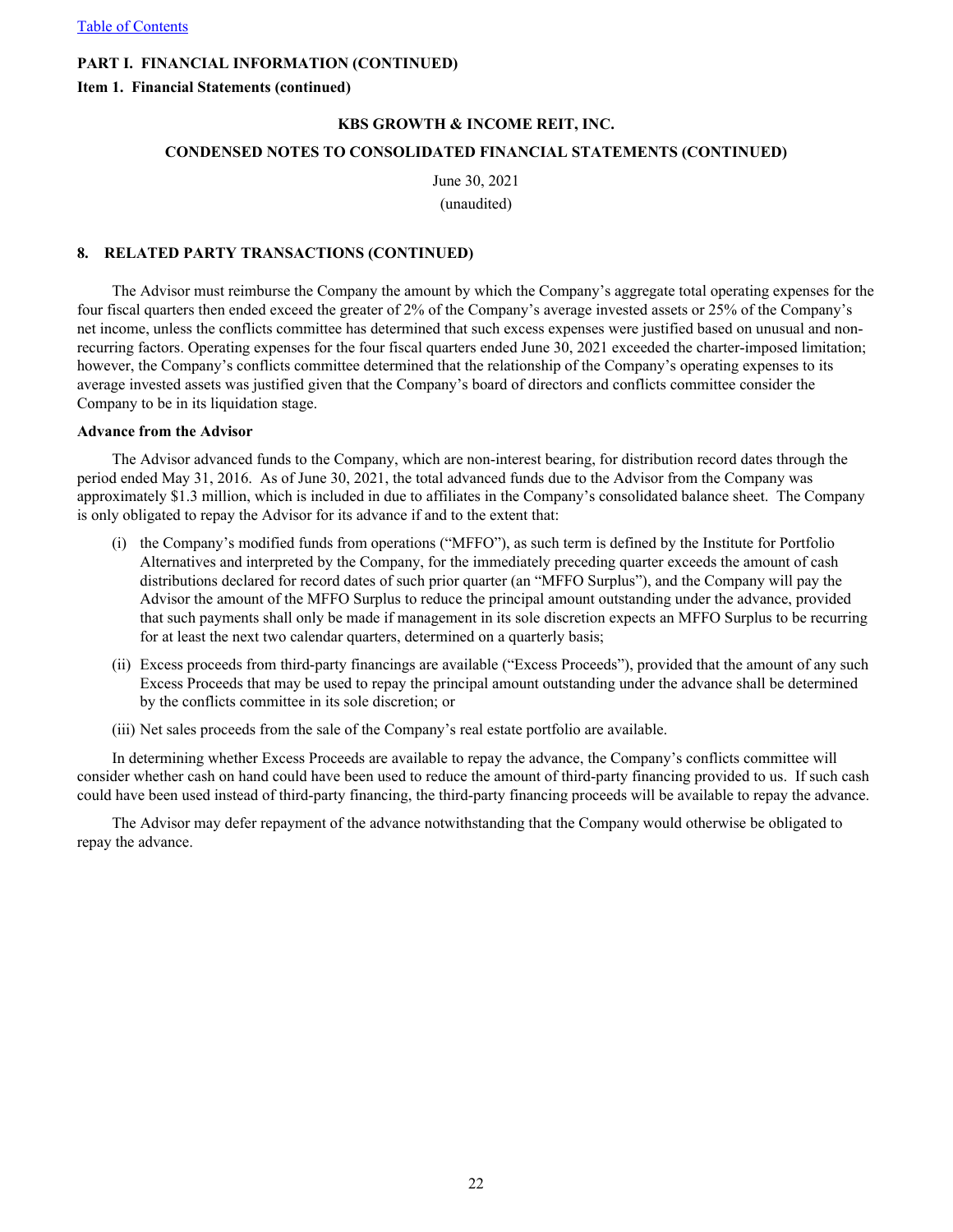**Item 1. Financial Statements (continued)**

### **KBS GROWTH & INCOME REIT, INC.**

## **CONDENSED NOTES TO CONSOLIDATED FINANCIAL STATEMENTS (CONTINUED)**

June 30, 2021 (unaudited)

#### **8. RELATED PARTY TRANSACTIONS (CONTINUED)**

#### **Real Estate Property Co-Management Agreements**

In connection with its property acquisitions, the Company, through separate, indirect, wholly-owned subsidiaries, entered into separate property management agreements (each, a "Property Management Agreement") with the Co-Manager for each of its properties. Under each Property Management Agreement, the Co-Manager will provide certain management services related to these properties in addition to those provided by the third-party property managers. In exchange for these services, the Company pays the Co-Manager a monthly fee equal to a percentage of the rent, payable and actually collected for the month from each of the properties. Each Property Management Agreement has an initial term of one year and will be deemed renewed for successive one-year periods provided it is not terminated. Each party may terminate the Property Management Agreement without cause on 30 days' written notice to the other party and may terminate each Property Management Agreement for cause on 5 days' written notice to the other party upon the occurrence of certain events as detailed in each Property Management Agreement.

| <b>Property Name</b>      | <b>Effective Date</b> | <b>Annual Fee Percentage</b> |
|---------------------------|-----------------------|------------------------------|
| Commonwealth Building     | 07/01/2016            | .25%                         |
| The Offices at Greenhouse | 11/14/2016            | 0.25%                        |
| Institute Property        | 11/09/2017            | $00\%$                       |

#### **Organization and Offering Costs**

Offering costs include all expenses incurred in connection with the offerings of securities by the Company. Organization costs include all expenses incurred in connection with the formation of the Company, including but not limited to legal fees and other costs to incorporate the Company.

The Advisor or its affiliates have paid some of the offering costs related to the Company's distribution reinvestment plan offering (the "DRP"), including, but not limited to, legal, accounting, printing, mailing and filing fees of the Company. The Company was responsible for reimbursing the Advisor for these costs. No reimbursements made by the Company to the Advisor may cause total organization and offering expenses incurred by the Company to exceed 15% of the aggregate gross offering proceeds of the DRP as of the date of reimbursement. Subject to the limitations described above, the Company was also responsible for reimbursing the Dealer Manager or its affiliates for organization and offering expenses that they incurred on the Company's behalf. On August 5, 2020, the Company's board of directors approved the termination of the DRP effective August 20, 2020. From January 1, 2020 through August 20, 2020, with respect to the DRP, neither the Advisor nor the Dealer Manager incurred any organization and offering expenses on behalf of the Company.

The Advisor agreed to pay all organization and offering expenses related to the Second Private Offering, including selling commissions, directly on behalf of the Company without reimbursement by the Company. From the inception of the Second Private Offering through August 5, 2020, the Advisor incurred approximately \$5.5 million of organization and offering expenses related to the Second Private Offering on behalf of the Company. On August 5, 2020, the Company's board of directors terminated the Second Private Offering.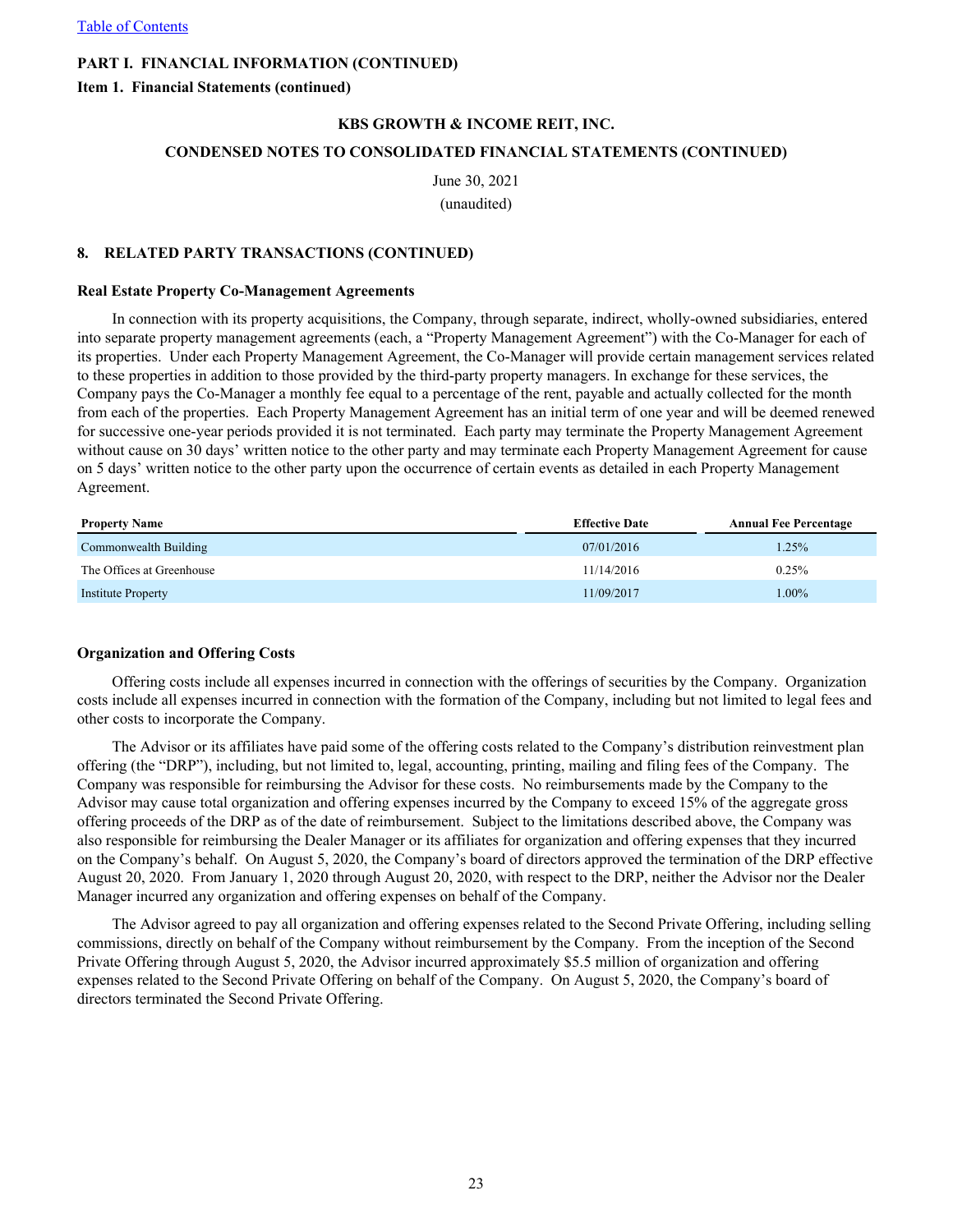**Item 1. Financial Statements (continued)**

#### **KBS GROWTH & INCOME REIT, INC.**

## **CONDENSED NOTES TO CONSOLIDATED FINANCIAL STATEMENTS (CONTINUED)**

June 30, 2021 (unaudited)

#### **9. COMMITMENTS AND CONTINGENCIES**

#### **Economic Dependency**

The Company depends on the Advisor for certain services that are essential to the Company, including the management of the daily operations of the Company's investment portfolio, disposition of investments and other general and administrative responsibilities. In the event that the Advisor is unable to provide such services, the Company will be required to obtain such services from other sources.

#### **Legal Matters**

From time to time, the Company may become party to legal proceedings that arise in the ordinary course of its business. Management is not aware of any legal proceedings of which the outcome is probable or reasonably possible to have a material adverse effect on the Company's results of operations or financial condition, which would require accrual or disclosure of the contingency and possible range of loss. Additionally, the Company has not recorded any loss contingencies related to legal proceedings in which the potential loss is deemed to be remote.

#### **Environmental**

As an owner of real estate, the Company is subject to various environmental laws of federal, state and local governments. Although there can be no assurance, the Company is not aware of any environmental liability that could have a material adverse effect on its financial condition or results of operations. However, changes in applicable environmental laws and regulations, the uses and conditions of properties in the vicinity of the Company's property, the activities of its tenants and other environmental conditions of which the Company is unaware with respect to the property could result in future environmental liabilities.

#### **10. SUBSEQUENT EVENTS**

The Company evaluates subsequent events up until the date the consolidated financial statements are issued.

#### **Distributions Authorized**

On August 11, 2021, the Company's board of directors authorized a quarterly distribution in the amount of 0.04287500 per share of common stock to stockholders of record as of the close of business on September 3, 2021, which the Company expects to pay in September 2021.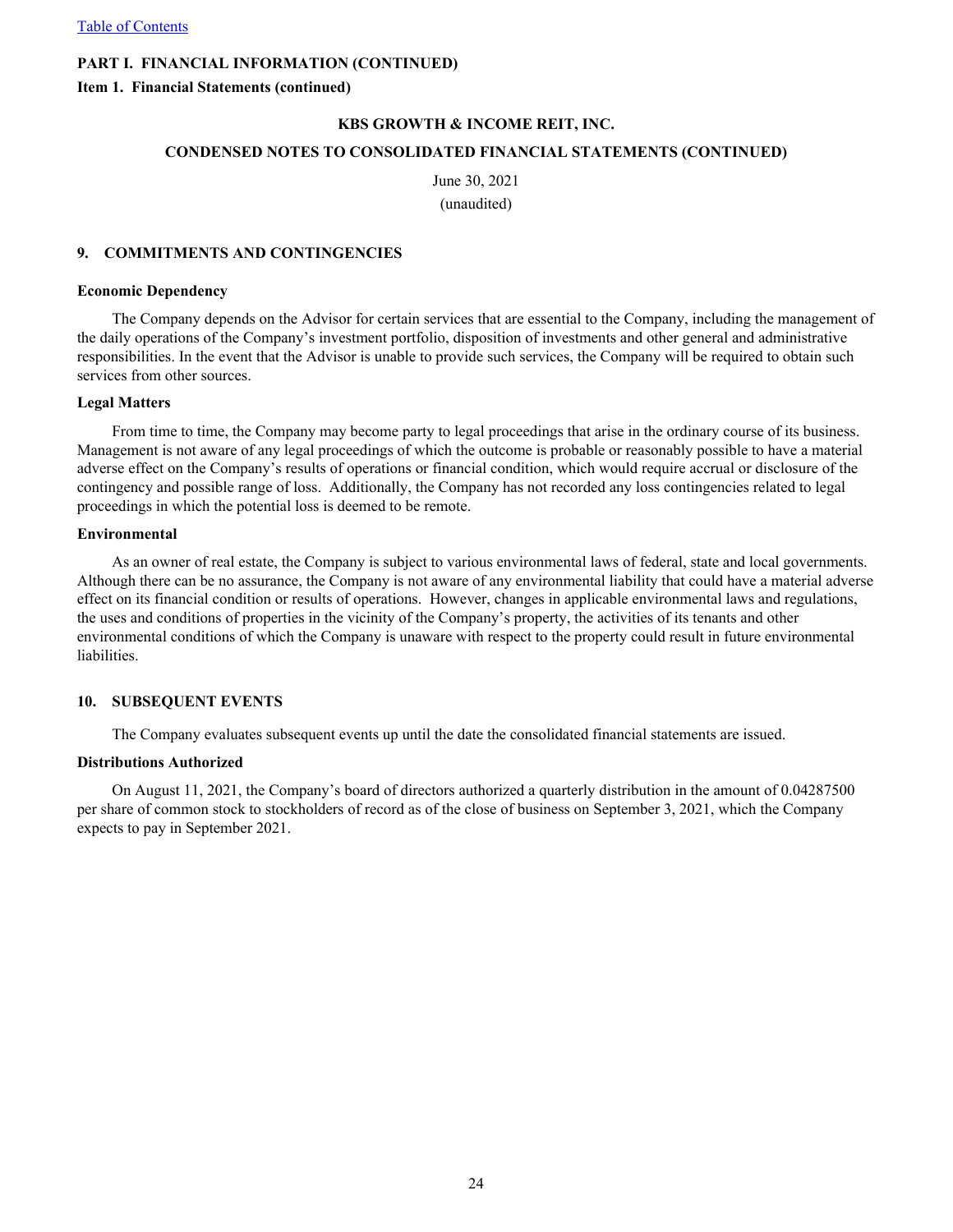## <span id="page-25-0"></span>**Item 2. Management's Discussion and Analysis of Financial Condition and Results of Operations**

The following discussion and analysis should be read in conjunction with the accompanying financial statements of KBS Growth & Income REIT, Inc. and the notes thereto. As used herein, the terms "we," "our" and "us" refer to KBS Growth & Income REIT, Inc., a Maryland corporation, and, as required by context, KBS Growth & Income Limited Partnership, a Delaware limited partnership, which we refer to as the "Operating Partnership," and to their subsidiaries.

#### **Forward-Looking Statements**

Certain statements included in this Quarterly Report on Form 10-Q are forward-looking statements. Those statements include statements regarding the intent, belief or current expectations of KBS Growth & Income REIT, Inc. and members of our management team, as well as the assumptions on which such statements are based, and generally are identified by the use of words such as "may," "will," "seeks," "anticipates," "believes," "estimates," "expects," "plans," "intends," "should" or similar expressions. Actual results may differ materially from those contemplated by such forward-looking statements. Further, forward-looking statements speak only as of the date they are made, and we undertake no obligation to update or revise forward-looking statements to reflect changed assumptions, the occurrence of unanticipated events or changes to future operating results over time, unless required by law. Moreover, you should interpret many of the risks identified in this report, as well as the risks set forth below, as being heightened as a result of the ongoing and numerous adverse impacts of the COVID-19 pandemic.

The following are some of the risks and uncertainties, although not all of the risks and uncertainties, that could cause our actual results to differ materially from those presented in our forward-looking statements:

- The COVID-19 pandemic, together with the resulting measures imposed to contain the virus, has had a negative impact on the economy and business activity globally. The extent to which the COVID-19 pandemic impacts our operations and those of our tenants remains uncertain and cannot be predicted with confidence, and will depend on the ultimate scope, severity and duration of the pandemic, the actions taken to contain the pandemic or mitigate its impact, and the direct and indirect economic effects of the pandemic and containment measures, among others.
- We depend on our advisor and its affiliates to conduct our operations. We pay fees to our advisor and its affiliates in connection with the management of our investments that are based on the cost of the investment, not on the quality of the investment or services rendered to us. These fees decrease the amount of cash available for distribution to our stockholders.
- All of our executive officers, our affiliated director and other key real estate and debt finance professionals are also officers, directors, managers, key professionals and/or holders of a direct or indirect controlling interest in our advisor, and/or other KBS-affiliated entities. As a result, our executive officers, our affiliated director, some of our key real estate and debt finance professionals, our advisor and its affiliates face conflicts of interest, including significant conflicts created by our advisor's and its affiliates' compensation arrangements with us and other KBSsponsored programs and KBS-advised investors and conflicts in allocating time among us and these other programs and investors. Although we have adopted corporate governance measures to ameliorate some of the risks posed by these conflicts, these conflicts could result in action or inaction that is not in the best interests of our stockholders.
- As of June 30, 2021, we had a limited portfolio of four real estate investments, which may cause the value of an investment in us to vary more widely with the performance of specific assets in our portfolio and cause our general and administrative expenses to constitute a greater percentage of our revenue.
- We may fund distributions from any source, including, without limitation, offering proceeds or borrowings. Distributions paid through June 30, 2021 have been funded in part with debt financing, including advances from our advisor, and cash resulting from a waiver of asset management fees by our advisor. Distributions funded from sources other than our cash flow from operations will result in dilution to subsequent investors, reduce funds available for investment in assets and may reduce the overall return to our stockholders.
- Our advisor waived its asset management fee for the second and third quarters of 2017 and deferred its asset management fee related to the periods from October 2017 through June 2021. If our advisor determines to no longer waive or defer certain fees owed to them, our ability to fund our operations and distributions may be adversely affected.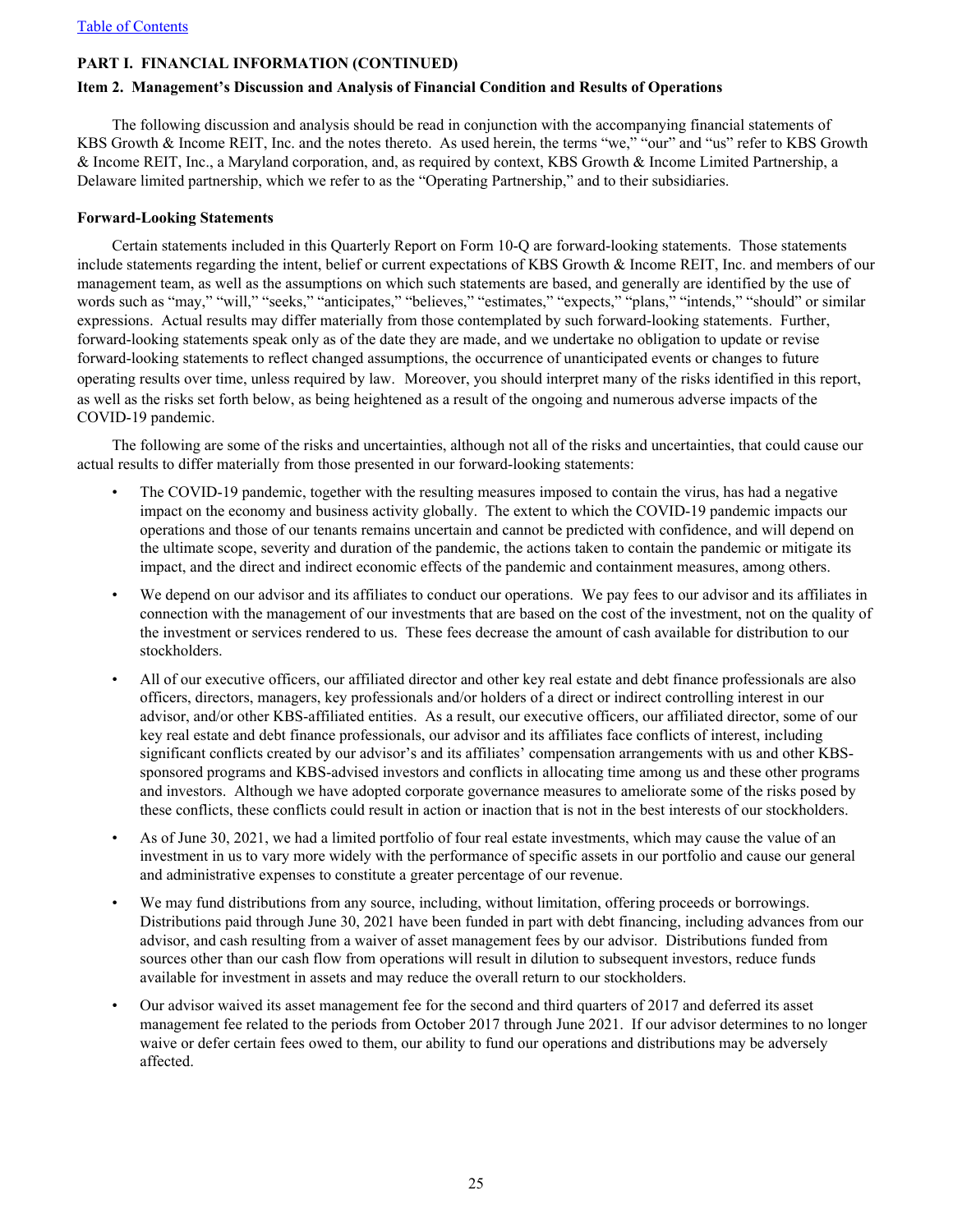## **Item 2. Management's Discussion and Analysis of Financial Condition and Results of Operations (continued)**

- Our policies do not limit us from incurring debt until our aggregate borrowings would exceed 75% of the cost (before deducting depreciation or other non-cash reserves) of our tangible assets, and we may exceed this limit with the approval of the conflicts committee of our board of directors. High debt levels could limit the amount of cash we have available to distribute and could result in a decline in the value of our stockholders' investment.
- We have debt obligations with variable interest rates. The interest and related payments will vary with the movement of LIBOR or other indexes. Increases in the indexes could increase the amount of our debt payments and limit our ability to pay distributions to our stockholders.
- We depend on tenants for the revenue generated by our real estate investments and, accordingly, the revenue generated by our real estate investments is dependent upon the success and economic viability of our tenants. Revenues from our properties could decrease due to a reduction in occupancy and/or lower rental rates, making it more difficult for us to meet any debt service obligations we have incurred and limiting our ability to pay distributions to our stockholders.
- Our real estate investments may be affected by unfavorable real estate market and general economic conditions, which could decrease the value of those assets and reduce the investment return to our stockholders. These events could make it more difficult for us to meet debt service obligations and limit our ability to pay distributions to our stockholders.
- Our share redemption program only provides for redemptions sought upon a stockholder's death, "qualifying disability" or "determination of incompetence" (each as defined in the share redemption program, and collectively "special redemptions"). The dollar amounts available for such redemptions are determined by the board of directors and may be adjusted from time to time. The dollar amount limitation for such redemptions for the calendar year 2021 was \$250,000 in the aggregate, of which \$67,000 was used for such special redemptions from January through July 2021. Our share redemption program does not provide for ordinary redemptions and can provide no assurances, when, if ever, we will provide for redemptions other than special redemptions.
- In August 2021, our board of directors, including all of the independent directors, determined to resume development of a formal plan of liquidation. Although we are actively developing a formal plan of liquidation, there can be no assurance of the ultimate timing of our liquidation.

All forward-looking statements should be read in light of the risks identified herein and in Part I, Item 1A of our Annual Report on Form 10-K for the year ended December 31, 2020 and in Part II, Item 1A of our Quarterly Report on Form 10-Q for the period ended March 31, 2021, each as filed with the Securities and Exchange Commission (the "SEC").

## **Overview**

We were formed on January 12, 2015 as a Maryland corporation that elected to be taxed as a real estate investment trust ("REIT") beginning with the taxable year ended December 31, 2015 and we intend to continue to operate in such a manner. Substantially all of our business is conducted through our Operating Partnership, of which we are the sole general partner. Subject to certain restrictions and limitations, our business is externally managed by our advisor pursuant to an advisory agreement. KBS Capital Advisors manages our operations and our portfolio of core real estate properties. KBS Capital Advisors also provides asset-management, marketing, investor-relations and other administrative services on our behalf. Our advisor acquired 20,000 shares of our Class A common stock for an initial investment of \$200,000. We have no paid employees.

We commenced a private placement offering exempt from registration pursuant to Rule 506(b) of Regulation D of the Securities Act of 1933, as amended (the "Securities Act"), on June 11, 2015, pursuant to which we offered a maximum of \$105,000,000 of shares of our Class A common stock for sale to accredited investors, of which \$5,000,000 of Class A shares were offered pursuant to our distribution reinvestment plan. We ceased offering shares in the primary portion of our private offering on April 27, 2016 and processed subscriptions for the primary portion of the private offering dated on or prior to April 27, 2016 through May 30, 2016. KBS Capital Markets Group LLC, an affiliate of our advisor, served as the dealer manager of the offering pursuant to a dealer manager agreement.

We sold 8,548,972 shares of our Class A common stock for gross offering proceeds of \$76.8 million in our initial private offering, including 74,744 shares of our Class A common stock under our distribution reinvestment plan for gross offering proceeds of \$0.7 million.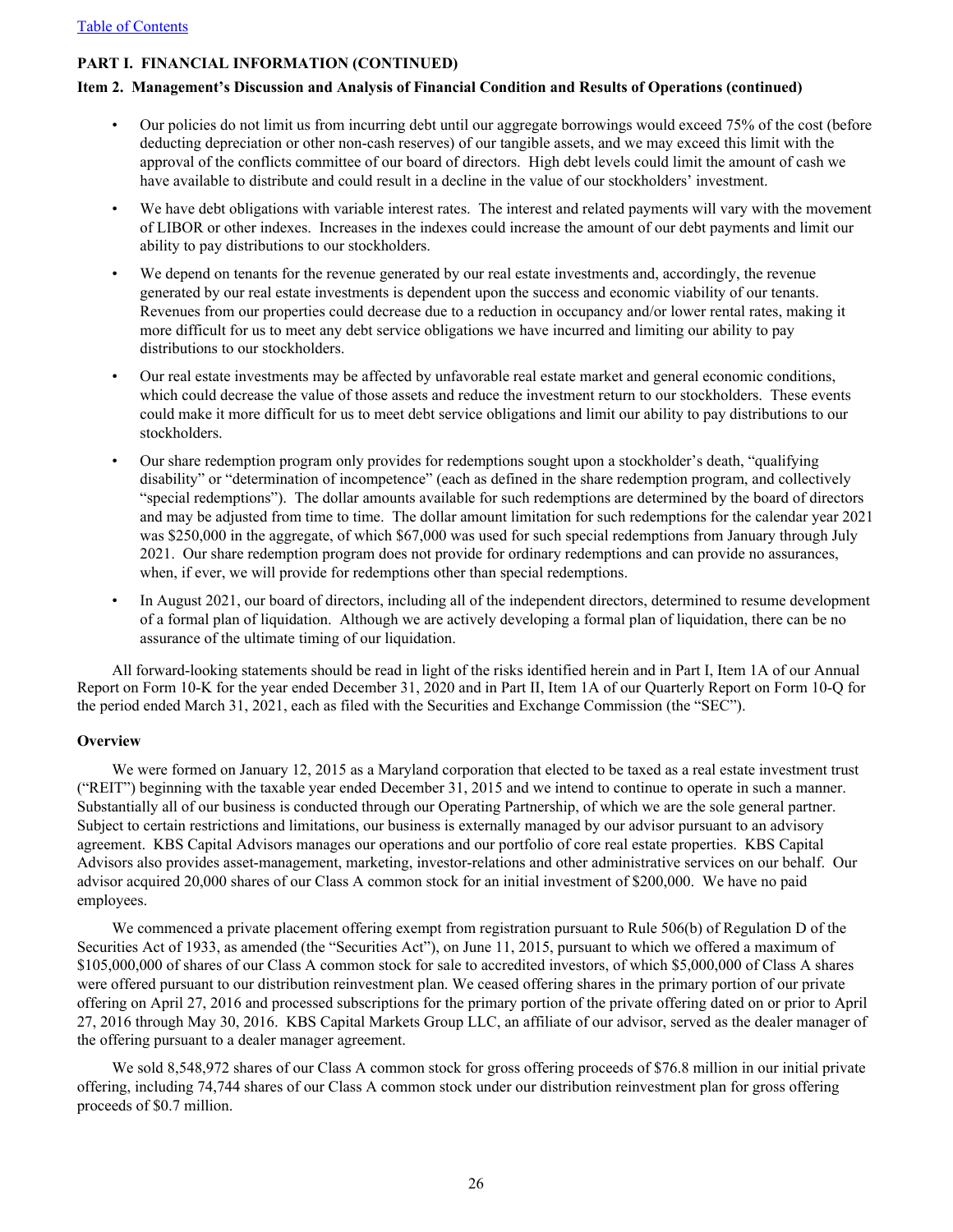## **Item 2. Management's Discussion and Analysis of Financial Condition and Results of Operations (continued)**

On February 4, 2015, we filed a registration statement on Form S-11 with the SEC to register an initial public offering to offer a maximum of \$1,500,000,000 in shares of common stock for sale to the public in the primary offering, consisting of two classes of shares: Class A and Class T and a maximum of \$800,000,000 in both classes of shares of our common stock pursuant to our distribution reinvestment plan. The SEC declared our registration statement effective on April 28, 2016 and we retained KBS Capital Markets Group LLC to serve as the dealer manager of the initial public offering. We terminated our primary initial public offering effective June 30, 2017. We terminated our distribution reinvestment plan offering effective August 20, 2020.

We sold 122,721 and 270,415 shares of Class A and Class T common stock in the initial primary public offering, respectively, for aggregate gross offering proceeds of \$3.9 million. We sold 883,256 and 41,030 shares of Class A and Class T common stock under our distribution reinvestment plan, respectively, for aggregate gross offering proceeds of \$8.5 million.

On October 3, 2017, we launched a second private placement offering exempt from registration pursuant to Rule 506(c) of Regulation D of the Securities Act pursuant to which offered a maximum of \$1,000,000,000 in shares of our Class A common stock to accredited investors. Prior to the launch of the second private placement offering, on September 29, 2017, we entered into a dealer manager agreement (the "NCPS Dealer Agreement") with KBS Capital Advisors and North Capital Private Securities Corporation ("NCPS") in connection with the second private placement offering. In December 2019, in connection with its consideration of strategic alternatives for us, our board of directors determined to suspend the second private offering and terminated the second private offering on August 5, 2020. We sold 612,272 shares of Class A common stock in the second private offering for aggregate gross offering proceeds of \$5.5 million.

As of June 30, 2021, we had redeemed 460,441 and 2,245 Class A and Class T shares, respectively, for \$3.8 million.

We have used substantially all of the net proceeds from our offerings to invest in a portfolio of core real estate properties. We consider core properties to be existing properties with at least 80% occupancy. As of June 30, 2021, we owned four office buildings.

In August 2020, the special committee directed KBS Capital Advisors, with the assistance of the independent financial advisor of the special committee, to develop a plan of liquidation for approval by our board of directors and submission to our stockholders. We initially expected to present a plan of liquidation for a vote of our stockholders within six months from our determination to pursue a liquidation strategy. However, as a result of the adverse market conditions caused by the civil unrest and disruption in Portland and Chicago, where several of our properties are located, and the uncertainty and business disruptions related to the COVID-19 pandemic, in November 2020, our board of directors determined to delay any proposal to liquidate until market conditions improve.

In August 2021, our board of directors, including all of the independent directors, determined to resume development of a formal plan of liquidation. Although we are actively developing a formal plan of liquidation, there can be no assurance of the ultimate timing of our liquidation.

We elected to be taxed as a REIT under the Internal Revenue Code, beginning with the taxable year ended December 31, 2015. If we meet the REIT qualification requirements, we generally will not be subject to federal income tax on the income that we distribute to our stockholders each year. If we fail to qualify for taxation as a REIT in any year after electing REIT status, our income will be taxed at regular corporate rates, and we may be precluded from qualifying for treatment as a REIT for the four-year period following our failure to qualify. Such an event could materially and adversely affect our net income and cash available for distribution to our stockholders. However, we are organized and will operate in a manner that will enable us to qualify for treatment as a REIT for federal income tax purposes beginning with our taxable year ended December 31, 2015, and we will continue to operate so as to remain qualified as a REIT for federal income tax purposes thereafter.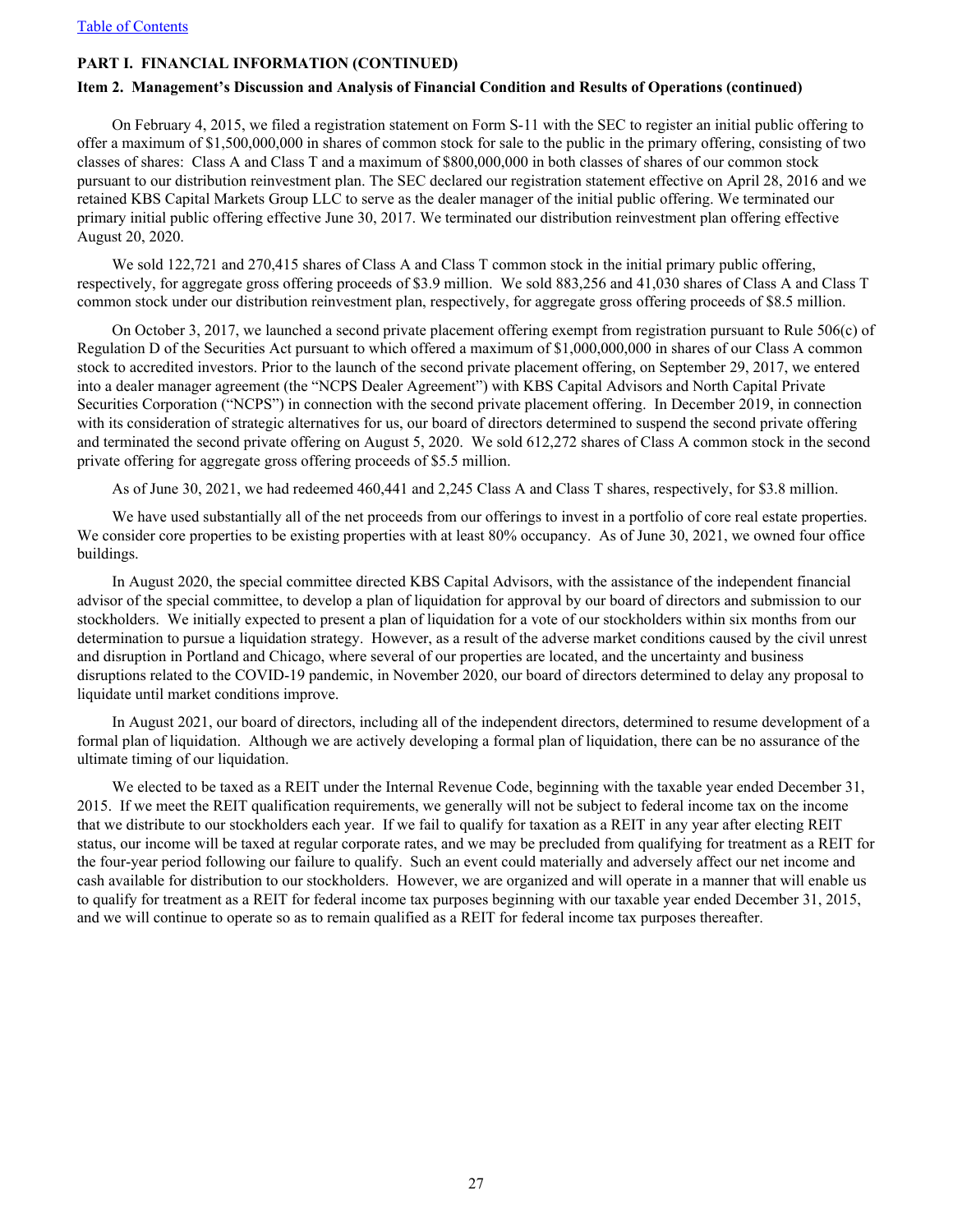#### **Item 2. Management's Discussion and Analysis of Financial Condition and Results of Operations (continued)**

#### **Market Outlook – Real Estate and Real Estate Finance Markets**

Volatility in global financial markets, changing political environments and civil unrest can cause fluctuations in the performance of the U.S. commercial real estate markets. Possible future declines in rental rates, slower or potentially negative net absorption of leased space and expectations of future rental concessions, including free rent to renew tenants early, to retain tenants who are up for renewal or to attract new tenants, may result in decreases in cash flows from investment properties. Further, revenues from our properties could decrease due to a reduction in occupancy (caused by factors including, but not limited to, tenant defaults, tenant insolvency, early termination of tenant leases and non-renewal of existing tenant leases), rent deferrals or abatements, tenants being unable to pay their rent and/or lower rental rates. To the extent there are increases in the cost of financing due to higher interest rates, this may cause difficulty in refinancing debt obligations at terms as favorable as the terms of existing indebtedness. Market conditions can change quickly, potentially negatively impacting the value of real estate investments. Management continuously reviews our investment and debt financing strategies to optimize our portfolio and the cost of our debt exposure. Most recently, the outbreak of COVID-19 has had a negative impact on the real estate market as discussed below.

#### *COVID-19 Pandemic and Portfolio Outlook*

As of June 30, 2021, the novel coronavirus, or COVID-19, pandemic is ongoing. During 2020, the COVID-19 pandemic created disruption in the U.S. and global economies, adversely impacting many industries, including the U.S. office real estate industry and the industries of our tenants, directly or indirectly. In 2021, the global economy has, with certain setbacks, begun reopening and wider distribution of vaccines will likely encourage greater economic activity. Nonetheless, the recovery could remain uneven, particularly given uncertainty with respect to the distribution and acceptance of the vaccines and their effectiveness with respect to new variants of the virus.

The outbreak of COVID-19 and its impact on the current financial, economic, capital markets and real estate market environment, and future developments in these and other areas present uncertainty and risk with respect to our financial condition, results of operations, liquidity, and ability to pay distributions. Although a recovery is partially underway, it continues to be gradual, uneven and characterized by meaningful dispersion across sectors and regions, and could be hindered by persistent or resurgent infection rates. The most recent round of U.S. fiscal stimulus could provide meaningful support, along with continued accommodative monetary policy and wider distribution of vaccines. Issues with respect to the distribution and acceptance of vaccines or the spread of new variants of the virus could adversely impact the recovery. Overall, there remains significant uncertainty regarding the timing and duration of the economic recovery, which precludes any prediction as to the ultimate adverse impact COVID-19 may have on our business.

During the year ended December 31, 2020 and the six months ended June 30, 2021, we did not experience significant disruptions in our operations from the COVID-19 pandemic. Many of our tenants have suffered reductions in revenue since March 2020. Rent collections for the quarter ended June 30, 2021 were approximately 98%. We have granted a number of lease concessions related to the effects of the COVID-19 pandemic but these lease concessions did not have a material impact on our consolidated balance sheet as of June 30, 2021 or consolidated statement of operations for the three and six months ended June 30, 2021. As of June 30, 2021, we had entered into lease amendments related to the effects of the COVID-19 pandemic, granting approximately \$0.2 million of rent deferrals for the period from April 2020 through April 2021 and granting approximately \$0.7 million in rental abatements. As of June 30, 2021, eleven tenants were granted rental deferrals, rental abatements and/or rent restructures, of which six of these tenants have begun to pay rent in accordance with their lease agreements subsequent to the deferral and/or abatement period and two of these tenant leases were modified at lower rental rates. One of the eleven tenants continue to be in the rental abatement periods as granted in accordance with their agreements.

In addition to the direct impact on our rental income, we may also need to recognize additional impairment charges at our properties to the extent rental projections continue to decline at our properties. In response to a decrease in cash flow projections as a result of changes in leasing projections due in part to the impact of COVID-19 on our leasing efforts and perceived ability to collect rent from tenants, during the six months ended June 30, 2020, we recognized impairment charges of \$5.8 million at the Institute Property and \$0.4 million of equity in loss of unconsolidated joint venture, which included a \$0.5 million impairment charge related to the 210 W. Chicago property then-owned by the joint venture.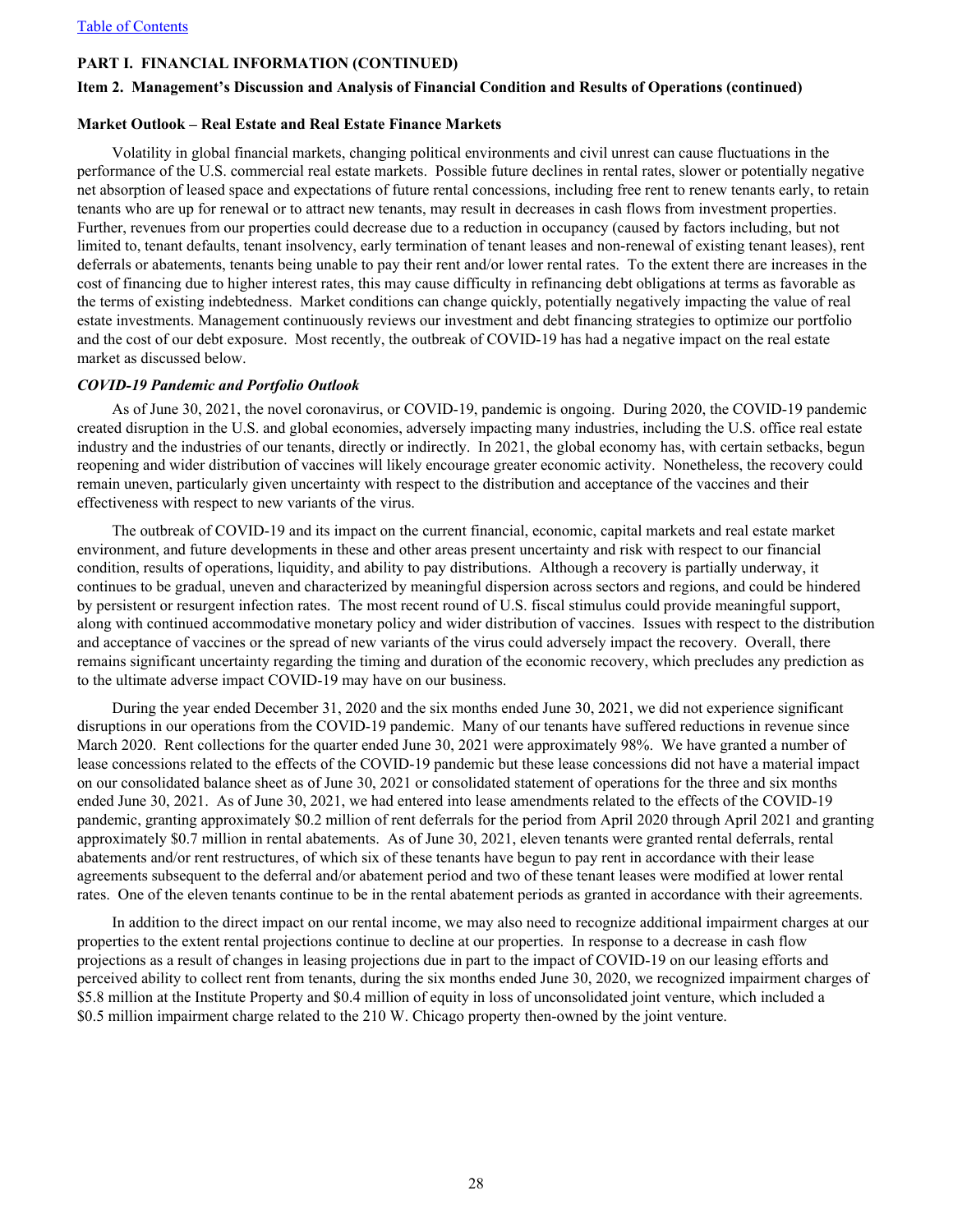## **Item 2. Management's Discussion and Analysis of Financial Condition and Results of Operations (continued)**

The extent to which the COVID-19 pandemic or any other pandemic, epidemic or disease impacts our operations and those of our tenants remains uncertain and cannot be predicted with confidence and will depend on the scope, severity and duration of the pandemic, the actions taken to contain the pandemic or mitigate its impact, and the direct and indirect economic effects of the pandemic and containment measures, among others. Nevertheless, the COVID-19 pandemic (or a future pandemic, epidemic or disease) presents material uncertainty and risk with respect to our business, financial condition, results of operations and cash flows. In response to the uncertainty caused by the ongoing COVID-19 pandemic and its uncertain impact on our operations and those of our tenants, our board of directors adjusted our distribution policy commencing with the fourth quarter of 2020 and expects to consider and declare quarterly distributions based on a single quarterly record date.

Our business, like all businesses, is being impacted by the uncertainty regarding the COVID-19 pandemic, the effectiveness of policies introduced to neutralize the disease, and the impact of those policies on economic activity. We believe the current challenging economic circumstances will be a difficult environment in which to continue to create value in our portfolio consistent with our core-plus investment strategy. The properties in our portfolio were acquired to provide an opportunity for us to achieve more significant capital appreciation by increasing occupancy, negotiating new leases with higher rental rates and/or executing enhancement projects, all of which we believe will be more difficult as a result of the impacts of COVID-19 on the economy. While the majority of our tenants have continued to pay rent, the weakening macroeconomic conditions have negatively impacted many of our tenants. As of June 30, 2021, our portfolio was 82.1% occupied with a weighted-average lease term of 3.4 years. As of June 30, 2021, three tenants at our Commonwealth Building, or 14% of the rentable square footage at the property, have given notice of non-renewal of their leases and two tenants at the Institute Property, or 3% of the rentable square footage at the property, early terminated their leases. Due to the impact of COVID-19, we believe the leasing environment will be challenged in the short-term and the time to lease up and stabilize a property will be extended. More specifically, our office properties in Chicago will likely take more time to stabilize than previously anticipated. In addition, the timing in which we may be able to implement a liquidation strategy will be affected.

#### **Liquidity and Capital Resources**

Our principal demands for funds during the short and long-term are and will be for operating expenses, capital expenditures and general and administrative expenses; payments under debt obligations; redemptions of common stock; capital commitments; and payments of distributions to stockholders. Our primary sources of capital for meeting our cash requirements are as follows:

- Cash flow generated by our real estate investments;
- Debt financings (including amounts currently available under an existing term loan); and
- Proceeds from the sale of our real estate properties.

Our investments in real estate generate cash flow in the form of rental revenues and tenant reimbursements, which are reduced by operating expenditures, capital expenditures, debt service payments, the payment of asset management fees and corporate general and administrative expenses. Cash flow from operations from real estate investments will be primarily dependent upon the occupancy level of our portfolio, the net effective rental rates on our leases, the collectibility of rent and operating recoveries from our tenants and how well we manage our expenditures.

Our advisor advanced funds to us, which are non-interest bearing, for distribution record dates through the period ended May 31, 2016. We are only obligated to repay our advisor for its advance if and to the extent that:

- (i) Our modified funds from operations ("MFFO"), as such term is defined by the Institute for Portfolio Alternatives and interpreted by us, for the immediately preceding quarter exceeds the amount of distributions declared for record dates of such prior quarter (an "MFFO Surplus"), and we will pay our advisor the amount of the MFFO Surplus to reduce the principal amount outstanding under the advance, provided that such payments shall only be made if management in its sole discretion expects an MFFO Surplus to be recurring for at least the next two calendar quarters, determined on a quarterly basis;
- (ii) Excess proceeds from third-party financings are available ("Excess Proceeds"), provided that the amount of any such Excess Proceeds that may be used to repay the principal amount outstanding under the advance shall be determined by the conflicts committee in its sole discretion; or
- (iii) Net sales proceeds from the sale of our real estate portfolio are available.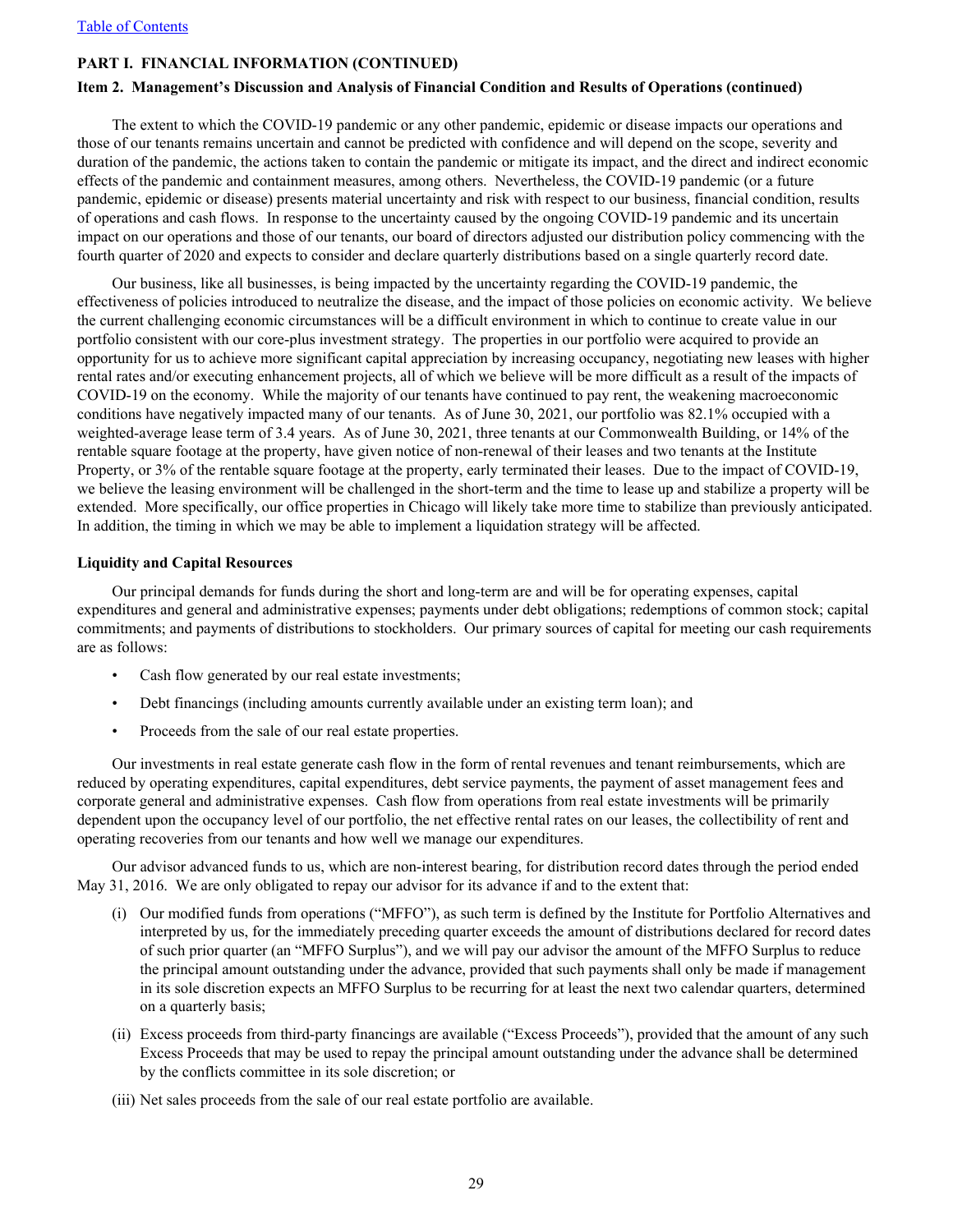## **Item 2. Management's Discussion and Analysis of Financial Condition and Results of Operations (continued)**

In determining whether Excess Proceeds are available to repay the advance, our conflicts committee will consider whether cash on hand could have been used to reduce the amount of third-party financing provided to us. If such cash could have been used instead of third-party financing, the third-party financing proceeds will be available to repay the advance.

Our advisor may defer repayment of the advance notwithstanding that we would otherwise be obligated to repay the advance.

We expect that our debt financing and other liabilities will be between 45% and 65% of the cost of our tangible assets (before deducting depreciation and other non-cash reserves). Though this is our target leverage, our charter does not limit us from incurring debt until our aggregate borrowings would exceed 300% of our net assets (before deducting depreciation and other non-cash reserves), which is effectively 75% of the cost of our tangible assets (before deducting depreciation and other non-cash reserves), though we may exceed this limit under certain circumstances. To the extent financing in excess of this limit is available at attractive terms, the conflicts committee may approve debt in excess of this limit. As of June 30, 2021, we had mortgage debt obligations in the aggregate principal amount of \$99.0 million and our aggregate borrowings were approximately 61% of our net assets before deducting depreciation and other non-cash reserves. As of June 30, 2021, we had \$2.7 million of revolving debt available for immediate future disbursement, subject to certain conditions set forth in the loan agreements. As of June 30, 2021, we had \$49.6 million of debt maturing during the 12 months ending June 30, 2022, all of which is under our term loan and may be extended beyond such time subject to certain terms and conditions set forth in the loan agreement. Reductions in property values related to the impact of the COVID-19 pandemic have reduced our availability to draw on the revolving commitment and may limit our ability to exercise our extension option under our term loan due to covenants described in the loan agreement.

In addition to making investments in accordance with our investment objectives, we have used a portion of our capital resources to make certain payments to our advisor, the affiliated dealer manager of our initial private offering and initial public offering and our affiliated property manager. These payments include payments to our dealer manager for selling commissions, the dealer manager fee and the stockholder servicing fee, and payments to the dealer manager and our advisor for reimbursement of certain organization and other offering expenses. See "—Organization and Offering Costs" below.

We make payments to our advisor in connection with the management of our assets and costs incurred by our advisor in providing certain services to us. The asset management fee is a monthly fee payable to our advisor in an amount equal to onetwelfth of 1.0% of the cost of our investments including the portion of the investment that is debt financed. The cost of our real property investments is calculated as the amount paid or allocated to acquire the real property, plus budgeted capital improvement costs for the development, construction or improvements to the property once such funds are disbursed pursuant to a final approved budget and fees and expenses related to the acquisition, but excluding acquisition fees paid or payable to our advisor. In the case of investments made through joint ventures, the asset management fee is determined based on our proportionate share of the underlying investment. Our advisor waived asset management fees for the second and third quarters of 2017 and deferred payment of asset management fees related to the periods from October 2017 through June 30, 2021. Our advisor's waiver and deferral of its asset management fees resulted in additional cash being available to fund our operations. If our advisor chooses to no longer waive or defer such fees, our ability to fund our operations may be adversely affected.

We also pay fees to KBS Management Group, LLC (the "Co-Manager"), an affiliate of our advisor, pursuant to property management agreements with the Co-Manager, for certain property management services at our properties.

We elected to be taxed as a REIT and to operate as a REIT beginning with our taxable year ended December 31, 2015. To maintain our qualification as a REIT, we will be required to make aggregate annual distributions to our stockholders of at least 90% of our REIT taxable income (computed without regard to the dividends-paid deduction and excluding net capital gain). Our board of directors may authorize distributions in excess of those required for us to maintain REIT status depending on our financial condition and such other factors as our board of directors deems relevant. Provided we have sufficient available cash flow, we intend to authorize and declare cash distributions based on quarterly record dates and pay cash distributions on a quarterly basis. We have not established a minimum distribution level.

Under our charter, we are required to limit our total operating expenses to the greater of 2% of our average invested assets or 25% of our net income for the four most recently completed fiscal quarters, as these terms are defined in our charter, unless the conflicts committee has determined that such excess expenses were justified based on unusual and non-recurring factors. Operating expenses for the four fiscal quarters ended June 30, 2021 exceeded the charter-imposed limitation; however, the conflicts committee determined that the relationship of our operating expenses to our average invested assets was justified given that our board of directors and the conflicts committee consider us to be in our liquidation stage.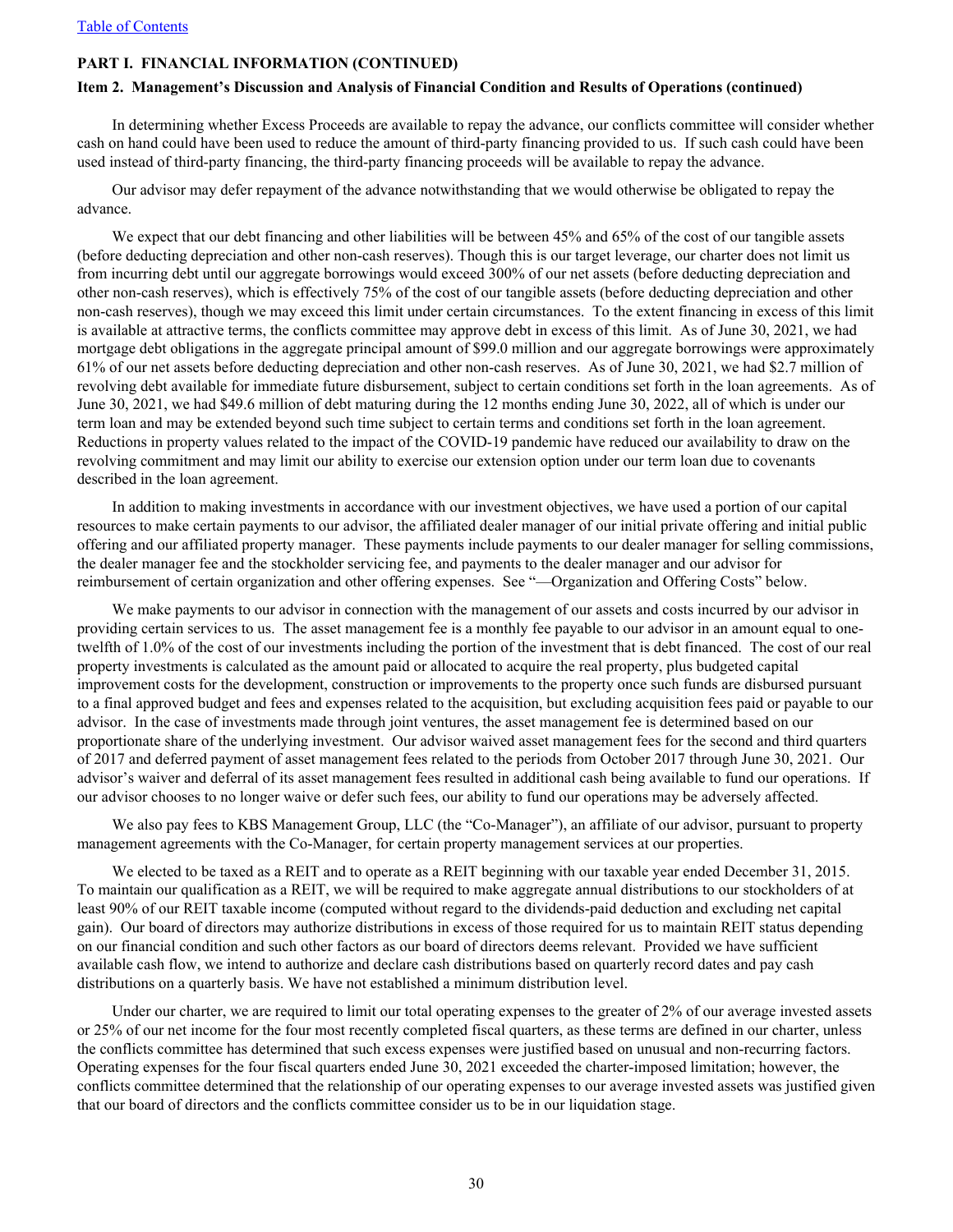### **Item 2. Management's Discussion and Analysis of Financial Condition and Results of Operations (continued)**

#### *Cash Flows from Operating Activities*

As of June 30, 2021, we owned four office properties. During the six months ended June 30, 2021 and 2020, net cash provided by operating activities was \$0.6 million and \$0.8 million, respectively . We expect cash flows provided by operating activities to decrease in future periods to the extent our tenants are impacted by COVID-19 and defer rent payments or are unable to pay rent or to the extent we are unable to re-lease space vacated by our current tenants.

#### *Cash Flows from Investing Activities*

During the six months ended June 30, 2021, net cash used in investing activities was \$0.4 million due to improvements to real estate.

#### *Cash Flows from Financing Activities*

 During the six months ended June 30, 2021, net cash provided by financing activities was \$1.0 million and primarily consisted of the following:

- \$2.0 million of proceeds from notes payable; offset by
- \$0.9 million of net cash distributions; and
- \$0.1 million of payments to redeem common stock.

#### **Contractual Obligations**

 $\mathcal{L}_\text{max}$  and  $\mathcal{L}_\text{max}$  and  $\mathcal{L}_\text{max}$ 

The following is a summary of our contractual obligations as of June 30, 2021 (in thousands).

|                                                         |            |                             | Payments Due During the Years Ending December 31, |           |
|---------------------------------------------------------|------------|-----------------------------|---------------------------------------------------|-----------|
| <b>Contractual Obligations</b>                          | Total      | <b>Remainder of</b><br>2021 | 2022-2023                                         | 2024-2025 |
| Outstanding debt obligations <sup>(1)</sup>             | 98.994     | 49.652                      | 46.102                                            | 3.240     |
| Interest payments on outstanding debt obligations $(2)$ | $3.474$ \$ | 1.605 \$                    | 1.826                                             | 43        |

(1) Amounts include principal payments only.

 $^{(2)}$  Projected interest payments are based on the outstanding principal amount, maturity date and contractual interest rate in effect as of June 30, 2021 (consisting of the contractual interest rate and the effect of interest rate swaps). We incurred interest expense of \$2.0 million, excluding amortization of deferred financing costs totaling \$0.1 million and unrealized gains on derivative instruments of \$0.9 million during the six months ended June 30, 2021.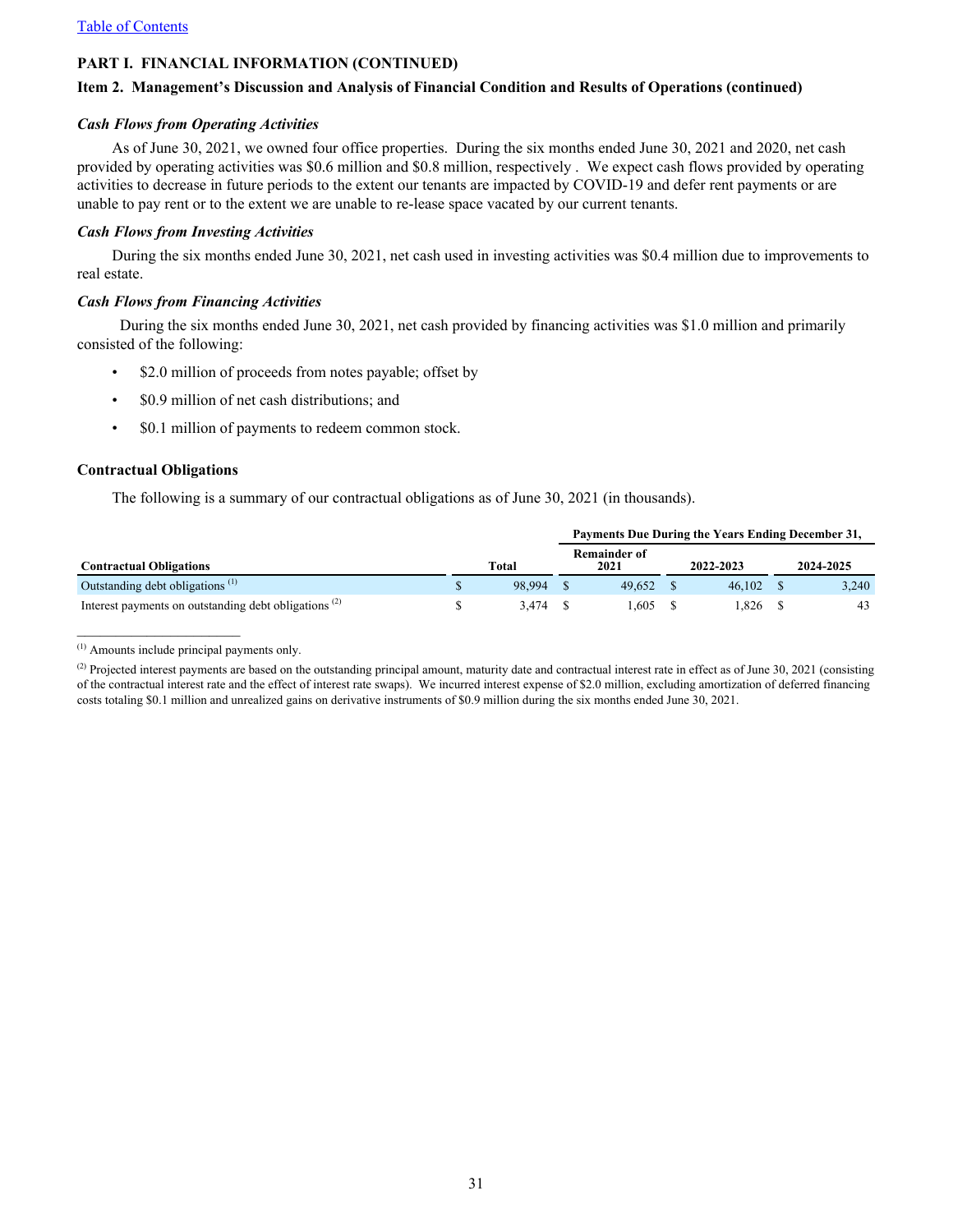## **Item 2. Management's Discussion and Analysis of Financial Condition and Results of Operations (continued)**

#### **Results of Operations**

 $\mathcal{L}_\text{max}$  and  $\mathcal{L}_\text{max}$  and  $\mathcal{L}_\text{max}$ 

#### *Overview*

As of June 30, 2020, we owned three office properties and an investment in an unconsolidated joint venture. Subsequent to June 30, 2020, we purchased the joint venture partner's 50% equity interest and consolidated 210 W. Chicago. As a result, as of June 30, 2021, we owned four office properties. The following table provides summary information about our results of operations for the three and six months ended June 30, 2021 and 2020 (dollar amounts in thousands):

*Comparison of the three months ended June 30, 2021 versus the three months ended June 30, 2020*

|                                                    |             | <b>For the Three Months Ended</b><br><b>June 30,</b> |                        |                      | \$ Change                                 | <b>S</b> Change Due to<br><b>Properties Held</b><br><b>Throughout</b><br>Both Periods <sup>(2)</sup> |  |
|----------------------------------------------------|-------------|------------------------------------------------------|------------------------|----------------------|-------------------------------------------|------------------------------------------------------------------------------------------------------|--|
|                                                    | 2021        | 2020                                                 | Increase<br>(Decrease) | Percentage<br>Change | Due to JV<br>Consolidation <sup>(1)</sup> |                                                                                                      |  |
| Rental income                                      | 4,081<br>S. | 4,624<br>\$                                          | (543)<br>S             | $(12)\%$ \$          | 179                                       | (722)                                                                                                |  |
| Other operating income                             | 48          | 44                                                   | 4                      | $9\%$                | 3                                         |                                                                                                      |  |
| Operating, maintenance and management costs        | 935         | 908                                                  | 27                     | $3\%$                | 25                                        | 2                                                                                                    |  |
| Property management fees and expenses to affiliate | 28          | 35                                                   | (7)                    | (20)%                |                                           | (7)                                                                                                  |  |
| Real estate taxes and insurance                    | 728         | 706                                                  | 22                     | $3\%$                | 39                                        | (17)                                                                                                 |  |
| Asset management fees to affiliate                 | 434         | 426                                                  | 8                      | $2\%$                | 12                                        | (4)                                                                                                  |  |
| General and administrative expenses                | 445         | 660                                                  | (215)                  | (33)%                | n/a                                       | n/a                                                                                                  |  |
| Depreciation and amortization                      | 1,896       | 1,990                                                | (94)                   | $(5)\%$              | 55                                        | (149)                                                                                                |  |
| Interest expense                                   | 608         | 849                                                  | (241)                  | $(28)\%$             | 26                                        | (267)                                                                                                |  |
| Interest and other income                          |             |                                                      | (1)                    | (100)%               | n/a                                       | n/a                                                                                                  |  |
| Equity in income of unconsolidated joint venture   |             | 34                                                   | (34)                   | $(100)\%$            | (34)                                      |                                                                                                      |  |

<sup>(1)</sup> Represents the dollar amount increase (decrease) for the three months ended June 30, 2021 compared to the three months ended June 30, 2020 related to real estate acquired through joint venture consolidation on or after April 1, 2020.

<sup>(2)</sup> Represents the dollar amount increase (decrease) for the three months ended June 30, 2021 compared to the three months ended June 30, 2020 related to real estate investments owned by us throughout both periods presented.

Rental income decreased from \$4.6 million for the three months ended June 30, 2020 to \$4.1 million for the three months ended June 30, 2021, primarily due to a decrease in occupancy rate as a result of lease expirations and a decrease in operating and property tax recoveries at properties held throughout both periods, partially offset by the consolidation of 210 W. Chicago. We expect rental income to fluctuate based on the occupancy at our existing properties and uncertainty and business disruptions as a result of the COVID-19 pandemic. See "Market Outlook - Real Estate and Real Estate Finance Markets - COVID-19 Pandemic and Portfolio Outlook" for a discussion on the impact of the COVID-19 pandemic on our business.

Operating, maintenance, and management costs remained consistent at \$0.9 million for the three months ended June 30, 2020 and 2021. We expect operating, maintenance, and management costs to increase in future periods as a result of general inflation and as physical occupancy increases as employees return to the office.

Real estate taxes and insurance remained consistent at \$0.7 million for the three months ended June 30, 2020 and 2021. We expect real estate taxes and insurance to increase in future periods as a result of general inflation and general increases due to future property tax reassessments.

Asset management fees to affiliate remained consistent at \$0.4 million for the three months ended June 30, 2021 and 2020. We expect asset management fees to increase in future periods as a result of any improvements we make to our properties. As of June 30, 2021, we had accrued and deferred payment of \$6.8 million of asset management fees related to the periods from October 2017 through June 30, 2021.

General and administrative expenses decreased from \$0.7 million for the three months ended June 30, 2020 to \$0.4 million for the three months ended June 30, 2021, primarily due to pre-development costs which did not meet the criteria for capitalization for a real estate project and were expensed during three months ended June 30, 2020. General and administrative costs consisted primarily of portfolio legal fees, printer costs, internal audit compensation expense, errors and omissions insurance and board of directors fees.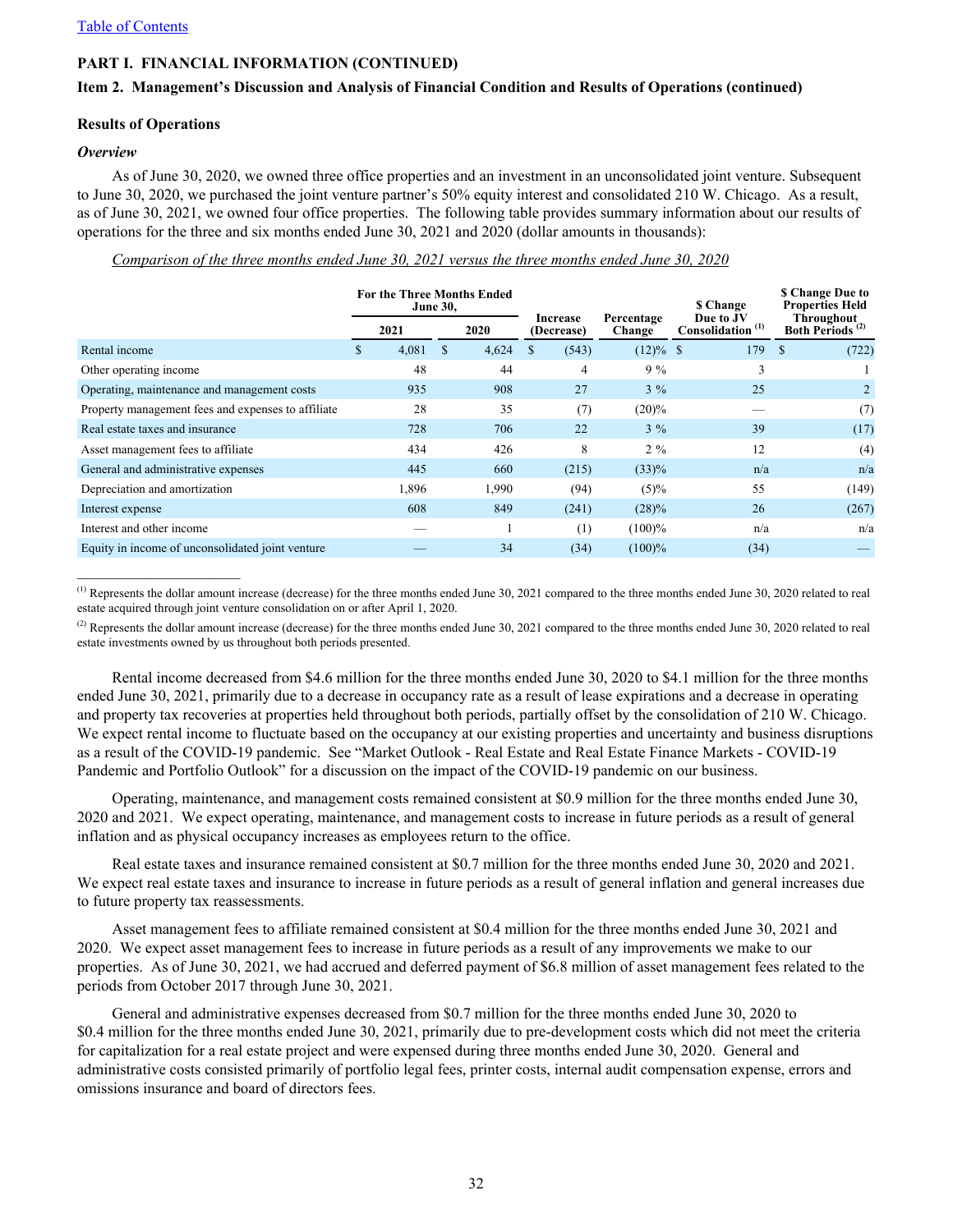$\mathcal{L}_\text{max}$  and  $\mathcal{L}_\text{max}$  and  $\mathcal{L}_\text{max}$ 

## **PART I. FINANCIAL INFORMATION (CONTINUED)**

## **Item 2. Management's Discussion and Analysis of Financial Condition and Results of Operations (continued)**

Depreciation and amortization decreased slightly from \$2.0 million for the three months ended June 30, 2020 to \$1.9 million for the three months ended June 30, 2021, primarily due to lease expirations and early lease terminations related to properties held throughout both periods, partially offset by an increase in depreciation and amortization as a result of the consolidation of 210 W. Chicago. We expect depreciation and amortization to increase in future periods as a result of additional capital improvements, offset by a decrease in amortization related to fully amortized tenant origination and absorption costs.

Interest expense decreased from \$0.8 million for the three months ended June 30, 2020 to \$0.6 million for the three months ended June 30, 2021. Included in interest expense is the amortization of deferred financing costs of \$0.1 million and \$0.1 million for the three months ended June 30, 2021 and 2020, respectively. During the three months ended June 30, 2021 and 2020, interest expense (including gains and losses) incurred as a result of our derivative instruments, increased interest expense by \$28,000 and \$0.2 million, respectively. The decrease in interest expense is primarily due to a decrease in onemonth LIBOR and its impact on interest expense related to our variable rate debt and a decrease in interest expense due to changes in fair values with respect to our interest rate swaps that are not accounted for as cash flow hedges, offset by an increase in interest expense related to a mortgage loan assumed in connection with the consolidation of 210 W. Chicago. In general, we expect interest expense to vary based on fluctuations in one-month LIBOR (for our unhedged variable rate debt) and our level of future borrowings, which will depend on the availability and cost of debt financing, draws on our debt and any debt repayments we make.

|                                                    | <b>For the Six Months Ended</b><br><b>June 30,</b> |       |               |       |                        |         | <b>S</b> Change Due to | <b>S Change Due to</b><br><b>Properties Held</b><br><b>Throughout</b> |                             |  |
|----------------------------------------------------|----------------------------------------------------|-------|---------------|-------|------------------------|---------|------------------------|-----------------------------------------------------------------------|-----------------------------|--|
|                                                    |                                                    | 2021  |               | 2020  | Increase<br>(Decrease) |         | Percentage<br>Change   | Dispositions/JV<br>Consolidation <sup>(1)</sup>                       | Both Periods <sup>(2)</sup> |  |
| Rental income                                      | $\mathbf S$                                        | 8,375 | <sup>\$</sup> | 9,207 | <sup>\$</sup>          | (832)   | $(9) \%$ \$            | 241                                                                   | (1,073)<br><sup>\$</sup>    |  |
| Other operating income                             |                                                    | 69    |               | 78    |                        | (9)     | $(12)\%$               | 6                                                                     | (15)                        |  |
| Operating, maintenance and management costs        |                                                    | 1,765 |               | 1,862 |                        | (97)    | $(5)\%$                | $\overline{2}$                                                        | (99)                        |  |
| Property management fees and expenses to affiliate |                                                    | 59    |               | 70    |                        | (11)    | $(16)\%$               | (1)                                                                   | (10)                        |  |
| Real estate taxes and insurance                    |                                                    | 1,494 |               | 1,439 |                        | 55      | $4\%$                  | 62                                                                    | (7)                         |  |
| Asset management fees to affiliate                 |                                                    | 862   |               | 861   |                        |         | $-$ %                  | 14                                                                    | (13)                        |  |
| General and administrative expenses                |                                                    | 922   |               | 1,133 |                        | (211)   | (19)%                  | n/a                                                                   | n/a                         |  |
| Depreciation and amortization                      |                                                    | 3,878 |               | 4,156 |                        | (278)   | (7)%                   | 101                                                                   | (379)                       |  |
| Interest expense                                   |                                                    | 1,181 |               | 3,737 |                        | (2,556) | (68)%                  | 18                                                                    | (2,574)                     |  |
| Impairment charges on real estate                  |                                                    |       |               | 5,750 |                        | (5,750) | (100)%                 |                                                                       | (5,750)                     |  |
| Interest and other income                          |                                                    |       |               | 13    |                        | (13)    | $(100)\%$              | n/a                                                                   | n/a                         |  |
| Gain on sale of real estate, net                   |                                                    |       |               | 5,245 |                        | (5,245) | (100)%                 | (5,245)                                                               |                             |  |
| Equity in loss of unconsolidated joint venture     |                                                    |       |               | (435) |                        | 435     | $(100)\%$              | 435                                                                   |                             |  |
| Loss from extinguishment of debt                   |                                                    |       |               | (29)  |                        | 29      | (100)%                 | 29                                                                    |                             |  |

*Comparison of the six months ended June 30, 2021 versus the six months ended June 30, 2020*

(1) Represents the dollar amount increase (decrease) for the six months ended June 30, 2021 compared to the six months ended June 30, 2020 related to real estate investments disposed of and real estate acquired through joint venture consolidation on or after January 1, 2020.

<sup>(2)</sup> Represents the dollar amount increase (decrease) for the six months ended June 30, 2021 compared to the six months ended June 30, 2020 related to real estate investments owned by us throughout both periods presented.

Rental income decreased from \$9.2 million for the six months ended June 30, 2020 to \$8.4 million for the six months ended June 30, 2021, primarily due to a decrease in occupancy rate as a result of lease expirations and a decrease in operating and property tax recoveries at properties held throughout both periods, partially offset by the consolidation of 210 W. Chicago. We expect rental income to fluctuate based on the occupancy at our existing properties and uncertainty and business disruptions as a result of the outbreak of COVID-19. See "Market Outlook - Real Estate and Real Estate Finance Markets - COVID-19 Pandemic and Portfolio Outlook" for a discussion on the impact of the COVID-19 pandemic on our business.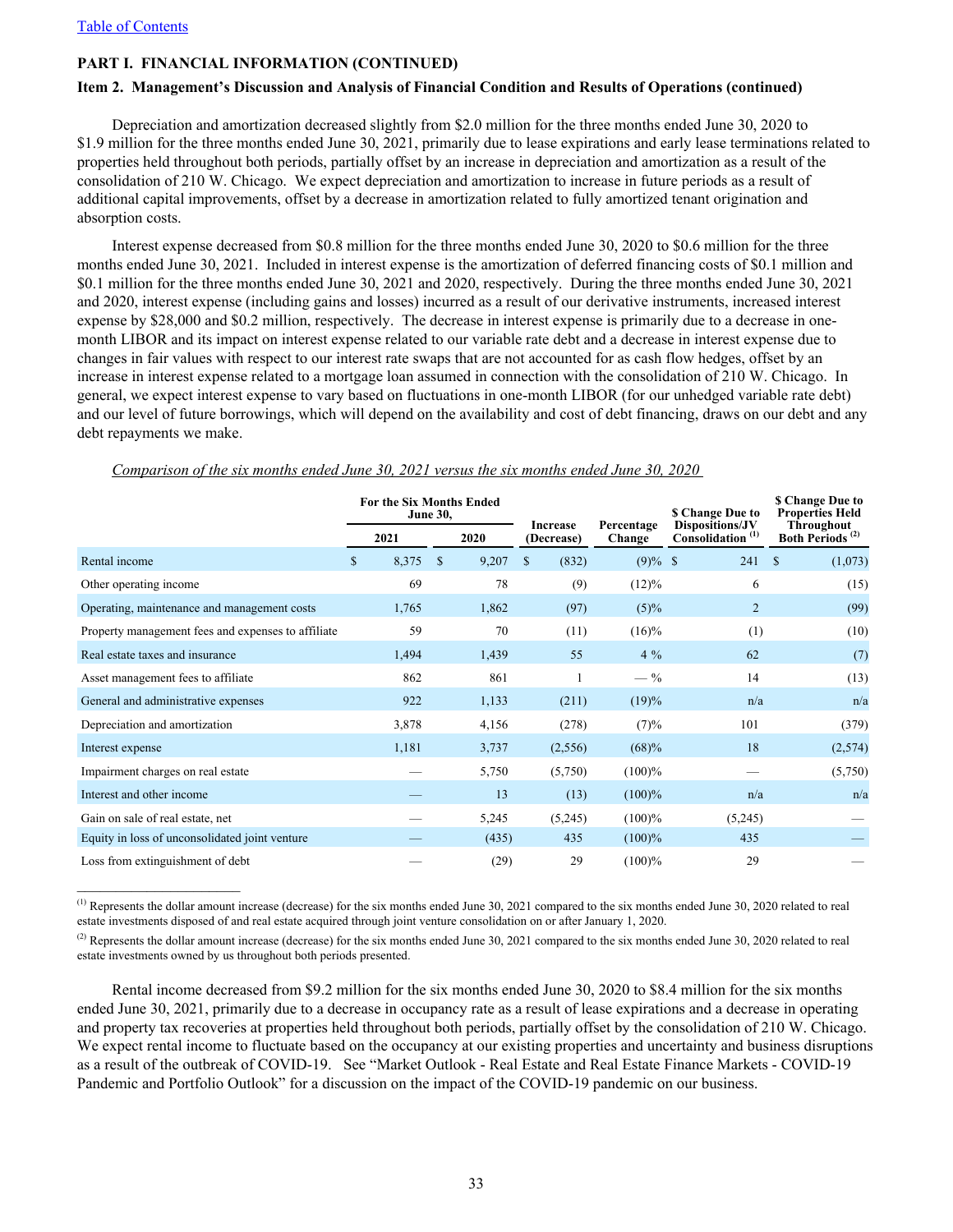## **Item 2. Management's Discussion and Analysis of Financial Condition and Results of Operations (continued)**

Operating, maintenance, and management costs decreased slightly from \$1.9 million for the six months ended June 30, 2020 to \$1.8 million for the six months ended June 30, 2021, primarily due to the sale of Von Karman on January 17, 2020 and a decrease in certain repair and maintenance costs at properties held throughout both periods, partially offset by the consolidation of 210 W. Chicago. We expect operating, maintenance, and management costs to increase in future periods as a result of general inflation and as physical occupancy increases as employees return to the office.

Real estate taxes and insurance increased slightly from \$1.4 million for the six months ended June 30, 2020 to \$1.5 million for the six months ended June 30, 2021, primarily due the consolidation of 210 W. Chicago. We expect real estate taxes and insurance to increase in future periods as a result of general inflation and general increases due to future property tax reassessments.

Asset management fees to affiliate remained consistent at \$0.9 million for the six months ended June 30, 2020 and 2021. We expect asset management fees to increase in future periods as a result of any improvements we make to our properties. As of June 30, 2021, we had accrued and deferred payment of \$6.8 million of asset management fees related to October 2017 through June 30, 2021.

General and administrative expenses decreased from \$1.1 million for the six months ended June 30, 2020 to \$0.9 million for the six months ended June 30, 2021, primarily due to pre-development costs which did not meet the criteria for capitalization for a real estate project and were expensed during the six months ended June 30, 2020. General and administrative costs consisted primarily of portfolio legal fees, printer costs, internal audit compensation expense, errors and omissions insurance and board of directors fees.

Depreciation and amortization decreased from \$4.2 million for the six months ended June 30, 2020 to \$3.9 million for the six months ended June 30, 2021, primarily due to lease expirations and early lease terminations related to properties held throughout both periods, partially offset by an increase in depreciation and amortization as a result of the consolidation of 210 W. Chicago. We expect depreciation and amortization to increase in future periods as a result of additional capital improvements, offset by a decrease in amortization related to fully amortized tenant origination and absorption costs.

Interest expense decreased from \$3.7 million for the six months ended June 30, 2020 to \$1.2 million for the six months ended June 30, 2021. Included in interest expense is the amortization of deferred financing costs of \$0.1 million and \$0.2 million for the six months ended June 30, 2021 and 2020, respectively. During the six months ended June 30, 2021 and 2020, interest expense (including gains and losses) incurred as a result of our derivative instruments, increased interest expense by \$31,000 and \$2.1 million, respectively. The decrease in interest expense is primarily due to a decrease in one-month LIBOR and its impact on interest expense related to our variable rate debt and a decrease in interest expense due to changes in fair values with respect to our interest rate swaps that are not accounted for as cash flow hedges, offset by an increase in interest expense related to a mortgage loan assumed in connection with the consolidation of 210 W. Chicago. In general, we expect interest expense to vary based on fluctuations in one-month LIBOR (for our unhedged variable rate debt) and our level of future borrowings, which will depend on the availability and cost of debt financing, draws on our debts and any debt repayments we make.

During the six months ended June 30, 2020, we recorded non-cash impairment charges of \$5.8 million to write down the carrying value of the Institute Property, an office property located in Chicago, Illinois, to its estimated fair value as a result of changes in cash flow estimates including a change in leasing projections, which triggered the future estimated undiscounted cash flows to be lower than the net carrying value of the property. The decrease in cash flow projections was primarily due to reduced demand for the office space at the property resulting in longer lease-up periods and a decrease in projected rental rates and was further impacted by the COVID-19 pandemic which we believe will result in additional challenges to release the vacant space. We did not record any impairment charges on our real estate properties during the six months ended June 30, 2021.

We recognized a gain on sale of real estate of \$5.2 million related to disposition of Von Karman Tech Center during the six months ended June 30, 2020. We did not recognize any gain on sale of real estate during the six months ended June 30, 2021.

During the six months ended June 30, 2020, we recognized \$0.4 million of equity in loss of unconsolidated joint venture, which included a \$0.5 million of impairment charge related to the 210 W. Chicago property then-owned by the joint venture. The impairment was a result of the decline in fair value of the underlying 210 W. Chicago property due to changes in cash flow estimates including a change in leasing projections, which triggered future estimated undiscounted cash flows to be lower than the net carrying value of the property. The decrease in cash flow projections was primarily due to reduced demand for the office space at the property resulting in a decrease in projected rental rates as leases mature.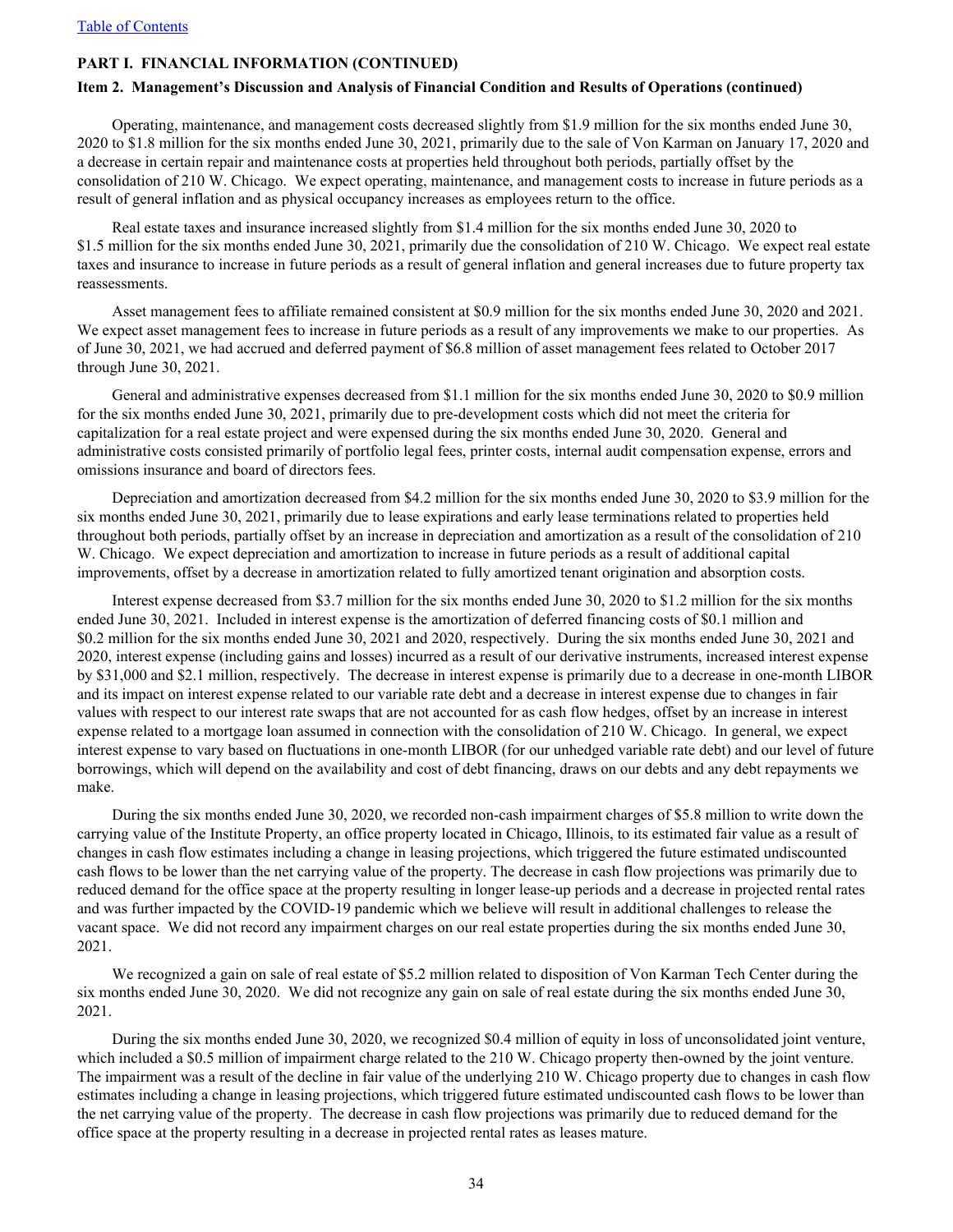#### **Item 2. Management's Discussion and Analysis of Financial Condition and Results of Operations (continued)**

#### **Funds from Operations and Modified Funds from Operations**

We believe that funds from operations ("FFO") is a beneficial indicator of the performance of an equity REIT. We compute FFO in accordance with the current National Association of Real Estate Investment Trusts ("NAREIT") definition. FFO represents net income, excluding gains and losses from sales of operating real estate assets (which can vary among owners of identical assets in similar conditions based on historical cost accounting and useful-life estimates), gains and losses from change in control, impairment losses on real estate assets, depreciation and amortization of real estate assets, and adjustments for unconsolidated partnerships and joint ventures. We believe FFO facilitates comparisons of operating performance between periods and among other REITs. However, our computation of FFO may not be comparable to other REITs that do not define FFO in accordance with the NAREIT definition or that interpret the current NAREIT definition differently than we do. Our management believes that historical cost accounting for real estate assets in accordance with U.S. generally accepted accounting principles ("GAAP") implicitly assumes that the value of real estate assets diminishes predictably over time. Since real estate values have historically risen or fallen with market conditions, many industry investors and analysts have considered the presentation of operating results for real estate companies that use historical cost accounting to be insufficient by themselves. As a result, we believe that the use of FFO, together with the required GAAP presentations, provides a more complete understanding of our performance relative to our competitors and provides a more informed and appropriate basis on which to make decisions involving operating, financing, and investing activities.

Changes in accounting rules have resulted in a substantial increase in the number of non-operating and non-cash items included in the calculation of FFO. As a result, our management also uses MFFO as an indicator of our ongoing performance as well as our dividend sustainability. MFFO excludes from FFO: acquisition fees and expenses (to the extent that such fees and expenses have been recorded as operating expenses); adjustments related to contingent purchase price obligations; amounts relating to straight-line rents and amortization of above and below market intangible lease assets and liabilities; accretion of discounts and amortization of premiums on debt investments; amortization of closing costs relating to debt investments; impairments of real estate-related investments; mark-to-market adjustments included in net income; and gains or losses included in net income for the extinguishment or sale of debt or hedges. We compute MFFO in accordance with the definition of MFFO included in the practice guideline issued by the IPA in November 2010 as interpreted by management. Our computation of MFFO may not be comparable to other REITs that do not compute MFFO in accordance with the current IPA definition or that interpret the current IPA definition differently than we do.

We believe that MFFO is helpful as a measure of ongoing operating performance because it excludes costs that management considers more reflective of investing activities and other non-operating items included in FFO. Management believes that, by excluding acquisition costs (to the extent such costs have been recorded as operating expenses) as well as noncash items such as straight line rental revenue, MFFO provides investors with supplemental performance information that is consistent with the performance indicators and analysis used by management, in addition to net income and cash flows from operating activities as defined by GAAP, to evaluate the sustainability of our operating performance. MFFO provides comparability in evaluating the operating performance of our portfolio with other non-traded REITs which typically have limited lives with short and defined acquisition periods and targeted exit strategies. MFFO, or an equivalent measure, is routinely reported by non-traded REITs, and we believe often used by analysts and investors for comparison purposes.

FFO and MFFO are non-GAAP financial measures and do not represent net income as defined by GAAP. Net income as defined by GAAP is the most relevant measure in determining our operating performance because FFO and MFFO include adjustments that investors may deem subjective, such as adding back expenses such as depreciation and amortization and the other items described above. Accordingly, FFO and MFFO should not be considered as alternatives to net income as an indicator of our current and historical operating performance. In addition, FFO and MFFO do not represent cash flows from operating activities determined in accordance with GAAP and should not be considered an indication of our liquidity. We believe FFO and MFFO, in addition to net income and cash flows from operating activities as defined by GAAP, are meaningful supplemental performance measures.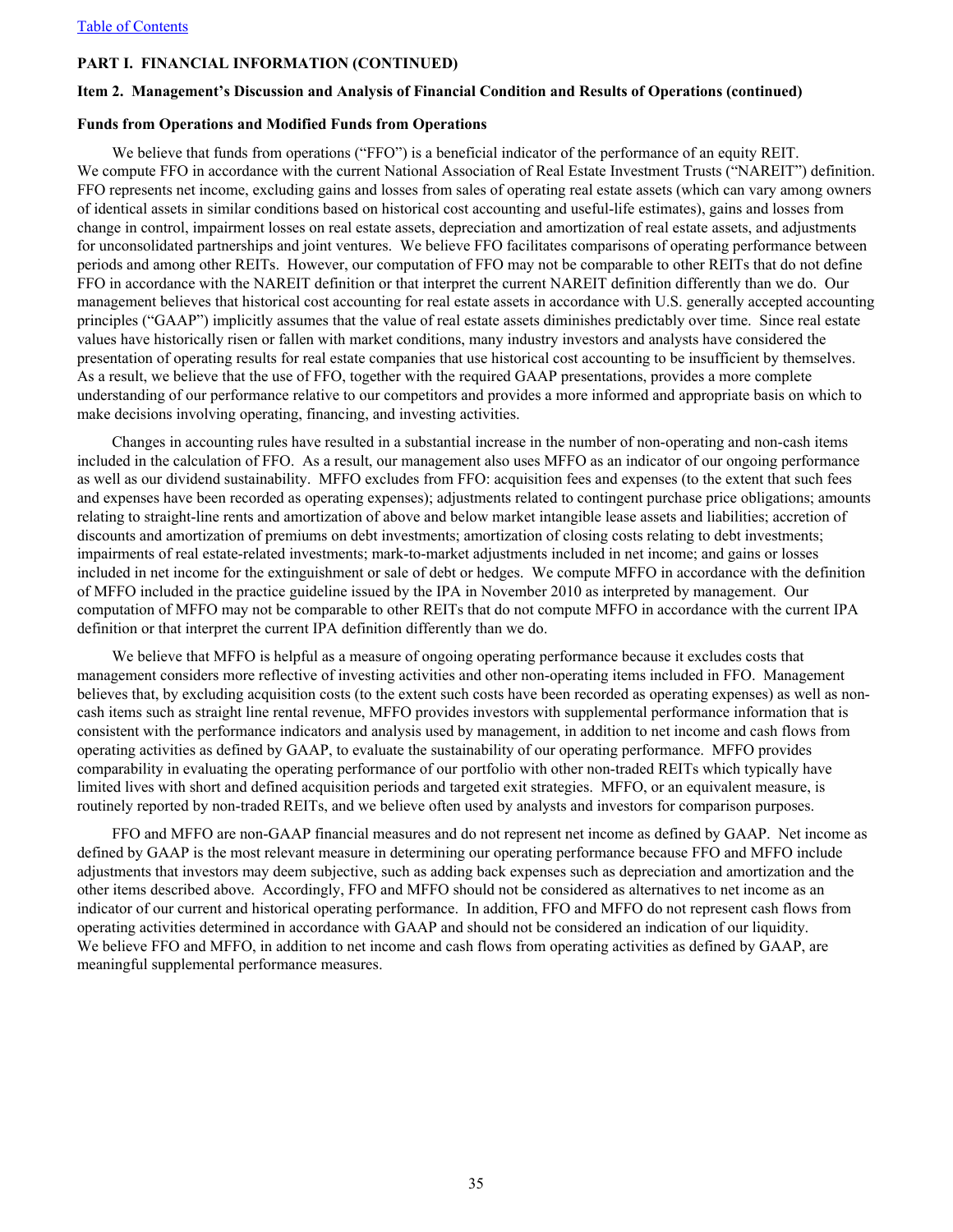$\mathcal{L}_\text{max}$  and  $\mathcal{L}_\text{max}$  and  $\mathcal{L}_\text{max}$ 

## **PART I. FINANCIAL INFORMATION (CONTINUED)**

#### **Item 2. Management's Discussion and Analysis of Financial Condition and Results of Operations (continued)**

Although MFFO includes other adjustments, the exclusion of adjustments for straight-line rent, the amortization of aboveand below-market leases, unrealized (gains) losses on derivative instruments and loss from extinguishment of debt are the most significant adjustments for the periods presented. We have excluded these items based on the following economic considerations:

- *Adjustments for straight-line rent.* These are adjustments to rental revenue as required by GAAP to recognize contractual lease payments on a straight-line basis over the life of the respective lease. We have excluded these adjustments in our calculation of MFFO to more appropriately reflect the current economic impact of our in-place leases, while also providing investors with a useful supplemental metric that addresses core operating performance by removing rent we expect to receive in a future period or rent that was received in a prior period;
- *Amortization of above- and below-market leases.* Similar to depreciation and amortization of real estate assets and lease related costs that are excluded from FFO, GAAP implicitly assumes that the value of intangible lease assets and liabilities diminishes predictably over time and requires that these charges be recognized currently in revenue. Since market lease rates in the aggregate have historically risen or fallen with local market conditions, management believes that by excluding these charges, MFFO provides useful supplemental information on the realized economics of the real estate;
- *Unrealized (gains) losses on derivative instruments.* These adjustments include unrealized (gains) losses from markto-market adjustments on interest rate swaps. The change in fair value of interest rate swaps not designated as a hedge are non-cash adjustments recognized directly in earnings and are included in interest expense. We have excluded these adjustments in our calculation of MFFO to more appropriately reflect the economic impact of our interest rate swap agreements; and
- *Loss from extinguishment of debt*. A loss from extinguishment of debt, which includes prepayment fees related to the extinguishment of debt, represents the difference between the carrying value of any consideration transferred to the lender in return for the extinguishment of a debt and the net carrying value of the debt at the time of settlement. We have excluded the loss from extinguishment of debt in our calculation of MFFO because these losses do not impact the current operating performance of our investments and do not provide an indication of future operating performance.

Our calculation of FFO, which we believe is consistent with the calculation of FFO as defined by NAREIT, is presented in the following table, along with our calculation of MFFO, for the three and six months ended June 30, 2021 and 2020, respectively (in thousands). No conclusions or comparisons should be made from the presentation of these periods.

|                                                                                |                  | For the Three Months Ended June 30, |            | For the Six Months Ended June 30, |  |         |  |
|--------------------------------------------------------------------------------|------------------|-------------------------------------|------------|-----------------------------------|--|---------|--|
|                                                                                | 2021             | 2020                                |            | 2021                              |  | 2020    |  |
| Net loss                                                                       | \$<br>$(945)$ \$ |                                     | $(871)$ \$ | $(1,717)$ \$                      |  | (4,929) |  |
| Depreciation of real estate assets                                             | 1,141            | 1,096                               |            | 2,309                             |  | 2,241   |  |
| Amortization of lease-related costs                                            | 755              | 894                                 |            | 1,569                             |  | 1,915   |  |
| Impairment charges on real estate                                              |                  |                                     |            |                                   |  | 5,750   |  |
| Gain on sale of real estate, net                                               |                  |                                     |            |                                   |  | (5,245) |  |
| Adjustment for investment in unconsolidated joint venture <sup>(1)</sup>       |                  |                                     | 28         |                                   |  | 594     |  |
| <b>FFO</b>                                                                     | 951              | 1,147                               |            | 2,161                             |  | 326     |  |
| Straight-line rent and amortization of above- and below-<br>market leases, net | (133)            | (336)                               |            | (216)                             |  | (423)   |  |
| Unrealized (gain) loss on derivative instruments                               | (417)            | (185)                               |            | (850)                             |  | 1,581   |  |
| Loss from extinguishment of debt                                               |                  |                                     |            |                                   |  | 29      |  |
| Adjustment for investment in unconsolidated joint venture <sup>(1)</sup>       |                  |                                     | (4)        |                                   |  | (8)     |  |
| <b>MFFO</b>                                                                    | 401              | 622                                 |            | 1,095                             |  | 1,505   |  |

<sup>(1)</sup> Reflects adjustments to add back our noncontrolling interest share of the adjustments to convert our net loss attributable to common stockholders to FFO and MFFO for our equity investment in unconsolidated joint venture for the three and six months ended June 30, 2020. In October 2020, we purchased our joint venture partner's membership interest and consolidated the entity that owns 210 W. Chicago.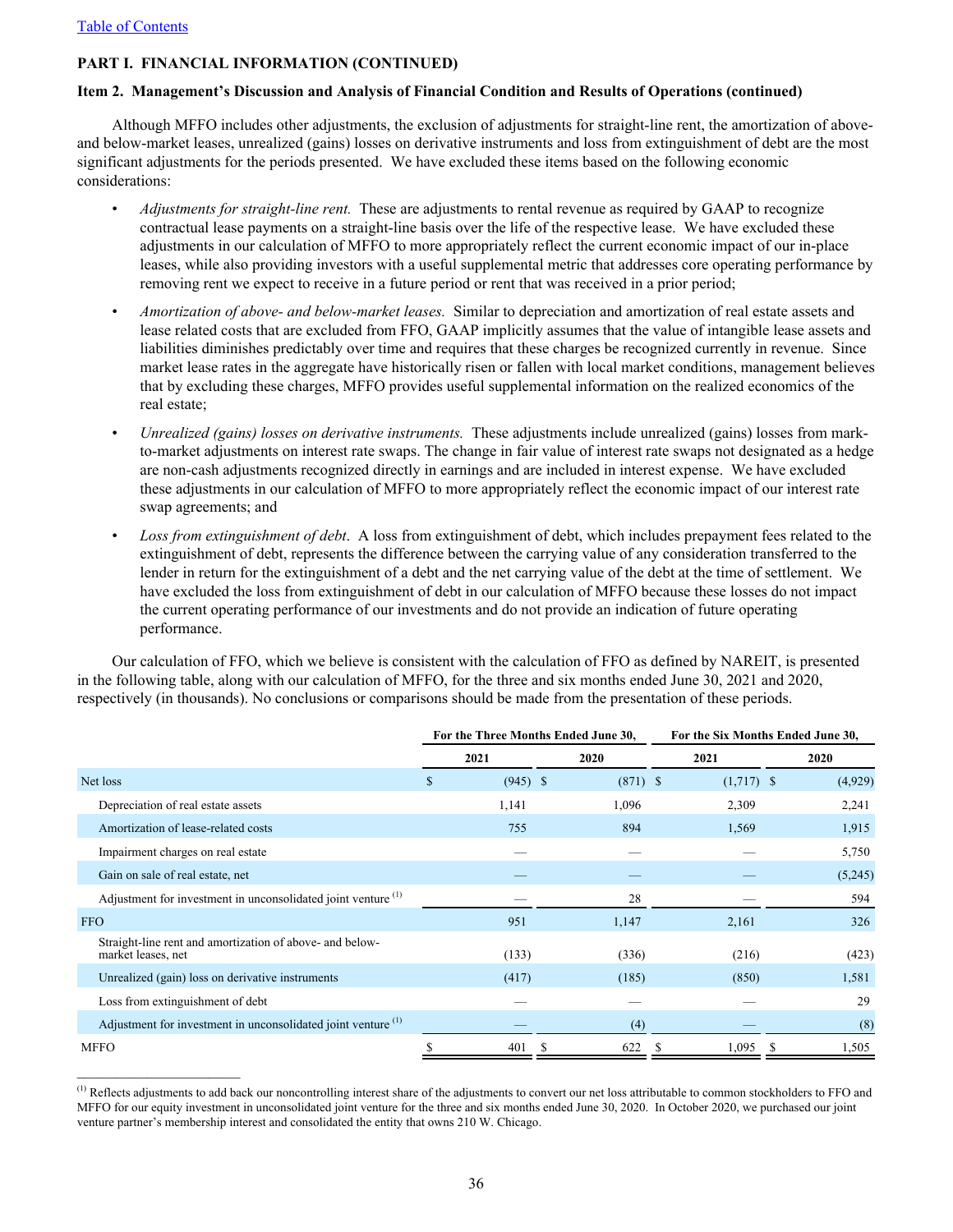#### **Item 2. Management's Discussion and Analysis of Financial Condition and Results of Operations (continued)**

FFO and MFFO may also be used to fund all or a portion of certain capitalizable items that are excluded from FFO and MFFO, such as tenant improvements, building improvements and deferred leasing costs.

#### **Organization and Offering Costs**

Offering costs include all expenses incurred in connection with our offerings of securities. Organization costs include all expenses incurred in connection with our formation, including but not limited to legal fees and other costs to incorporate.

The Advisor or its affiliates have paid some of the offering costs related to our distribution reinvestment plan offering (the "DRP"), including, but not limited to, our legal, accounting, printing, mailing and filing fees. We were responsible for reimbursing the Advisor for these costs. No reimbursements made by us to the Advisor may cause total organization and offering expenses incurred by us to exceed 15% of the aggregate gross offering proceeds of the DRP as of the date of reimbursement. Subject to the limitations described above, we were also responsible for reimbursing the Dealer Manager or its affiliates for organization and offering expenses that they incurred on our behalf. On August 5, 2020, our board of directors approved the termination of the DRP effective August 20, 2020. From January 1, 2020 through August 20, 2020, with respect to the DRP, neither the Advisor nor the Dealer Manager incurred any organization and offering expenses on our behalf.

The Advisor agreed to pay all organization and offering expenses related to the Second Private Offering, including selling commissions, directly on our behalf without reimbursement by us. From the inception of the Second Private Offering through August 5, 2020, the Advisor incurred approximately \$5.5 million of organization and offering expenses related to the Second Private Offering on our behalf. On August 5, 2020, our board of directors terminated the Second Private Offering.

#### **Distributions**

 $\mathcal{L}_\text{max}$  and  $\mathcal{L}_\text{max}$  and  $\mathcal{L}_\text{max}$ 

During our offering stage, and from time to time during our operational stage, we may not pay distributions solely from our cash flows from operations, in which case distributions may be paid in whole or in part from debt financing, including advances from our advisor, if necessary. Distributions declared, distributions paid and cash flows from operations were as follows for the first and second quarters of 2021 (in thousands, except per share amounts):

| Period              | <b>Distributions</b><br>Declared <sup>(1)</sup> | <b>Distribution Declared</b><br>Per Class A Share $(1)(2)$ |       | <b>Distribution Declared</b><br>Per Class T Share $(1)(2)$ |       | <b>Distributions</b><br>Paid |     |  | <b>Cash Flows</b><br>provided by<br><b>Operating Activities</b> |  |  |
|---------------------|-------------------------------------------------|------------------------------------------------------------|-------|------------------------------------------------------------|-------|------------------------------|-----|--|-----------------------------------------------------------------|--|--|
| First Ouarter 2021  | 437                                             |                                                            | 0.043 |                                                            | 0.043 |                              | 437 |  | (469)                                                           |  |  |
| Second Ouarter 2021 | 436                                             |                                                            | 0.043 |                                                            | 0.043 |                              | 436 |  | 1,050                                                           |  |  |
|                     | 873                                             |                                                            | 0.086 |                                                            | 0.086 |                              | 873 |  | 581                                                             |  |  |

(1) Distributions for the period from January 1, 2021 through June 30, 2021 were calculated at a quarterly rate of \$0.04287500 per share based on a single quarterly record date.

<sup>(2)</sup> Assumes Class A and Class T shares were issued and outstanding each day that was a record date for distributions during the period presented.

For the six months ended June 30, 2021, we paid aggregate distributions of \$0.9 million, all of which were paid in cash. Our net loss for the six months ended June 30, 2021 was \$1.7 million. FFO for the six months ended June 30, 2021 was \$2.2 million and cash flows provided by operations for the six months ended June 30, 2021 was \$0.6 million. See the reconciliation of FFO to net loss above. We funded our total distributions paid with \$0.5 million of cash flow from current operating activities and \$0.4 million of cash flows from operations in excess of distributions paid from prior periods. In addition, our advisor waived and deferred certain of its asset management fees which resulted in more cash being available for distribution. To the extent that we pay distributions from sources other than our cash flows from operations, the overall return to our stockholders may be reduced.

Cash distributions will be determined by our board of directors based on our financial condition and such other factors as our board of directors deems relevant. Our board of directors has not pre-established a percentage rate of return for cash distributions to stockholders. We have not established a minimum distribution level, and our charter does not require that we make distributions to our stockholders. Commencing with the fourth quarter of 2020, our board of directors adjusted our distribution policy in response to the ongoing uncertainty caused by the COVID-19 pandemic and its uncertain impact on our operations and those of our tenants. Our board of directors expects to consider and declare quarterly distributions based on a single quarterly record date. We expect any such distributions for a quarter to be authorized by the end of the following quarter.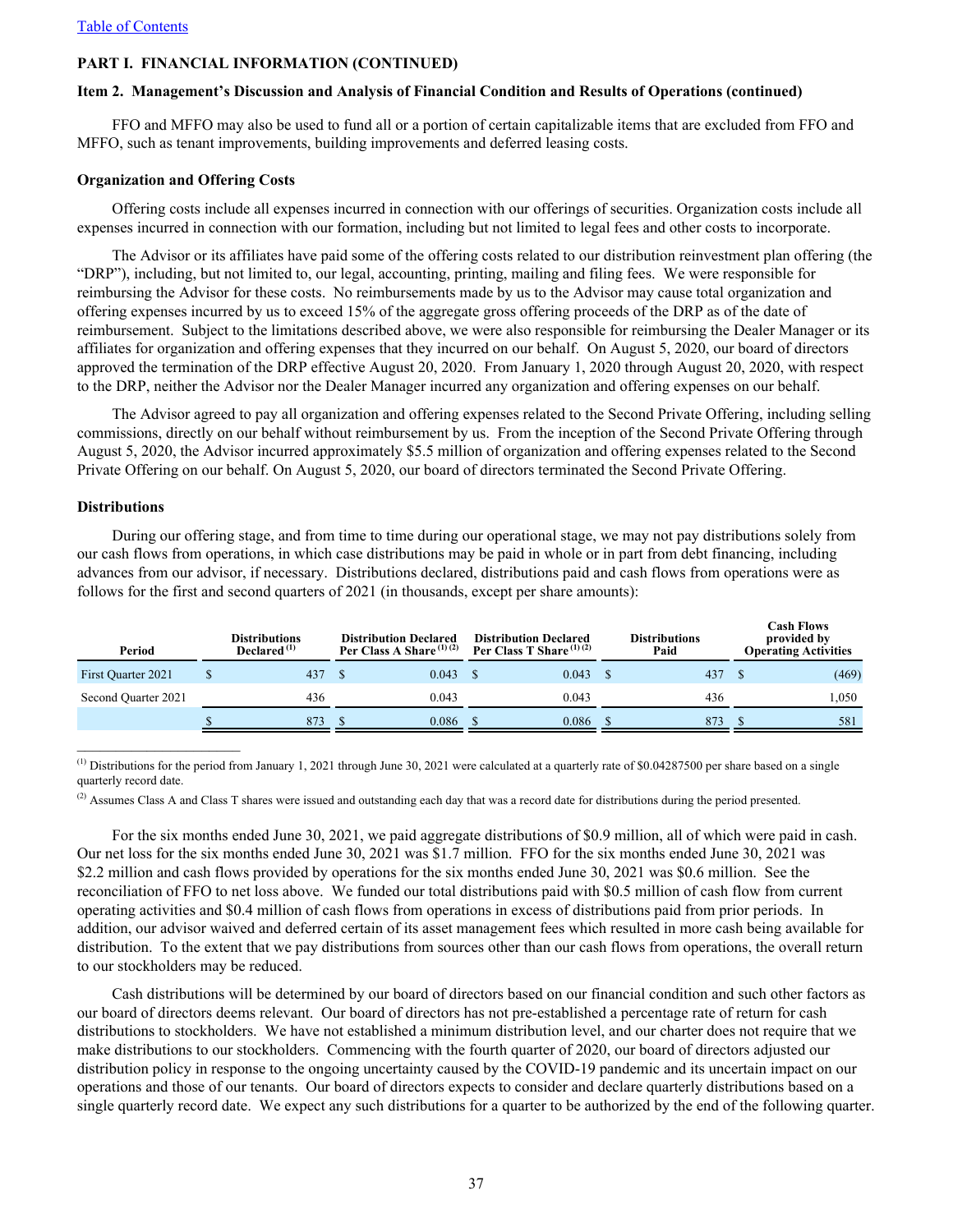## **Item 2. Management's Discussion and Analysis of Financial Condition and Results of Operations (continued)**

Our operating performance cannot be accurately predicted and may deteriorate in the future due to numerous factors, including those discussed under Part II, Item 1A of our Annual Report on Form 10-K for the year ended December 31, 2020 and in Part II, Item 1A of our Quarterly Report on Form 10-Q for the period ended March 31, 2021, each as filed with the SEC. Those factors include: the future operating performance of our current real estate investments in the existing real estate and financial environment; the success and economic viability of our tenants; our ability to refinance existing indebtedness at comparable terms; and changes in interest rates on any variable rate debt obligations we incur. In the event our FFO and/or cash flow from operations decrease in the future, the level of our distributions may also decrease. In addition, future distributions declared and paid may exceed FFO and/or cash flow from operations.

#### **Critical Accounting Policies**

Our consolidated interim financial statements and condensed notes thereto have been prepared in accordance with GAAP and in conjunction with the rules and regulations of the SEC. The preparation of our financial statements requires significant management judgments, assumptions and estimates about matters that are inherently uncertain. These judgments affect the reported amounts of assets and liabilities and our disclosure of contingent assets and liabilities as of the dates of the financial statements and the reported amounts of revenue and expenses during the reporting periods. With different estimates or assumptions, materially different amounts could be reported in our financial statements. Additionally, other companies may utilize different estimates that may impact the comparability of our results of operations to those of companies in similar businesses. A discussion of the accounting policies that management considers critical in that they involve significant management judgments, assumptions and estimates is included in our Annual Report on Form 10-K for the year ended December 31, 2020 filed with the SEC. There have been no significant changes to our accounting policies during 2021.

#### **Subsequent Events**

We evaluate subsequent events up until the date the consolidated financial statements are issued.

#### *Distributions Authorized*

On August 11, 2021 our board of directors authorized a quarterly distribution in the amount of \$0.04287500 per share of common stock to stockholders of record as of the close of business on September 3, 2021, which we expect to pay in September 2021.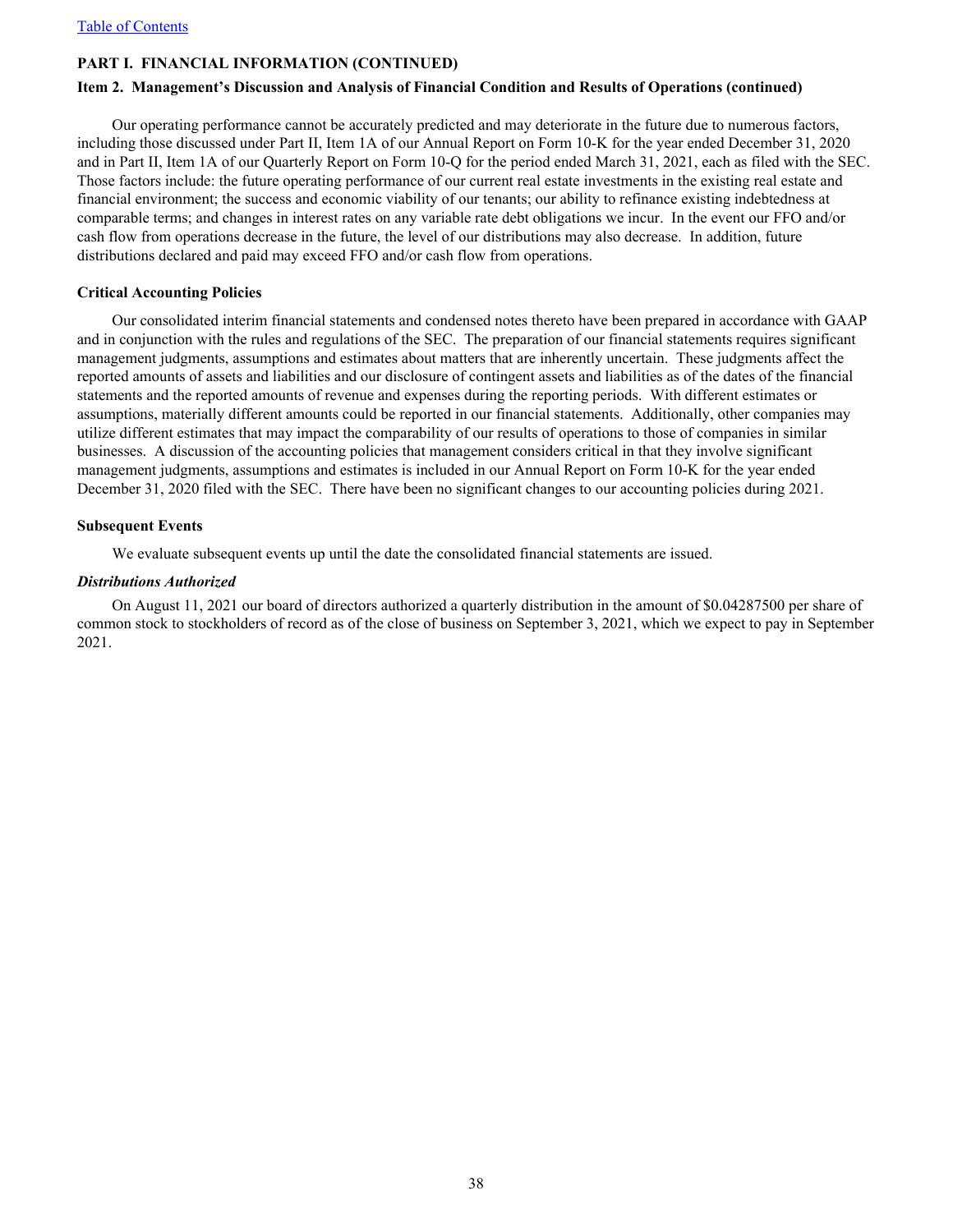#### <span id="page-39-0"></span>**Item 3. Quantitative and Qualitative Disclosures about Market Risk**

We are exposed to the effects of interest rate changes as a result of borrowings used to maintain liquidity and to fund the acquisition, expansion and refinancing of our real estate investment portfolio and operations. Our profitability and the value of our real estate investment portfolio may be adversely affected during any period as a result of interest rate changes. Our interest rate risk management objectives are to limit the impact of interest rate changes on earnings, prepayment penalties and cash flows and to lower overall borrowing costs. We may manage interest rate risk by maintaining a ratio of fixed rate, long-term debt such that variable rate exposure is kept at an acceptable level or we may utilize a variety of financial instruments, including interest rate caps, floors, and swap agreements, in order to limit the effects of changes in interest rates on our operations. When we use these types of derivatives to hedge the risk of interest-earning assets or interest-bearing liabilities, we may be subject to certain risks, including the risk that losses on a hedge position will reduce the funds available for the payment of distributions to our stockholders and that the losses may exceed the amount we invested in the instruments.

We expect to borrow funds and make investments at a combination of fixed and variable rates. Interest rate fluctuations will generally not affect future earnings or cash flows on fixed rate debt unless such debt mature or is otherwise terminated. However, interest rate changes will affect the fair value of fixed rate instruments. At June 30, 2021, we did not have any fixed rate debt outstanding.

Conversely, movements in interest rates on variable rate debt would change future earnings and cash flows, but not significantly affect the fair value of the debt. However, changes in required risk premiums would result in changes in the fair value of variable rate instruments. At June 30, 2021, we were exposed to market risks related to fluctuations in interest rates on \$20.5 million of variable rate debt outstanding, after giving consideration to the impact of interest rate swap agreements on approximately \$78.5 million of our variable debt. Based on interest rates as of June 30, 2021, if interest rates were 100 basis points higher or lower during the 12 months ending June 30, 2022, interest expense on our variable rate debt would increase or decrease by \$0.2 million.

The weighted average interest rate of our variable rate debt at June 30, 2021 was 3.8%. The interest rate represents the actual interest rate in effect at June 30, 2021 (consisting of the contractual interest rate and the effect of interest rate swaps, if applicable), using interest rate indices as of June 30, 2021 where applicable.

#### **Item 4. Controls and Procedures**

#### **Disclosure Controls and Procedures**

As of the end of the period covered by this report, management, including our principal executive officer and principal financial officer, evaluated the effectiveness of the design and operation of our disclosure controls and procedures. Based upon, and as of the date of, the evaluation, our principal executive officer and principal financial officer concluded that the disclosure controls and procedures were effective as of the end of the period covered by this report to ensure that information required to be disclosed in the reports we file and submit under the Exchange Act is recorded, processed, summarized and reported as and when required. Disclosure controls and procedures include, without limitation, controls and procedures designed to ensure that information required to be disclosed by us in the reports we file and submit under the Exchange Act is accumulated and communicated to our management, including our principal executive officer and our principal financial officer, as appropriate to allow timely decisions regarding required disclosure.

#### **Internal Control Over Financial Reporting**

There have been no changes in our internal control over financial reporting that occurred during the quarter ended June 30, 2021 that have materially affected, or are reasonably likely to materially affect, our internal control over financial reporting.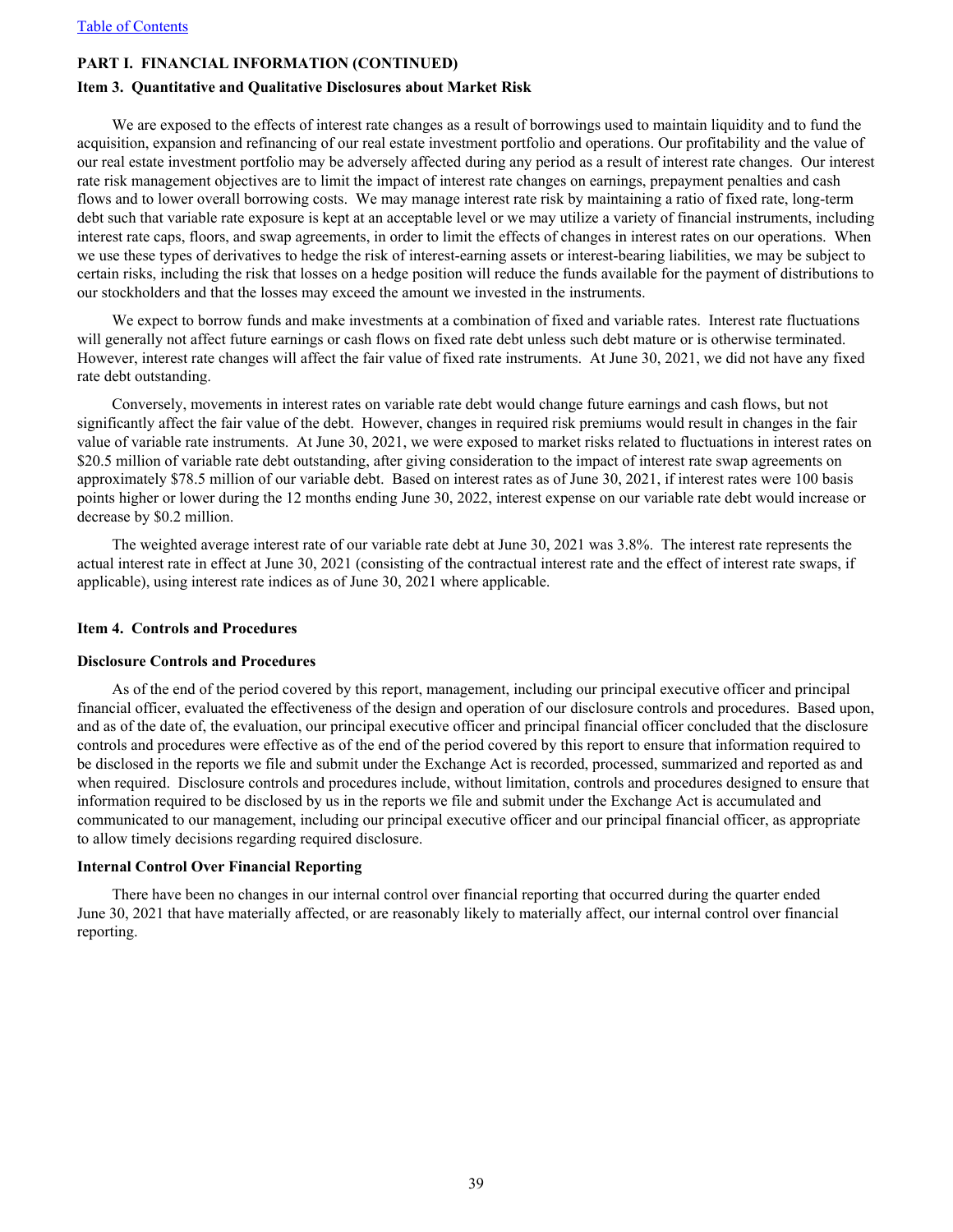## <span id="page-40-0"></span>**PART II. OTHER INFORMATION**

### **Item 1. Legal Proceedings**

None.

#### **Item 1A. Risk Factors**

Please see the risks discussed below and in Part I, Item 1A of our Annual Report on Form 10-K for the year ended December 31, 2020 and in Part II, Item 1A of our Quarterly Report on Form 10-Q for the period ended March 31, 2021, each as filed with the SEC.

## *If our advisor determines to no longer waive or defer certain fees due to them, our ability to fund our operations and our distributions at the current rate may be adversely affected.*

From time to time, our advisor may agree to waive or defer all or a portion of the asset management or other fees, compensation or incentives due to it, pay general administrative expenses or otherwise supplement stockholder returns in order to increase the amount of cash available to fund our operations or make distributions to stockholders. Specifically, in the second and third quarters of 2017 our advisor waived its asset management fee and beginning October 2017 through June 30, 2021, the advisor deferred its asset management fee. If our advisor chooses to no longer waive or defer such fees, our ability to fund our operations and our distributions at the current rate may be adversely affected.

## **Item 2. Unregistered Sales of Equity and Use of Proceeds**

- a). During the period covered by this Form 10-Q, no equity securities that were not registered under the Securities Act of 1933 (the "Act") were sold.
- b). Not applicable.
- c). We have adopted a share redemption program that may enable stockholders to sell their shares to us in limited circumstances.

Currently, our share redemption program is only available for redemptions sought upon a stockholder's death, "qualifying disability" or "determination of incompetence" (each as defined in the share redemption program, and collectively "special redemptions").

Pursuant to the share redemption program, as amended to date, there are several limitations on our ability to redeem shares:

- During each calendar year, special redemptions are limited to an annual dollar amount determined by our board of directors, which may be reviewed during the year and increased or decreased upon ten business days' notice to our stockholders. The dollar amount limitation for the calendar year 2021 is \$250,000 in the aggregate, as may be reviewed and adjusted from time to time by our board of directors.
- During any calendar year, we may redeem no more than 5% of the weighted-average number of shares outstanding during the prior calendar year.
- We have no obligation to redeem shares if the redemption would violate the restrictions on distributions under Maryland law, which prohibits distributions that would cause a corporation to fail to meet statutory tests of solvency.

Special redemptions are redeemed at a price equal to the most recent estimated NAV per share as of the applicable redemption date. On December 7, 2020, our board of directors approved an estimated NAV per share of our common stock of \$4.90 based on the estimated value of our assets less the estimated value of our liabilities, or NAV, divided by the number of shares outstanding, all as of September 30, 2020. For a full description of the methodologies used to value our assets and liabilities in connection with the calculation of our estimated NAV per share as of September 30, 2020, see the Current Report on Form 8-K filed with the SEC on December 15, 2020. We expect to update the estimated NAV annually in December.

We may amend, suspend or terminate our share redemption program upon 10 business days' notice. We redeem shares on the last business day of each month. For a stockholder's shares to be eligible for redemption in a given month or to withdraw a redemption request, we must receive a written notice from the stockholder or from an authorized representative of the stockholder in good order and on a form approved by us at least five business days before the redemption date.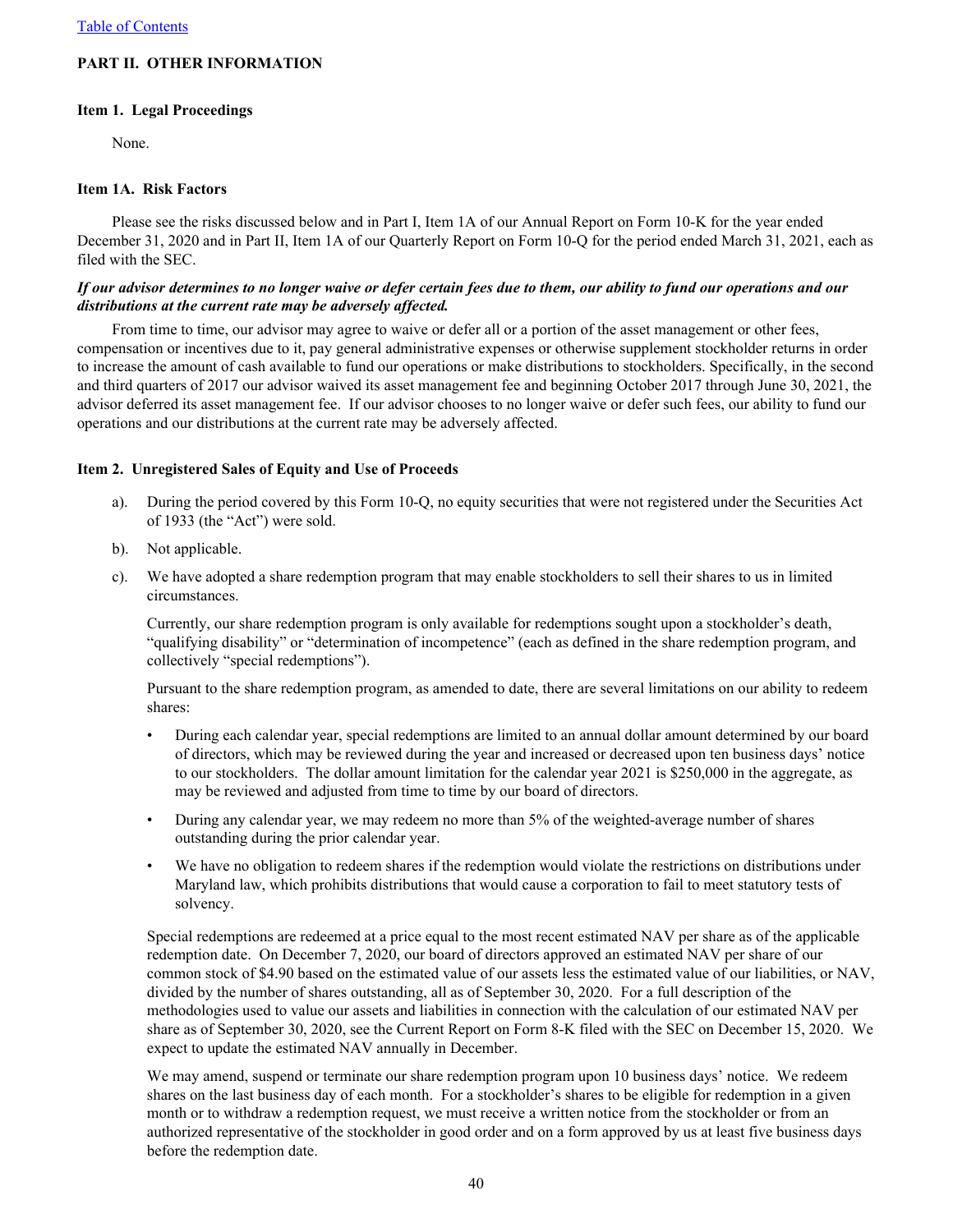## <span id="page-41-0"></span>**PART II. OTHER INFORMATION (CONTINUED)**

## **Item 2. Unregistered Sales of Equity and Use of Proceeds (continued)**

During the six months ended June 30, 2021, redemptions under our share redemption program were funded with existing cash on hand and shares were redeemed pursuant to our share redemption program as follows:

| Month         | <b>Total Number of</b><br><b>Shares Redeemed</b> |      | <b>Average Price Paid Per<br/>Share</b> <sup>(1)</sup> | <b>Approximate Dollar Value of Shares</b><br><b>Available That May Yet Be Redeemed</b><br><b>Under the Program</b> |
|---------------|--------------------------------------------------|------|--------------------------------------------------------|--------------------------------------------------------------------------------------------------------------------|
| January 2021  |                                                  | S    |                                                        | (2)                                                                                                                |
| February 2021 |                                                  | S    |                                                        | (2)                                                                                                                |
| March 2021    | 9,468                                            | - \$ | 4.90                                                   | (2)                                                                                                                |
| April 2021    |                                                  | S    |                                                        | (2)                                                                                                                |
| May 2021      | 4,120                                            | - \$ | 4.90                                                   | (2)                                                                                                                |
| June 2021     |                                                  | S    |                                                        | (2)                                                                                                                |
| Total         | 13,588                                           |      |                                                        |                                                                                                                    |
|               |                                                  |      |                                                        |                                                                                                                    |

(1) The prices at which we redeem shares under the program are as set forth above.

(2) We limit the dollar value of shares that may be redeemed under the program as described above. Based on the redemption limitation described above and redemptions through June 30, 2021, we may redeem up to \$183,000 of shares for the remainder of 2021.

#### **Item 3. Defaults Upon Senior Securities**

None.

#### **Item 4. Mine Safety Disclosures**

None.

#### **Item 5. Other Information**

None.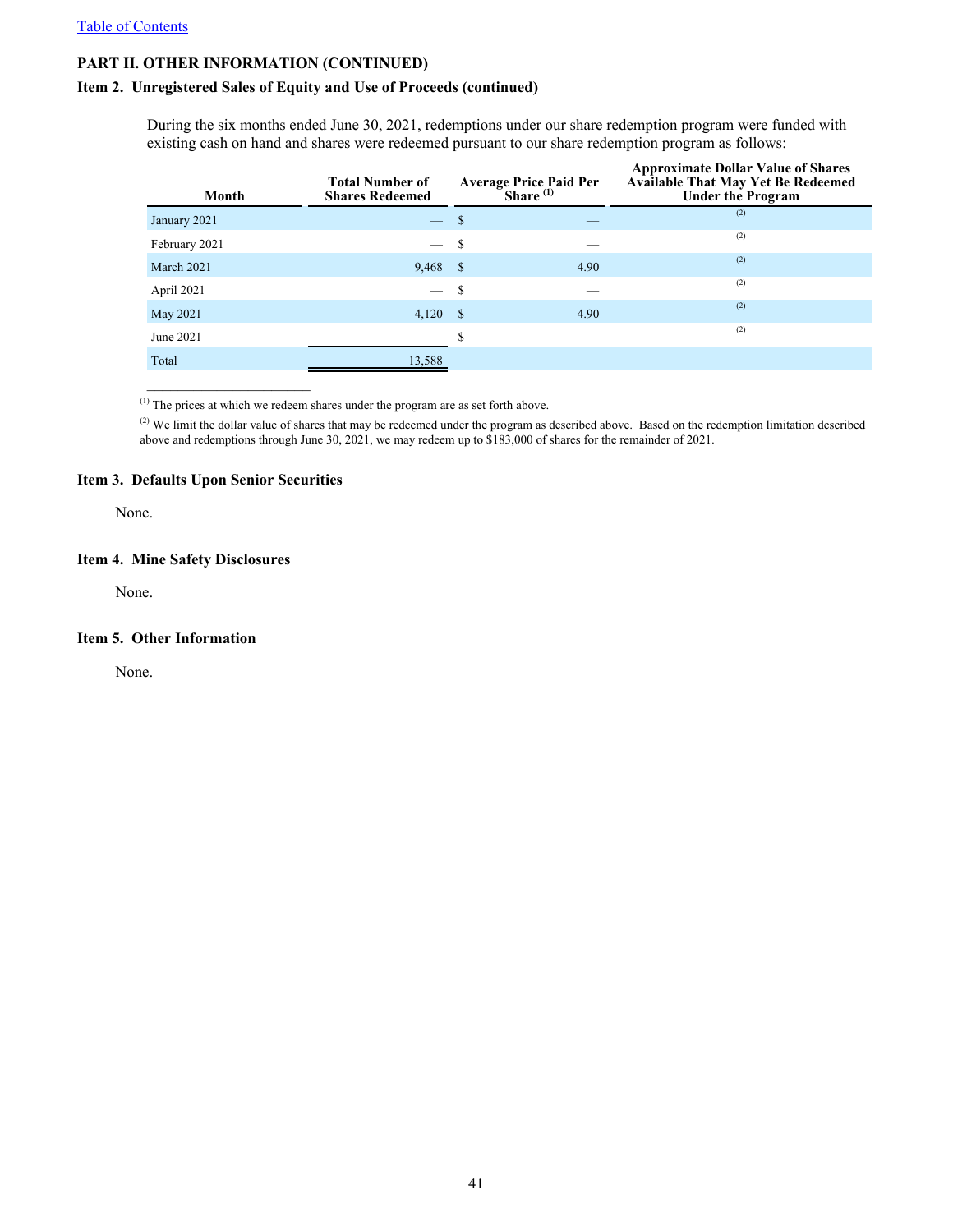# <span id="page-42-0"></span>**PART II. OTHER INFORMATION (CONTINUED)**

## **Item 6. Exhibits**

| Ex.  | <b>Description</b>                                                                                                                                                                                                                                                                                                                      |
|------|-----------------------------------------------------------------------------------------------------------------------------------------------------------------------------------------------------------------------------------------------------------------------------------------------------------------------------------------|
| 3.1  | Second Articles of Amendment and Restatement, incorporated by reference to Exhibit 3.1 to the Company's<br>Registration Statement on Form S-11 filed October 16, 2015                                                                                                                                                                   |
| 3.2  | Second Amended and Restated Bylaws, incorporated by reference to Exhibit 3.2 to the Company's Registration<br>Statement on Form S-11 filed October 16, 2015                                                                                                                                                                             |
| 3.3  | Articles Supplementary for Class T Shares, incorporated by reference to Exhibit 3.3 to the Company's<br>Registration Statement on Form S-11 filed April 20, 2016                                                                                                                                                                        |
| 4.1  | Statement regarding restrictions in transferability of shares of common stock issued in a private offering (to be<br>sent upon request and without charge to stockholders), incorporated by reference to Exhibit 4.1 to the<br>Company's Quarterly Report on Form 10-Q for the quarter ended September 30, 2017, filed November 9, 2017 |
| 4.2  | Statement regarding restrictions on transferability of shares of common stock issued in a public offering (to be<br>sent upon request and without charge to stockholders), incorporated by reference to Exhibit 4.2 to the<br>Company's Quarterly Report on Form 10-Q for the quarter ended September 30, 2017, filed November 9, 2017  |
| 4.3  | Multiple Class Plan, effective as of April 11, 2016, incorporated by reference to Exhibit 4.4 to the Company's<br>Registration Statement on Form S-11 filed April 20, 2016                                                                                                                                                              |
| 10.1 | Advisory Agreement, by and between the Company and KBS Capital Advisors LLC, dated April 28, 2021,<br>incorporated by reference to Exhibit 10.1 to the Company's Current Report on Form 8-K, filed April 29, 2021                                                                                                                       |
| 10.2 | Amendment No. 1 to the Advisory Agreement, by and between the Company and KBS Capital Advisors LLC,<br>dated May 11, 2021, incorporated by reference to Exhibit 10.2 to the Company's Quarterly Report on Form 10-<br>O for the quarter ended March 31, 2021, filed May 11, 2021                                                        |
| 31.1 | Certification of Chief Executive Officer pursuant to Section 302 of the Sarbanes-Oxley Act of 2002                                                                                                                                                                                                                                      |
| 31.2 | Certification of Chief Financial Officer pursuant to Section 302 of the Sarbanes-Oxley Act of 2002                                                                                                                                                                                                                                      |
| 32.1 | Certification of Chief Executive Officer pursuant to 18 U.S.C. 1350, as adopted pursuant to Section 906 of the<br>Sarbanes-Oxley Act of 2002                                                                                                                                                                                            |
| 32.2 | Certification of Chief Financial Officer pursuant to 18 U.S.C. 1350, as adopted pursuant to Section 906 of the<br>Sarbanes-Oxley Act of 2002                                                                                                                                                                                            |
| 99.1 | Second Amended and Restated Share Redemption Program, incorporated by reference to Exhibit 99.2 to the<br>Company's Current Report on Form 8-K, filed December 10, 2018                                                                                                                                                                 |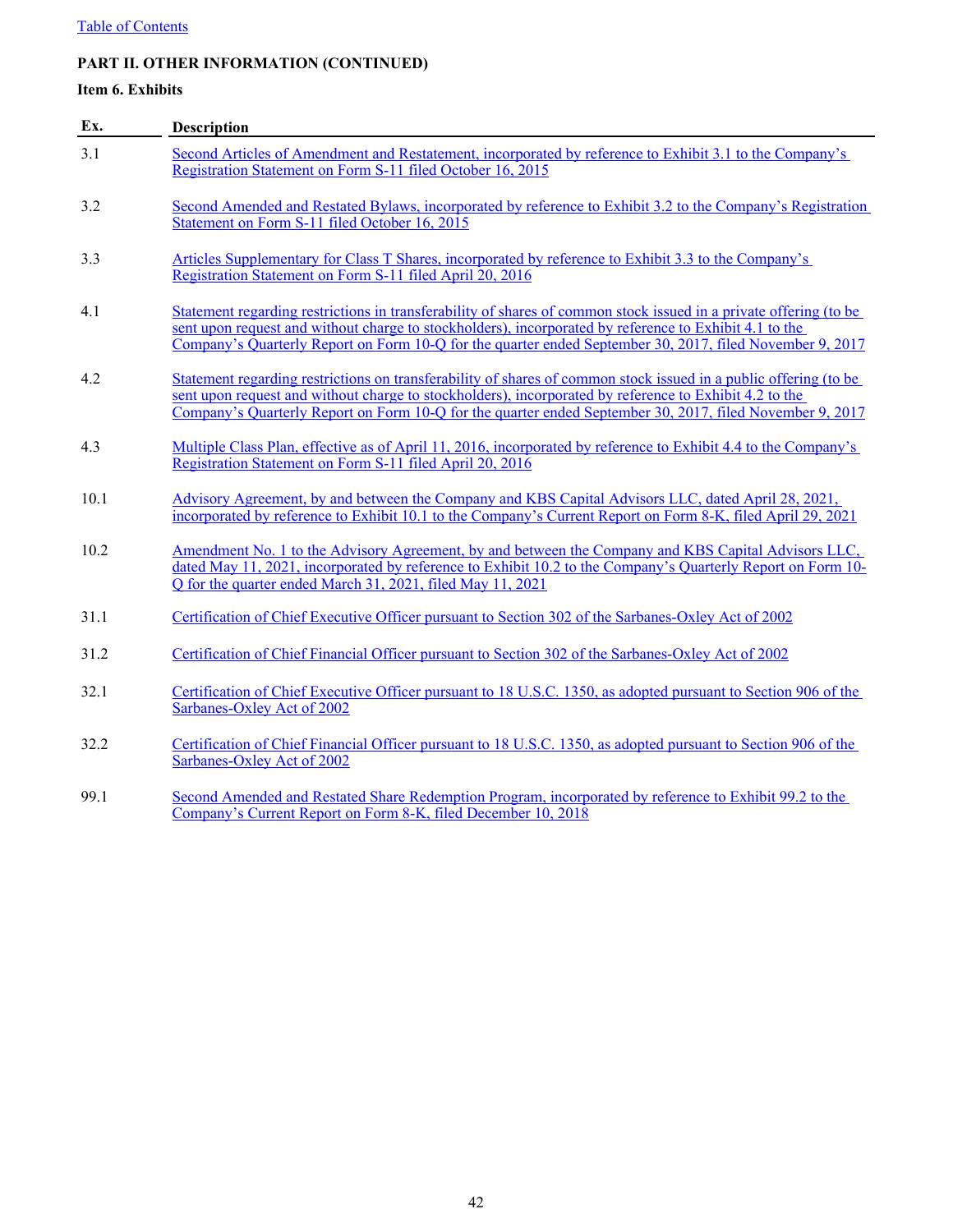## <span id="page-43-0"></span>[Table of Contents](#page-1-0)

# **PART II. OTHER INFORMATION (CONTINUED)**

# **Item 6. Exhibits (continued)**

| Ex.        | <b>Description</b>                                                                       |
|------------|------------------------------------------------------------------------------------------|
| 101.INS    | Inline XBRL Instance Document                                                            |
| 101.SCH    | Inline XBRL Taxonomy Extension Schema                                                    |
| 101.CAL    | Inline XBRL Taxonomy Extension Calculation Linkbase                                      |
| 101.DEF    | Inline XBRL Taxonomy Extension Definition Linkbase                                       |
| $101$ .LAB | Inline XBRL Taxonomy Extension Label Linkbase                                            |
| 101.PRE    | Inline XBRL Taxonomy Extension Presentation Linkbase                                     |
| 104        | Cover Page Interactive Data File (formatted as inline XBRL and contained in Exhibit 101) |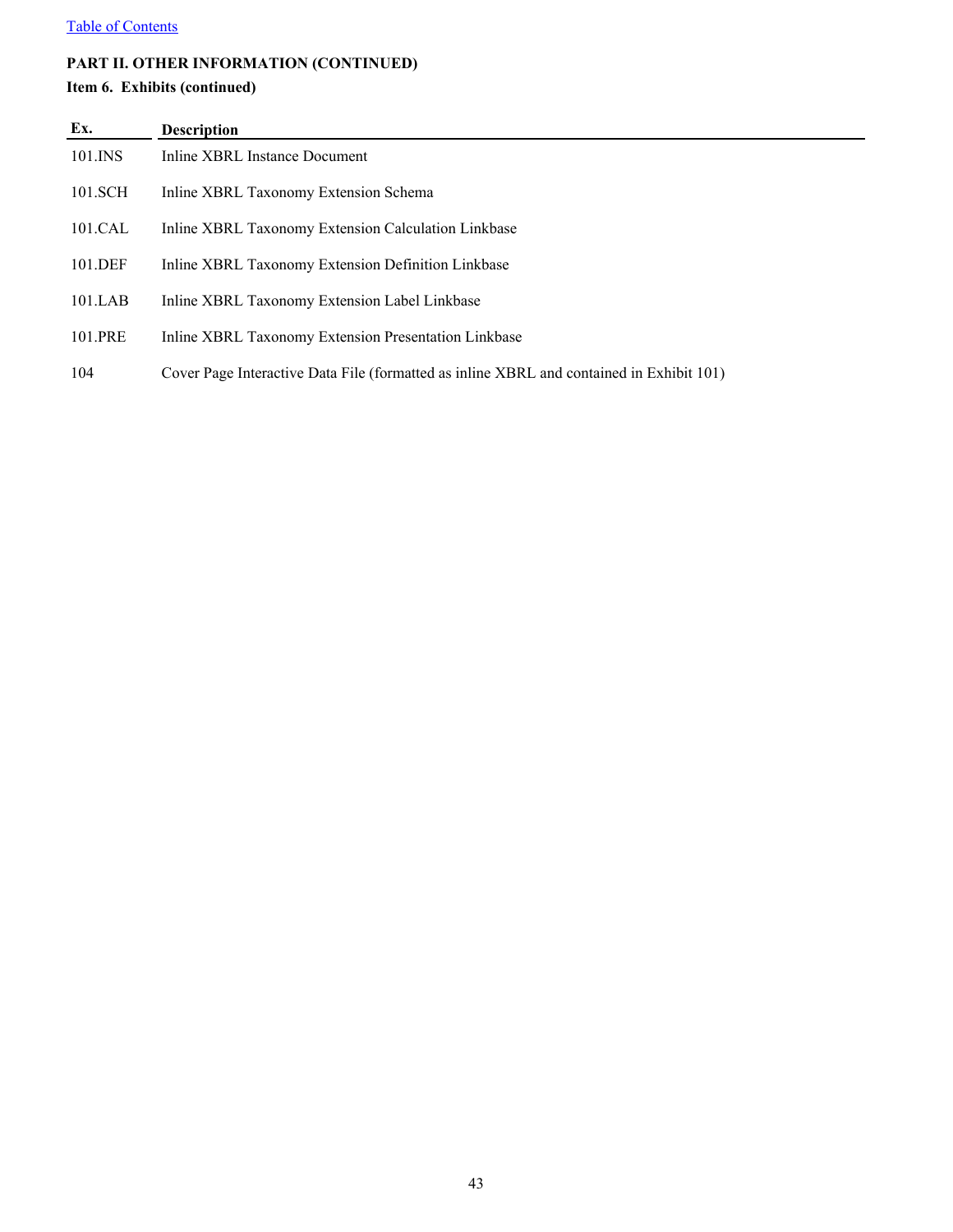## **SIGNATURES**

<span id="page-44-0"></span>Pursuant to the requirements of the Securities Exchange Act of 1934, the registrant has duly caused this report to be signed on its behalf by the undersigned thereunto duly authorized.

## **KBS GROWTH & INCOME REIT, INC.**

|                       |     | Jeffrey K. Waldvogel                                                      |
|-----------------------|-----|---------------------------------------------------------------------------|
| Date: August 13, 2021 |     | By: /S/ JEFFREY K. WALDVOGEL                                              |
|                       |     | (principal executive officer)                                             |
|                       |     | Chairman of the Board,<br>Chief Executive Officer, President and Director |
|                       |     | Charles J. Schreiber, Jr.                                                 |
| Date: August 13, 2021 | Bv: | /S/ CHARLES J. SCHREIBER, JR.                                             |
|                       |     |                                                                           |

*Chief Financial Officer, Treasurer and Secretary* (principal financial officer)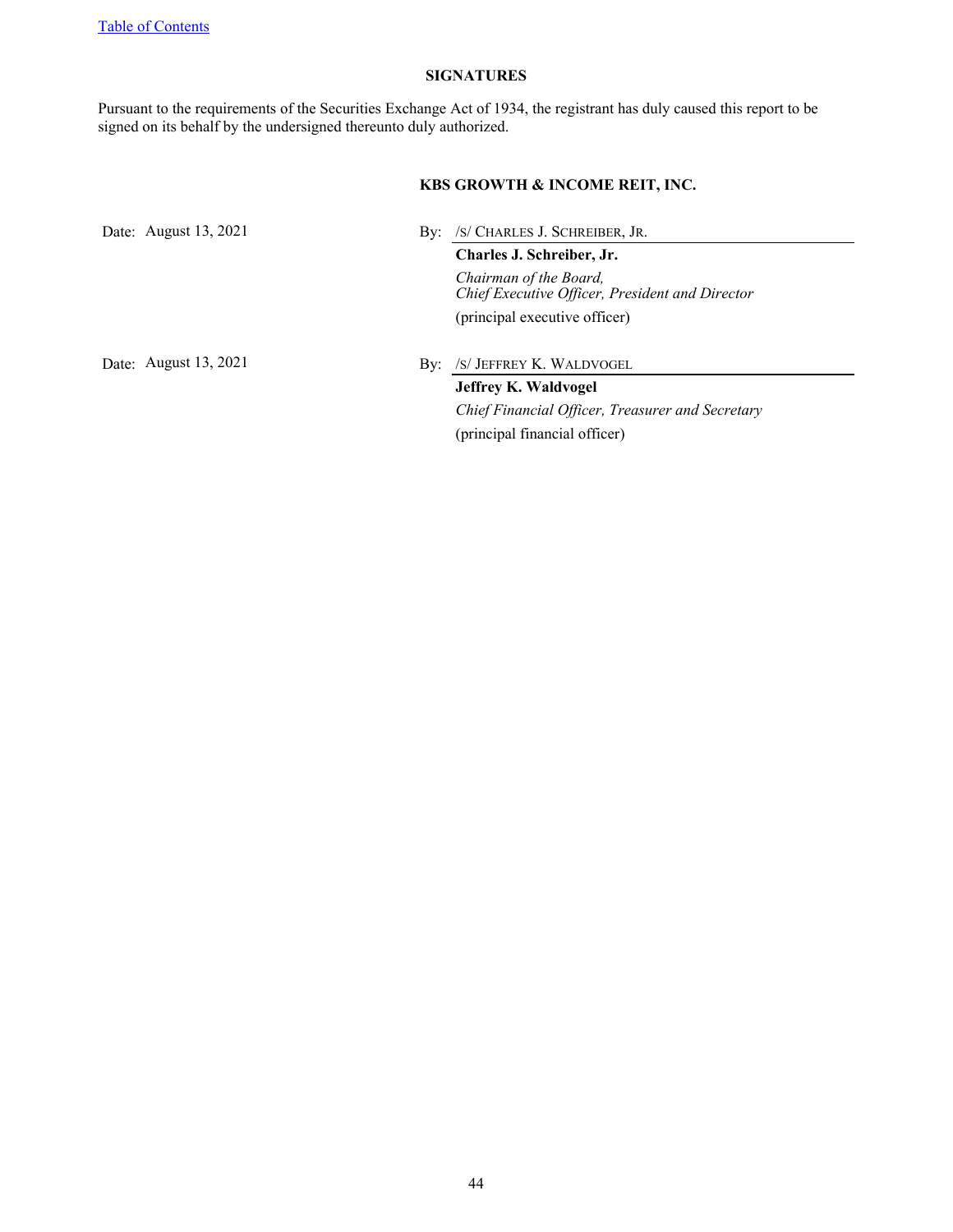## **Certification of Chief Executive Officer pursuant to Section 302 of the Sarbanes-Oxley Act of 2002**

I, Charles J. Schreiber, Jr., certify that:

- 1. I have reviewed this quarterly report on Form 10-Q of KBS Growth & Income REIT, Inc.;
- 2. Based on my knowledge, this report does not contain any untrue statement of a material fact or omit to state a material fact necessary to make the statements made, in light of the circumstances under which such statements were made, not misleading with respect to the period covered by this report;
- 3. Based on my knowledge, the financial statements, and other financial information included in this report, fairly present in all material respects the financial condition, results of operations and cash flows of the registrant as of, and for, the periods presented in this report;
- 4. The registrant's other certifying officer and I are responsible for establishing and maintaining disclosure controls and procedures (as defined in Exchange Act Rules 13a-15(e) and 15d-15(e)) and internal control over financial reporting (as defined in Exchange Act Rules  $13a-15(f)$  and  $15d-15(f)$ ) for the registrant and have:
	- a) Designed such disclosure controls and procedures, or caused such disclosure controls and procedures to be designed under our supervision, to ensure that material information relating to the registrant, including its consolidated subsidiaries, is made known to us by others within those entities, particularly during the period in which this report is being prepared;
	- b) Designed such internal control over financial reporting, or caused such internal control over financial reporting to be designed under our supervision, to provide reasonable assurance regarding the reliability of financial reporting and the preparation of financial statements for external purposes in accordance with generally accepted accounting principles;
	- c) Evaluated the effectiveness of the registrant's disclosure controls and procedures and presented in this report our conclusions about the effectiveness of the disclosure controls and procedures, as of the end of the period covered by this report based on such evaluation; and
	- d) Disclosed in this report any change in the registrant's internal control over financial reporting that occurred during the registrant's most recent fiscal quarter (the registrant's fourth fiscal quarter in the case of an annual report) that has materially affected, or is reasonably likely to materially affect, the registrant's internal control over financial reporting; and
- 5. The registrant's other certifying officer and I have disclosed, based on our most recent evaluation of internal control over financial reporting, to the registrant's auditors and the audit committee of the registrant's board of directors (or persons performing the equivalent functions):
	- a) All significant deficiencies and material weaknesses in the design or operation of internal control over financial reporting which are reasonably likely to adversely affect the registrant's ability to record, process, summarize and report financial information; and
	- b) Any fraud, whether or not material, that involves management or other employees who have a significant role in the registrant's internal control over financial reporting.

Date: August 13, 2021 By: /S/ CHARLES J. SCHREIBER, JR.

**Charles J. Schreiber, Jr.** *Chairman of the Board, Chief Executive Officer, President and Director* (principal executive officer)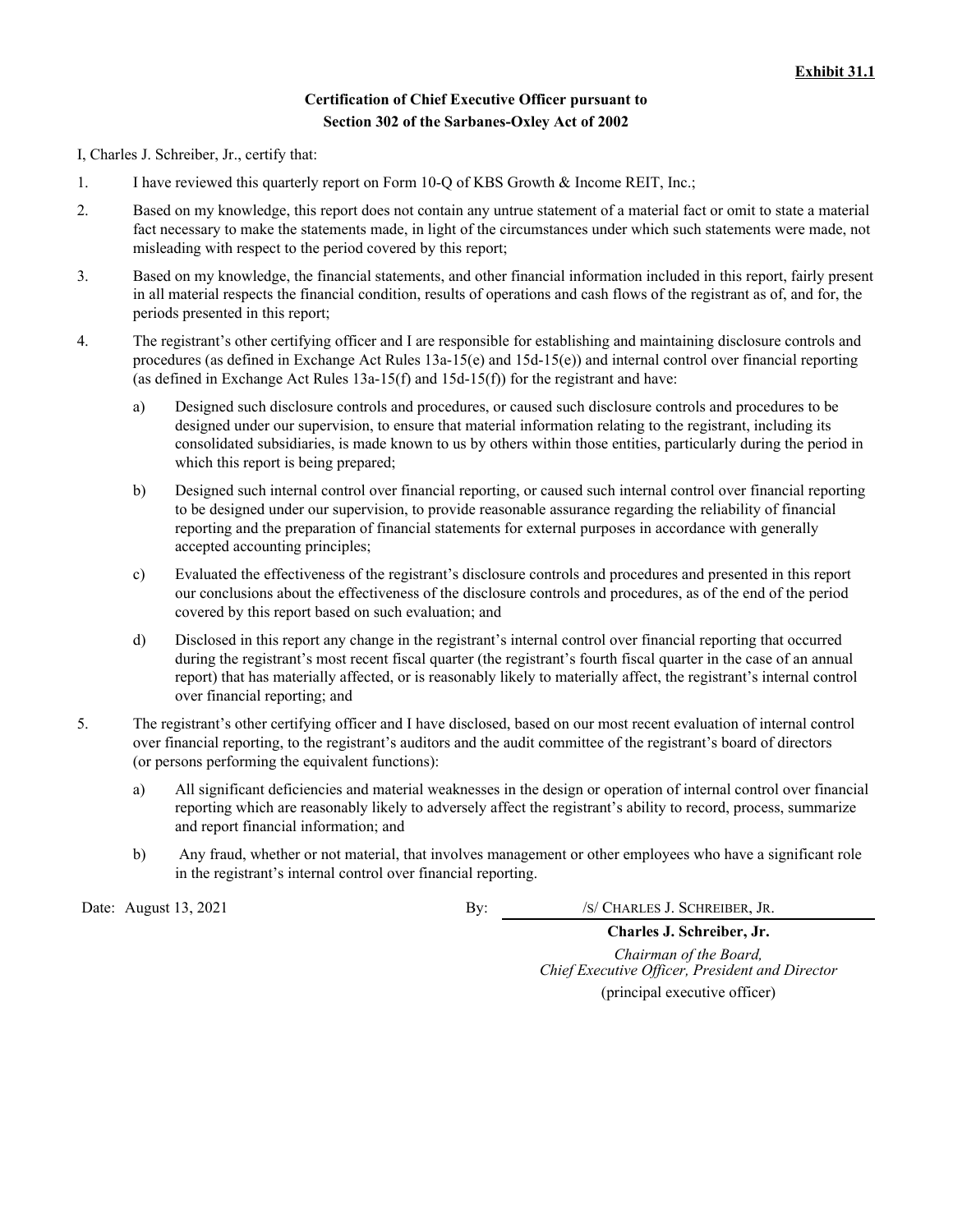## **Certification of Chief Financial Officer pursuant to Section 302 of the Sarbanes-Oxley Act of 2002**

I, Jeffrey K. Waldvogel, certify that:

- 1. I have reviewed this quarterly report on Form 10-Q of KBS Growth & Income REIT, Inc.;
- 2. Based on my knowledge, this report does not contain any untrue statement of a material fact or omit to state a material fact necessary to make the statements made, in light of the circumstances under which such statements were made, not misleading with respect to the period covered by this report;
- 3. Based on my knowledge, the financial statements, and other financial information included in this report, fairly present in all material respects the financial condition, results of operations and cash flows of the registrant as of, and for, the periods presented in this report;
- 4. The registrant's other certifying officer and I are responsible for establishing and maintaining disclosure controls and procedures (as defined in Exchange Act Rules 13a-15(e) and 15d-15(e)) and internal control over financial reporting (as defined in Exchange Act Rules  $13a-15(f)$  and  $15d-15(f)$ ) for the registrant and have:
	- a) Designed such disclosure controls and procedures, or caused such disclosure controls and procedures to be designed under our supervision, to ensure that material information relating to the registrant, including its consolidated subsidiaries, is made known to us by others within those entities, particularly during the period in which this report is being prepared;
	- b) Designed such internal control over financial reporting, or caused such internal control over financial reporting to be designed under our supervision, to provide reasonable assurance regarding the reliability of financial reporting and the preparation of financial statements for external purposes in accordance with generally accepted accounting principles;
	- c) Evaluated the effectiveness of the registrant's disclosure controls and procedures and presented in this report our conclusions about the effectiveness of the disclosure controls and procedures, as of the end of the period covered by this report based on such evaluation; and
	- d) Disclosed in this report any change in the registrant's internal control over financial reporting that occurred during the registrant's most recent fiscal quarter (the registrant's fourth fiscal quarter in the case of an annual report) that has materially affected, or is reasonably likely to materially affect, the registrant's internal control over financial reporting; and
- 5. The registrant's other certifying officer and I have disclosed, based on our most recent evaluation of internal control over financial reporting, to the registrant's auditors and the audit committee of the registrant's board of directors (or persons performing the equivalent functions):
	- a) All significant deficiencies and material weaknesses in the design or operation of internal control over financial reporting which are reasonably likely to adversely affect the registrant's ability to record, process, summarize and report financial information; and
	- b) Any fraud, whether or not material, that involves management or other employees who have a significant role in the registrant's internal control over financial reporting.

Date: August 13, 2021 By: /S/ JEFFREY K. WALDVOGEL

**Jeffrey K. Waldvogel** *Chief Financial Officer, Treasurer and Secretary* (principal financial officer)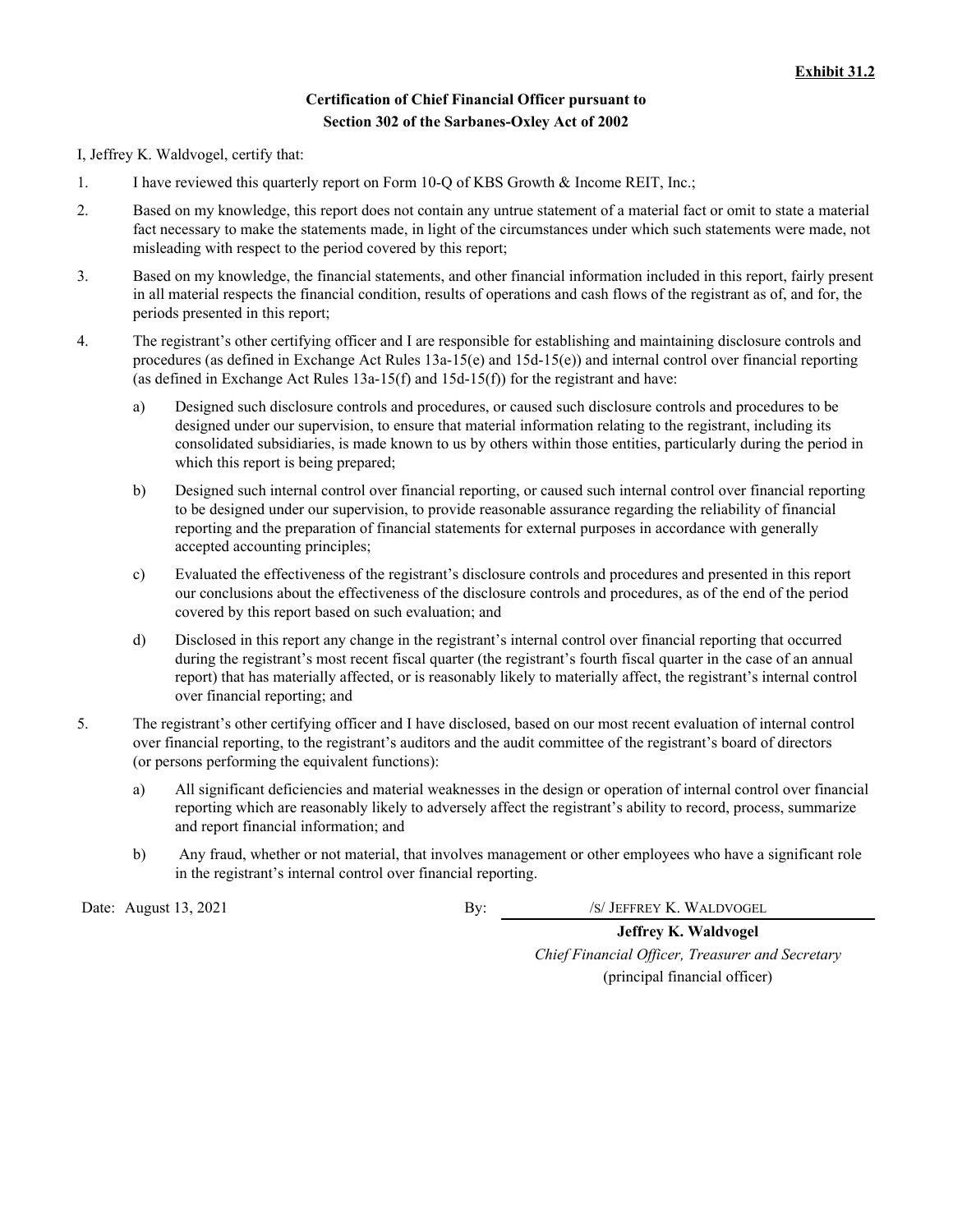## **Certification pursuant to 18 U.S.C. Section 1350, as Adopted pursuant to Section 906 of the Sarbanes-Oxley Act of 2002**

In connection with the Quarterly Report on Form 10-Q of KBS Growth & Income REIT, Inc. (the "Registrant") for the quarter ended June 30, 2021, as filed with the Securities and Exchange Commission on the date hereof (the "Report"), the undersigned, Charles J. Schreiber Jr., Chief Executive Officer, President and Director of the Registrant, hereby certifies, pursuant to 18 U.S.C. § 1350, as adopted pursuant to § 906 of the Sarbanes-Oxley Act of 2002, that, to the best of his knowledge and belief:

- 1. The Report fully complies with the requirements of Section 13(a) or 15(d) of the Securities Exchange Act of 1934; and
- 2. The information contained in the Report fairly presents, in all material respects, the financial condition and results of operations of the Registrant.

Date: August 13, 2021 By: /S/ CHARLES J. SCHREIBER, JR.

**Charles J. Schreiber, Jr.** *Chairman of the Board, Chief Executive Officer, President and Director* (principal executive officer)